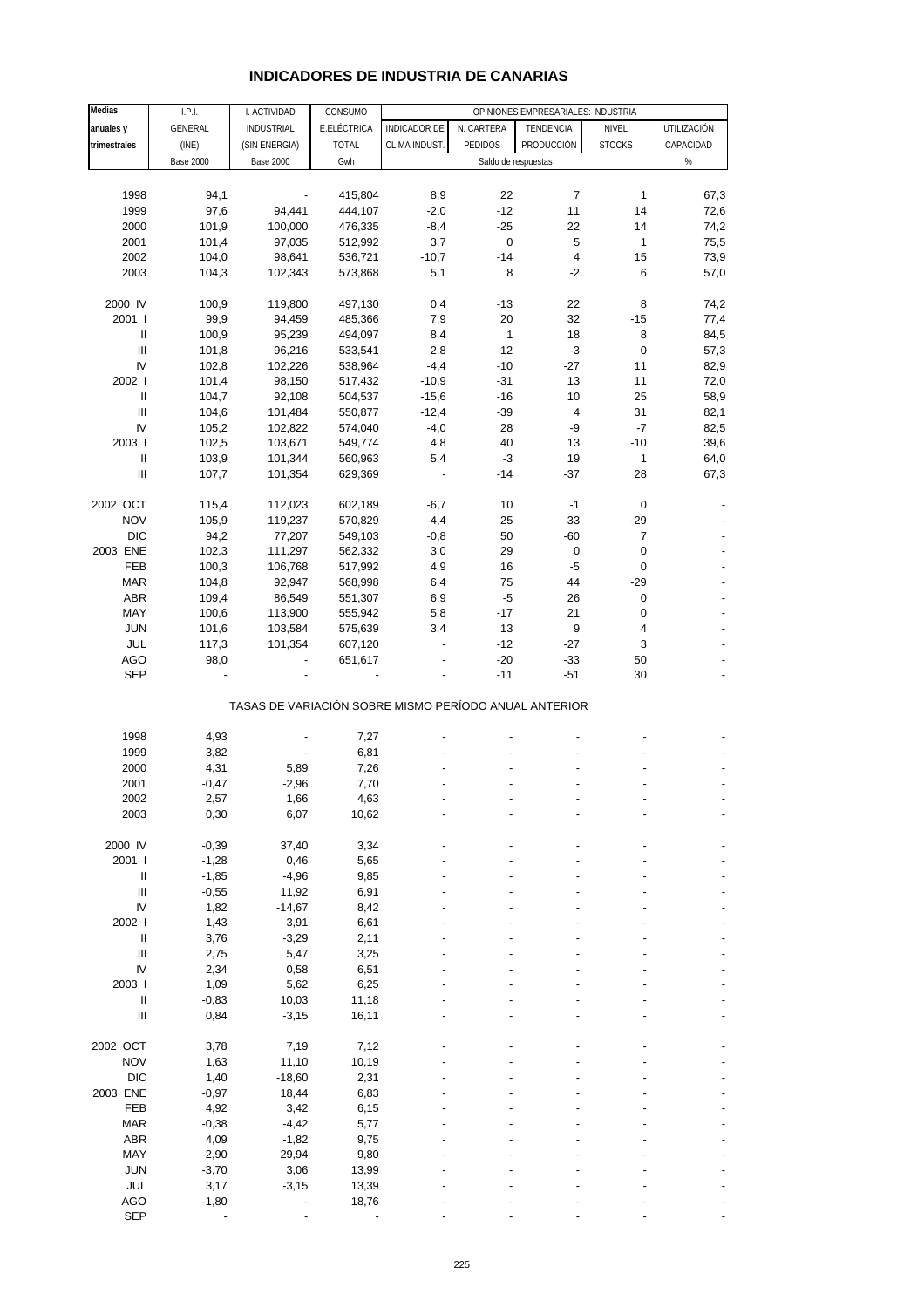| Medias                             |              |                  | VISADOS: SUPERFICIE A CONSTRUIR                       |                 | LICENCIAS: SUPERFICIE A CONSTRUIR |              |                           |                          |           |
|------------------------------------|--------------|------------------|-------------------------------------------------------|-----------------|-----------------------------------|--------------|---------------------------|--------------------------|-----------|
| anuales y                          | <b>TOTAL</b> | <b>EDIFICIOS</b> | <b>SERVICIOS</b>                                      | <b>OTROS</b>    | <b>TOTAL</b>                      |              | <b>RESIDENCIAL</b>        |                          | NO RESID. |
| trimestrales                       |              | <b>VIVIENDAS</b> | COMERCIALES                                           | <b>DESTINOS</b> |                                   | <b>TOTAL</b> | <b>VIVIENDAS</b>          | COLECTIVOS               |           |
|                                    |              |                  |                                                       |                 |                                   |              |                           |                          |           |
|                                    |              | Metros cuadrados |                                                       |                 |                                   |              | Miles de metros cuadrados |                          |           |
|                                    |              |                  |                                                       |                 |                                   |              |                           |                          |           |
| 1998                               | 322.656      | 247.260          | 22.677                                                | 52.718          | 312                               | 274          | 245                       | 29                       | 38        |
| 1999                               | 461.440      | 347.934          | 42.050                                                | 71.457          | 404                               | 349          | 311                       | 38                       | 55        |
| 2000                               | 488.284      | 372.068          | 34.519                                                | 81.697          | 411                               | 351          | 301                       | 50                       | 60        |
| 2001                               | 444.434      | 317.855          | 40.870                                                | 85.709          | 416                               | 364          | 302                       | 63                       | 52        |
| 2002                               | 369.186      | 288.716          | 17.711                                                | 62.759          | 345                               | 309          | 293                       | 16                       | 36        |
|                                    |              |                  |                                                       |                 |                                   |              |                           |                          |           |
| 2003                               | 494.825      | 343.019          | 41.755                                                | 110.051         | 510                               | 454          | 377                       | 78                       | 56        |
|                                    |              |                  |                                                       |                 |                                   |              |                           |                          |           |
| 2000 III                           | 459.164      | 330.145          | 13.703                                                | 115.316         | 439                               | 393          | 299                       | 94                       | 46        |
| IV                                 | 406.026      | 276.355          | 67.271                                                | 62.399          | 426                               | 353          | 293                       | 60                       | 73        |
| 2001 l                             | 401.197      | 282.795          | 36.848                                                | 81.554          | 505                               | 437          | 291                       | 146                      | 68        |
| Ш                                  | 435.089      | 312.701          | 42.621                                                | 79.768          | 404                               | 354          | 274                       | 80                       | 50        |
| $\begin{array}{c} \Pi \end{array}$ | 427.795      | 296.416          | 16.303                                                | 115.077         | 341                               | 302          | 283                       | 19                       | 39        |
| IV                                 |              |                  |                                                       |                 | 415                               | 365          |                           |                          |           |
|                                    | 513.656      | 379.509          | 67.710                                                | 66.437          |                                   |              | 359                       | 5                        | 51        |
| 2002 l                             | 435.949      | 301.808          | 22.832                                                | 111.309         | 342                               | 309          | 283                       | 27                       | 33        |
| $\ensuremath{\mathsf{II}}$         | 361.295      | 295.662          | 22.911                                                | 42.722          | 239                               | 209          | 208                       | $\mathbf{1}$             | 30        |
| Ш                                  | 361.274      | 292.752          | 14.252                                                | 54.269          | 329                               | 294          | 292                       | 2                        | 35        |
| IV                                 | 318.227      | 264.642          | 10.849                                                | 42.736          | 468                               | 422          | 390                       | 32                       | 46        |
| 2003                               | 506.506      | 349.265          | 43.793                                                | 113.448         | 394                               | 352          | 304                       | 47                       | 42        |
| Ш                                  | 483.145      | 336.774          | 39.718                                                | 106.653         | 857                               | 761          | 593                       | 168                      | 96        |
|                                    |              |                  |                                                       |                 |                                   |              |                           |                          |           |
|                                    |              |                  |                                                       |                 |                                   |              |                           |                          |           |
| 2002 JUL                           | 384.181      | 330.613          | 15.534                                                | 38.034          | 497                               | 425          | 419                       | 6                        | 72        |
| AGO                                | 384.912      | 254.572          | 22.295                                                | 108.045         | 194                               | 188          | 188                       | 0                        | 6         |
| <b>SEP</b>                         | 314.728      | 293.072          | 4.927                                                 | 16.729          | 297                               | 269          | 269                       | 0                        | 28        |
| OCT                                | 370.710      | 337.428          | 4.186                                                 | 29.096          | 466                               | 438          | 342                       | 96                       | 28        |
| <b>NOV</b>                         | 340.821      | 267.553          | 10.032                                                | 63.236          | 550                               | 469          | 468                       | $\mathbf{1}$             | 81        |
| <b>DIC</b>                         | 243.150      | 188.945          | 18.329                                                | 35.876          | 387                               | 359          | 359                       | $\mathbf 0$              | 28        |
| 2003 ENE                           | 490.190      | 414.343          | 21.979                                                | 53.868          | 228                               | 203          | 203                       | $\mathbf 0$              | 25        |
| FEB                                | 375.831      | 296.868          | 13.485                                                | 65.478          | 448                               | 401          | 309                       | 92                       | 47        |
|                                    |              |                  |                                                       |                 |                                   |              |                           |                          |           |
| <b>MAR</b>                         | 653.496      | 336.583          | 95.914                                                | 220.999         | 506                               | 451          | 401                       | 50                       | 55        |
| <b>ABR</b>                         | 593.313      | 399.121          | 37.178                                                | 157.014         | 857                               | 761          | 593                       | 168                      | 96        |
| MAY                                | 424.577      | 300.756          | 57.287                                                | 66.534          |                                   |              |                           |                          |           |
| <b>JUN</b>                         | 431.545      | 310.445          | 24.689                                                | 96.411          |                                   |              |                           |                          |           |
|                                    |              |                  | TASAS DE VARIACIÓN SOBRE MISMO PERÍODO ANUAL ANTERIOR |                 |                                   |              |                           |                          |           |
| 1998                               | 26,37        | 7,92             | 124,28                                                | 227,64          | 14,55                             | 26,87        | 21,87                     | 94,92                    | $-32,45$  |
| 1999                               | 43,01        | 40,72            | 85,43                                                 | 35,54           | 29,65                             | 27,73        | 27,24                     | 31,88                    | 43,45     |
|                                    |              |                  |                                                       |                 |                                   |              |                           |                          |           |
| 2000                               | 5,82         | 6,94             | $-17,91$                                              | 14,33           | 1,75                              | 0,60         | $-3,21$                   | 31,87                    | 9,13      |
| 2001                               | $-8,98$      | $-14,57$         | 18,40                                                 | 4,91            | 1,24                              | 3,68         | 0,14                      | 25,00                    | $-13,11$  |
| 2002                               | $-16,93$     | $-9,17$          | $-56,67$                                              | $-26,78$        | $-17,22$                          | $-15,28$     | $-2,87$                   | $-75,20$                 | $-30,82$  |
| 2003                               | 24,13        | 14,82            | 82,57                                                 | 42,89           | 50,04                             | 48,00        | 31,30                     | 287,50                   | 68,94     |
|                                    |              |                  |                                                       |                 |                                   |              |                           |                          |           |
| 2000 III                           | 11,89        | $-0,55$          | $-40,73$                                              | 108,64          | 16,76                             | 25,40        | 20,86                     | 42,42                    | $-26,74$  |
| IV                                 | $-14,66$     | $-21,78$         | 17,93                                                 | $-4,58$         | $-11,25$                          | $-11,90$     | $-17,68$                  | 34,59                    | $-7,98$   |
| 2001 l                             | $-25,10$     | $-33,47$         | 86,31                                                 | $-10,19$        | 31,08                             | 31,92        | $-0,68$                   | 280,87                   | 25,93     |
|                                    |              |                  |                                                       |                 |                                   |              |                           |                          |           |
| Ш                                  | $-21,22$     | $-31,53$         | 14,20                                                 | 36,90           | 2,28                              | 7,82         | $-14,46$                  | 900,00                   | $-25,13$  |
| Ш                                  | $-6,83$      | $-10,22$         | 18,97                                                 | $-0,21$         | $-22,25$                          | $-23,22$     | $-5,35$                   | $-80,14$                 | $-13,87$  |
| IV                                 | 26,51        | 37,33            | 0,65                                                  | 6,47            | $-2,50$                           | 3,31         | 22,50                     | $-91,06$                 | $-30,59$  |
| 2002 l                             | 8,66         | 6,72             | $-38,04$                                              | 36,48           | $-32,23$                          | $-29,16$     | $-2,75$                   | $-81,74$                 | $-51,96$  |
| Ш                                  | $-16,96$     | $-5,45$          | $-46,24$                                              | $-46,44$        | $-40,71$                          | $-40,87$     | $-23,97$                  | $-98,75$                 | $-39,60$  |
| Ш                                  | $-15,55$     | $-1,24$          | $-12,58$                                              | $-52,84$        | $-3,52$                           | $-2,65$      | 3,06                      | $-89,29$                 | $-10,17$  |
| IV                                 | $-38,05$     | $-30,27$         | $-83,98$                                              | $-35,67$        | 12,60                             | 15,72        | 8,44                      | 506,25                   | $-9,87$   |
| 2003                               | 16,18        | 15,72            | 91,81                                                 | 1,92            | 15,20                             | 13,69        | 7,67                      | 77,50                    | 29,59     |
|                                    |              |                  |                                                       |                 |                                   |              |                           |                          |           |
| $\, \parallel$                     | 33,73        | 13,91            | 73,36                                                 | 149,64          | 157,36                            | 154,52       | 98,33                     | $\overline{\phantom{a}}$ | 182,35    |
| 2002 JUL                           | $-40,88$     | $-18,59$         | $-28,68$                                              | $-82,86$        | 17,77                             | 16,12        | 24,70                     | $-80,00$                 | 28,57     |
| <b>AGO</b>                         | 39,40        | 5,52             | 103,27                                                | 352,05          | $-38,02$                          | $-32,13$     | $-32,13$                  | $\sim$                   | $-83,33$  |
| <b>SEP</b>                         | $-11,95$     | 21,15            | $-69,51$                                              | $-83,16$        | 2,77                              | 2,28         | 13,50                     | $\overline{\phantom{a}}$ | 7,69      |
| OCT                                | $-34,87$     | $-10,17$         | $-95,95$                                              | $-67,72$        | 1,53                              | 11,73        | $-9,04$                   | 500,00                   | $-58,21$  |
|                                    |              |                  |                                                       |                 |                                   |              |                           |                          |           |
| <b>NOV</b>                         | $-11,44$     | $-16,95$         | $-74,48$                                              | 170,81          | 44,36                             | 44,31        | 44,00                     |                          | 44,64     |
| <b>DIC</b>                         | $-58,57$     | $-57,13$         | $-69,66$                                              | $-58,20$        | $-4,68$                           | $-4,77$      | $-4,77$                   |                          | $-3,45$   |
| 2003 ENE                           | 7,00         | 29,40            | $-47,87$                                              | $-43,75$        | $-42,57$                          | $-41,67$     | $-32,11$                  | $\overline{\phantom{a}}$ | $-48,98$  |
| FEB                                | 20,30        | 32,00            | $-15,10$                                              | $-8,57$         | 33,73                             | 28,12        | 9,57                      | 196,77                   | 113,64    |
| <b>MAR</b>                         | 21,62        | $-6,59$          | 817,84                                                | 32,69           | 72,11                             | 68,91        | 50,19                     |                          | 103,70    |
| <b>ABR</b>                         | 105,49       | 76,08            | 113,83                                                | 251,51          | 157,36                            | 154,52       | 98,33                     | $\overline{\phantom{a}}$ | 182,35    |
| MAY                                | 63,75        | 39,71            |                                                       | 62,21           |                                   |              |                           |                          |           |
| <b>JUN</b>                         | $-19,47$     | $-30,24$         | $-48,94$                                              | 126,94          |                                   |              |                           |                          |           |
|                                    |              |                  |                                                       |                 |                                   |              |                           |                          |           |

## **INDICADORES DE CONSTRUCCIÓN DE CANARIAS. I**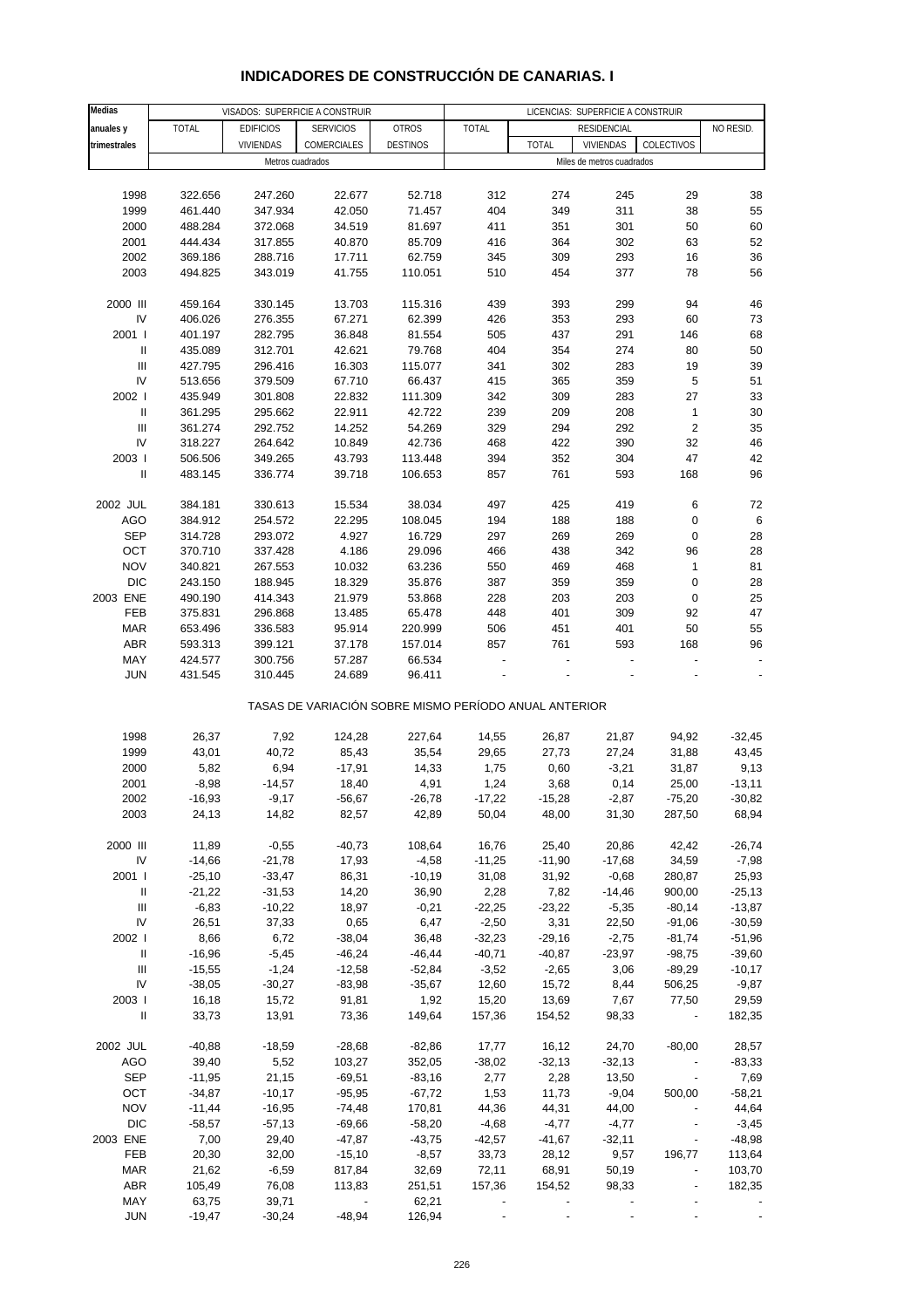| Medias                             |          |              | VIVIENDAS VISADAS COLEGIO ARQUITECTOS TÉCNICOS        |                          | LICENCIAS MUNIC.: Nº DE VIVIENDAS |                 |                |          |                          |
|------------------------------------|----------|--------------|-------------------------------------------------------|--------------------------|-----------------------------------|-----------------|----------------|----------|--------------------------|
| anuales y                          | TOTAL    |              | OBRA NUEVA                                            |                          | Α                                 | А               | OBRA           | REHABI-  | DEMO-                    |
| trimestrales                       |          | <b>TOTAL</b> | EDIF.VIV.                                             | OTROS EDIF.              | AMPLIAR                           | <b>REFORMAR</b> | NUEVA          | LITACIÓN | LICIÓN                   |
|                                    |          |              |                                                       |                          | Unidades                          |                 |                |          |                          |
|                                    |          |              |                                                       |                          |                                   |                 |                |          |                          |
| 1998                               | 1.901    | 1.750        | 1.740                                                 | 10                       | 61                                | 90              | 1.649          | 59       | 20                       |
| 1999                               | 2.623    | 2.492        | 2.462                                                 | 29                       | 66                                | 66              | 2.229          | 66       | 30                       |
| 2000                               | 2.944    | 2.654        | 2.621                                                 | 32                       | 103                               | 188             | 2.049          | 72       | 26                       |
| 2001                               | 2.533    | 2.259        | 2.195                                                 | 64                       | 101                               | 173             | 1.953          | 75       | 39                       |
| 2002                               | 2.142    | 1.937        | 1.917                                                 | 20                       | 68                                | 138             | 1.992          | 78       | 27                       |
| 2003                               | 2.476    | 2.300        | 2.228                                                 | 72                       | 67                                | 109             | 2.663          | 74       | 27                       |
|                                    |          |              |                                                       |                          |                                   |                 |                |          |                          |
| 2000 III                           | 2.680    | 2.519        | 2.512                                                 | 7                        | 85                                | 76              | 1.987          | 79       | 19                       |
| IV                                 | 2.244    | 1.977        | 1.902                                                 | 75                       | 99                                | 169             | 2.022          | 61       | 26                       |
| 2001 l                             | 2.196    | 2.001        | 1.906                                                 | 95                       | 79                                | 116             | 2.038          | 64       | 18                       |
| Ш                                  | 2.605    | 2.390        | 2.324                                                 | 66                       | 98                                | 116             | 1.708          | 59       | 20                       |
| $\ensuremath{\mathsf{III}}\xspace$ | 2.443    | 2.079        | 2.050                                                 | 29                       | 72                                | 292             | 1.791          | 65       | 18                       |
| IV                                 | 2.886    | 2.566        | 2.502                                                 | 64                       | 153                               | 167             | 2.277          | 111      | 98                       |
| 2002 l                             | 2.398    | 2.177        | 2.146                                                 | 31                       | 77                                | 144             | 1.988          | 100      | 47                       |
| $\, \parallel$                     | 2.065    | 1.831        | 1.813                                                 | 18                       | 70                                | 163             | 1.412          | 80       | 18                       |
| Ш                                  | 2.073    | 1.931        | 1.908                                                 | 23                       | 61                                | 81              | 1.916          | 61       | 25                       |
| IV                                 | 2.033    | 1.808        | 1.802                                                 | 6                        | 62                                | 163             | 2.650          | 71       | 19                       |
| 2003                               | 2.545    | 2.337        | 2.253                                                 | 84                       | 55                                | 153             | 2.158          | 77       | 25                       |
| $\ensuremath{\mathsf{II}}$         | 2.407    | 2.263        | 2.203                                                 | 59                       | 79                                | 65              | 4.180          | 63       | 30                       |
|                                    |          |              |                                                       |                          |                                   |                 |                |          |                          |
| 2002 JUL                           | 2.463    | 2.298        | 2.235                                                 | 63                       | 77                                | 88              | 2.751          | 101      | 57                       |
| <b>AGO</b>                         | 1.742    | 1.597        | 1.596                                                 | 1                        | 67                                | 78              | 1.186          | 25       | $\overline{7}$           |
| <b>SEP</b>                         | 2.015    | 1.899        | 1.894                                                 | 5                        | 39                                | 77              | 1.812          | 58       | 10                       |
| OCT                                | 2.316    | 2.181        | 2.176                                                 | 5                        | 56                                | 79              | 2.240          | 101      | 30                       |
| <b>NOV</b>                         | 2.336    | 1.940        | 1.930                                                 | 10                       | 77                                | 319             | 3.312          | 69       | 8                        |
| <b>DIC</b>                         | 1.446    | 1.303        | 1.301                                                 | $\overline{\mathbf{c}}$  | 52                                | 91              | 2.397          | 43       | 19                       |
| 2003 ENE                           | 2.595    | 2.385        | 2.366                                                 | 19                       | 48                                | 162             | 1.381          | 56       | $\boldsymbol{7}$         |
| FEB                                | 2.161    | 2.015        | 1.970                                                 | 45                       | 73                                | 73              | 2.153          | 122      | 42                       |
| <b>MAR</b>                         | 2.879    | 2.611        | 2.422                                                 | 189                      | 45                                | 223             | 2.939          | 53       | 27                       |
| <b>ABR</b>                         | 2.854    | 2.769        | 2.715                                                 | 54                       | 48                                | 37              | 4.180          | 63       | 30                       |
| MAY                                | 2.120    | 1.925        | 1.813                                                 | 112                      | 121                               | 74              | $\overline{a}$ |          | $\overline{\phantom{a}}$ |
| <b>JUN</b>                         | 2.246    | 2.094        | 2.082                                                 | 12                       | 69                                | 83              |                |          |                          |
|                                    |          |              | TASAS DE VARIACIÓN SOBRE MISMO PERÍODO ANUAL ANTERIOR |                          |                                   |                 |                |          |                          |
| 1998                               | 14,51    | 13,91        | 14,31                                                 | $-28,82$                 | $-18,98$                          | 85,69           | 18,22          | 13,69    | 14,83                    |
| 1999                               | 38,00    | 42,34        | 41,49                                                 | 188,43                   | 8,49                              | $-26,65$        | 35,18          | 11,47    | 52,08                    |
| 2000                               | 12,23    | 6,51         | 6,46                                                  | 10,60                    | 56,31                             | 184,81          | $-8,05$        | 10,29    | $-15,62$                 |
| 2001                               | $-13,98$ | $-14,87$     | $-16,25$                                              | 97,67                    | $-2,50$                           | $-7,78$         | $-4,67$        | 3,46     | 50,00                    |
| 2002                               | $-15,41$ | $-14,26$     | $-12,67$                                              | $-69,20$                 | $-32,89$                          | $-20,29$        | 1,95           | 4,34     | $-29,44$                 |
| 2003                               | 10,96    | 14,76        | 12,57                                                 | 189,26                   | $-8,60$                           | $-29,28$        | 31,76          | $-27,23$ | $-33,33$                 |
|                                    |          |              |                                                       |                          |                                   |                 |                |          |                          |
| 2000 III                           | 12,94    | 11,49        | 12,21                                                 | $-67,21$                 | 24,39                             | 67,65           | 10,49          | 64,58    | $-12,31$                 |
| IV                                 | $-20,01$ | $-25,36$     | $-26,98$                                              | 70,45                    | 18,40                             | 128,96          | $-22,13$       | 8,28     | $-27,36$                 |
| 2001 l                             | $-32,38$ | $-33,53$     | $-36,23$                                              | 333,33                   | $-26,40$                          | $-10,54$        | 3,68           | 17,90    | $-40,45$                 |
| Ш                                  | $-27,76$ | $-23,09$     | $-24,62$                                              | 165,33                   | $-19,45$                          | $-69,03$        | $-23,12$       | $-38,11$ | $-28,24$                 |
| Ш                                  | $-8,83$  | $-17,48$     | $-18,40$                                              | 330,00                   | $-14,90$                          | 284,65          | $-9,88$        | $-17,30$ | $-3,51$                  |
| IV                                 | 28,59    | 29,79        | 31,55                                                 | $-14,67$                 | 55,07                             | $-0,99$         | 12,61          | 82,51    | 280,52                   |
| 2002                               | 9,20     | 8,80         | 12,59                                                 | $-67,13$                 | $-2,53$                           | 24,14           | $-2,44$        | 57,07    | 164,15                   |
| Ш                                  | $-20,73$ | $-23,40$     | $-22,00$                                              | $-72,36$                 | $-28,23$                          | 40,40           | $-17,33$       | 35,59    | $-9,84$                  |
| $\ensuremath{\mathsf{III}}\xspace$ | $-15,14$ | $-7,09$      | $-6,91$                                               | $-19,77$                 | $-15,67$                          | $-72,29$        | 7,02           | $-6,12$  | 34,55                    |
| IV                                 | $-29,57$ | $-29,54$     | $-27,96$                                              | $-91,15$                 | $-59,69$                          | $-2,40$         | 16,37          | $-36,23$ | $-80,55$                 |
| 2003                               | 6,13     | 7,35         | 4,99                                                  | 169,15                   | $-28,14$                          | 6,02            | 8,52           | $-23,00$ | $-45,71$                 |
| $\ensuremath{\mathsf{II}}$         | 16,56    | 23,58        | 21,55                                                 | 223,64                   | 12,80                             | $-60,41$        | 97,17          | $-39,42$ | 57,89                    |
|                                    |          |              |                                                       |                          |                                   |                 |                |          |                          |
| 2002 JUL                           | $-15,16$ | $-16,89$     | $-18,55$                                              | 200,00                   | 1,32                              | 41,94           | 26,60          | 17,44    | 216,67                   |
| <b>AGO</b>                         | $-28,55$ | $-2,68$      | $-0,62$                                               | $-97,14$                 | 45,65                             | $-89,61$        | $-33,37$       | $-16,67$ | $-66,67$                 |
| <b>SEP</b>                         | 1,31     | 3,77         | 5,22                                                  | $-83,33$                 | $-58,95$                          | 20,31           | 27,70          | $-27,50$ | $-37,50$                 |
| OCT                                | $-8,35$  | 2,25         | 2,16                                                  | 66,67                    | $-82,93$                          | 19,70           | $-1,75$        | 152,50   | 7,14                     |
| <b>NOV</b>                         | $-13,80$ | $-17,52$     | $-17,17$                                              | $-54,55$                 | 18,46                             | 8,87            | 47,46          | $-42,50$ | $-96,76$                 |
| <b>DIC</b>                         | $-57,73$ | $-59,45$     | $-57,29$                                              | $-98,80$                 | $-21,21$                          | $-35,92$        | 3,99           | $-75,29$ | 5,56                     |
| 2003 ENE                           | $-2,74$  | $-2,57$      | $-1,09$                                               | $-66,07$                 | $-37,66$                          | 13,29           | $-33,64$       | $-55,20$ | $-93,20$                 |
| FEB                                | 20,06    | 25,08        | 23,98                                                 | 104,55                   | 0,00                              | $-37,07$        | 11,50          | 23,23    | 133,33                   |
| MAR                                | 5,61     | 5,62         | $-1,38$                                               | $\overline{\phantom{a}}$ | $-44,44$                          | 28,90           | 50,49          | $-30,26$ | 42,11                    |
| ABR                                | 73,07    | 92,16        | 90,66                                                 | 217,65                   | $-4,00$                           | $-76,58$        | 97,17          | $-39,42$ | 57,89                    |
| MAY                                | 24,85    | 31,58        | 24,95                                                 | 833,33                   | 21,00                             | $-45,19$        |                |          |                          |
| <b>JUN</b>                         | $-21,11$ | $-19,12$     | $-18,77$                                              | $-53,85$                 | 13,11                             | $-57,87$        |                |          |                          |

## **INDICADORES DE CONSTRUCCIÓN DE CANARIAS. II**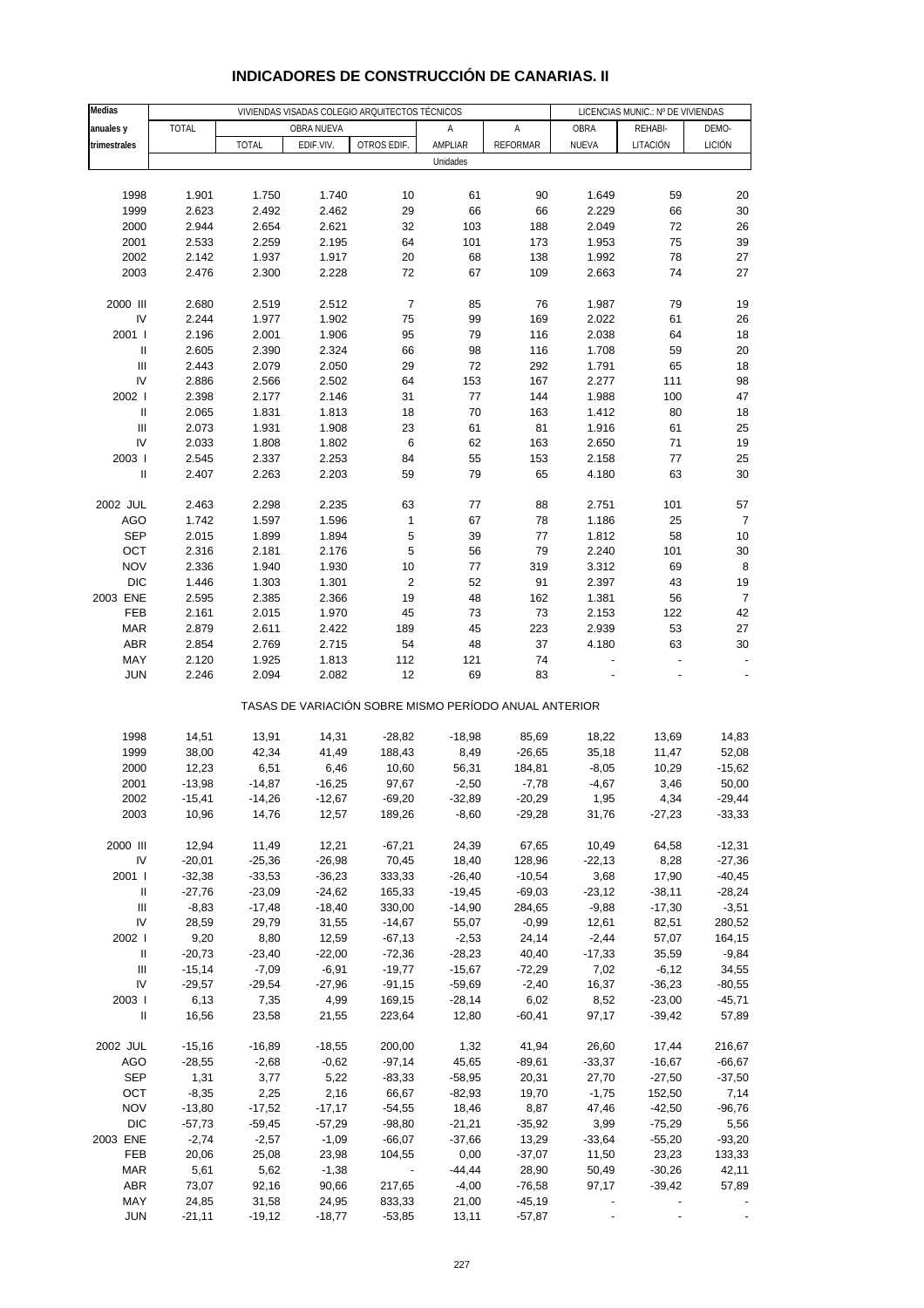| Medias                             |                          | VIVIENDAS                |                          |                          |                          |                          | PROYECTOS VISADOS<br>CERTIFICAC. |                                                       |                          |              | LIQUIDACIÓN      |
|------------------------------------|--------------------------|--------------------------|--------------------------|--------------------------|--------------------------|--------------------------|----------------------------------|-------------------------------------------------------|--------------------------|--------------|------------------|
| anuales y                          |                          | <b>INICIADAS</b>         |                          |                          | TERMINADAS               |                          |                                  | POR EL COLEGIO DE ARQUITECTOS                         |                          | FIN DE OBRA  | <b>EJECUCIÓN</b> |
| trimestrales                       | <b>TOTAL</b>             | PROTEGIDAS               | <b>LIBRES</b>            | <b>TOTAL</b>             | PROTEGIDAS               | <b>LIBRES</b>            | TOTAL                            | <b>PROTEGIDOS</b>                                     | <b>LIBRES</b>            | Nº VIVIENDAS | MAT. OBRA        |
|                                    |                          |                          |                          |                          | Unidades                 |                          |                                  |                                                       |                          | Unidades     | Miles €          |
|                                    |                          |                          |                          |                          |                          |                          |                                  |                                                       |                          |              |                  |
| 1998                               | 2.375                    | 105                      | 2.270                    | 1.195                    | 212                      | 983                      | 2.275                            | 156                                                   | 2.119                    | 390          | 15.513           |
| 1999                               | 2.347                    | 83                       | 2.264                    | 1.574                    | 22                       | 1.551                    | 2.742                            | 378                                                   | 2.364                    | 676          | 25.805           |
| 2000                               | 2.315                    | 89                       | 2.226                    | 2.042                    | 135                      | 1.907                    | 2.693                            | 83                                                    | 2.611                    | 819          | 38.785           |
| 2001                               | 2.226                    | 76                       | 2.150                    | 2.220                    | 93                       | 2.127                    | 2.411                            | 111                                                   | 2.301                    | 979          | 48.649           |
|                                    |                          |                          |                          |                          |                          |                          |                                  |                                                       |                          |              | 66.803           |
| 2002                               | 2.126                    | 10                       | 2.117                    | 2.369                    | 20                       | 2.350                    | 2.495                            | 124                                                   | 2.372                    | 1.477        |                  |
| 2003                               | 2.023                    | $\pmb{0}$                | 2.023                    | 2.051                    | $\pmb{0}$                | 2.051                    | 2.695                            | 266                                                   | 2.429                    | 1.743        | 98.174           |
| 2000 III                           |                          | 71                       |                          | 1.940                    |                          |                          |                                  |                                                       | 2.128                    |              |                  |
| ${\sf IV}$                         | 2.818                    | $\pmb{0}$                | 2.746                    |                          | 60                       | 1.880                    | 2.170                            | 42<br>17                                              |                          | 772<br>994   | 35.253<br>45.391 |
|                                    | 1.915                    |                          | 1.915                    | 2.486                    | 165                      | 2.321                    | 2.536                            |                                                       | 2.519                    |              |                  |
| 2001 l                             | 2.311                    | 44                       | 2.267                    | 2.328                    | 157                      | 2.171                    | 2.362                            | 83                                                    | 2.279                    | 711          | 30.166           |
| Ш                                  | 2.189                    | 138                      | 2.051                    | 2.861                    | 53                       | 2.808                    | 2.556                            | 129                                                   | 2.427                    | 1.052        | 50.207           |
| $\ensuremath{\mathsf{III}}\xspace$ | 2.247                    | 62                       | 2.185                    | 1.755                    | 0                        | 1.754                    | 2.513                            | 184                                                   | 2.329                    | 1.024        | 49.420           |
| ${\sf IV}$                         | 2.156                    | 60                       | 2.096                    | 1.935                    | 162                      | 1.774                    | 2.215                            | 46                                                    | 2.169                    | 1.127        | 64.801           |
| 2002                               | 1.991                    | 39                       | 1.952                    | 2.548                    | 79                       | 2.469                    | 2.481                            | 155                                                   | 2.325                    | 1.185        | 51.382           |
| $\ensuremath{\mathsf{II}}$         | 2.093                    | $\pmb{0}$                | 2.093                    | 2.746                    | 0                        | 2.746                    | 2.643                            | 80                                                    | 2.563                    | 1.537        | 69.134           |
| $\ensuremath{\mathsf{III}}\xspace$ | 2.307                    | $\pmb{0}$                | 2.307                    | 1.915                    | 0                        | 1.915                    | 2.556                            | 206                                                   | 2.350                    | 1.494        | 68.936           |
| IV                                 | 2.114                    | $\pmb{0}$                | 2.114                    | 2.267                    | 0                        | 2.267                    | 2.301                            | 53                                                    | 2.248                    | 1.693        | 77.762           |
| 2003                               | 2.023                    | $\pmb{0}$                | 2.023                    | 2.051                    | 0                        | 2.051                    | 2.695                            | 266                                                   | 2.429                    | 1.740        | 91.178           |
| Ш                                  | $\blacksquare$           | $\overline{\phantom{a}}$ | $\overline{\phantom{a}}$ | $\overline{\phantom{a}}$ | ÷,                       | $\overline{\phantom{a}}$ | $\overline{\phantom{a}}$         | $\qquad \qquad \blacksquare$                          | $\blacksquare$           | 1.745        | 105.170          |
|                                    |                          |                          |                          |                          |                          |                          |                                  |                                                       |                          |              |                  |
| 2002 JUL                           | 2.612                    | 0                        | 2.612                    | 2.525                    | 0                        | 2.525                    | 2.684                            | 88                                                    | 2.596                    | 1.728        | 82.203           |
| <b>AGO</b>                         | 2.163                    | $\pmb{0}$                | 2.163                    | 1.806                    | 0                        | 1.806                    | 2.557                            | 382                                                   | 2.175                    | 1.624        | 66.739           |
| <b>SEP</b>                         | 2.146                    | $\pmb{0}$                | 2.146                    | 1.415                    | 0                        | 1.415                    | 2.427                            | 149                                                   | 2.278                    | 1.130        | 57.866           |
| OCT                                | 2.336                    | $\pmb{0}$                | 2.336                    | 2.798                    | 0                        | 2.798                    | 2.967                            | 88                                                    | 2.879                    | 2.735        | 122.714          |
| <b>NOV</b>                         | 1.957                    | $\pmb{0}$                | 1.957                    | 2.457                    | 0                        | 2.457                    | 2.071                            | 63                                                    | 2.008                    | 163          | 6.503            |
| <b>DIC</b>                         | 2.050                    | $\pmb{0}$                | 2.050                    | 1.547                    | 0                        | 1.547                    | 1.864                            | $\boldsymbol{7}$                                      | 1.857                    | 2.180        | 104.070          |
| 2003 ENE                           | 2.591                    | $\pmb{0}$                | 2.591                    | 2.064                    | 0                        | 2.064                    | 2.378                            | 347                                                   | 2.031                    | 1.809        | 110.102          |
| FEB                                | 1.808                    | $\pmb{0}$                | 1.808                    | 1.997                    | 0                        | 1.997                    | 2.245                            | 166                                                   | 2.079                    | 2.003        | 90.821           |
| <b>MAR</b>                         | 1.669                    | $\mathbf 0$              | 1.669                    | 2.092                    | 0                        | 2.092                    | 3.462                            | 285                                                   | 3.177                    | 1.409        | 72.611           |
| ABR                                |                          | $\overline{a}$           |                          |                          |                          |                          |                                  |                                                       | $\overline{a}$           | 2.440        | 111.902          |
| MAY                                |                          |                          |                          |                          |                          |                          |                                  |                                                       |                          | 1.265        | 73.930           |
| <b>JUN</b>                         |                          |                          |                          |                          |                          |                          |                                  |                                                       |                          | 1.530        | 129.679          |
|                                    |                          |                          |                          |                          |                          |                          |                                  |                                                       |                          |              |                  |
|                                    |                          |                          |                          |                          |                          |                          |                                  | TASAS DE VARIACIÓN SOBRE MISMO PERÍODO ANUAL ANTERIOR |                          |              |                  |
|                                    |                          |                          |                          |                          |                          |                          |                                  |                                                       |                          |              |                  |
| 1998                               | 47,42                    | $-60,82$                 | 68,91                    | 12,31                    | $-19,67$                 | 22,88                    | 16,56                            | $-31,51$                                              | 22,92                    | $-15,89$     | $-19,47$         |
| 1999                               | $-1,19$                  | $-21,12$                 | $-0,27$                  | 31,64                    | $-89,45$                 | 57,81                    | 20,52                            | 141,94                                                | 11,57                    | 73,23        | 66,34            |
| 2000                               | $-1,35$                  | 7,88                     | $-1,68$                  | 29,78                    | 504,09                   | 22,93                    | $-1,76$                          | $-78,08$                                              | 10,44                    | 21,15        | 50,30            |
| 2001                               | $-3,85$                  | $-14,51$                 | $-3,43$                  | 8,69                     | $-31,32$                 | 11,53                    | $-10,47$                         | 33,50                                                 | $-11,86$                 | 19,55        | 25,43            |
| 2002                               | $-4,48$                  | $-87,29$                 | $-1,55$                  | 6,73                     | $-78,76$                 | 10,47                    | 3,47                             | 11,76                                                 | 3,07                     | 50,98        | 37,32            |
| 2003                               | 1,61                     |                          | 3,62                     | $-19,51$                 |                          | $-16,93$                 | 8,64                             | 71,24                                                 | 4,46                     | 28,01        | 62,92            |
|                                    |                          |                          |                          |                          |                          |                          |                                  |                                                       |                          |              |                  |
| 2000 III                           | $-4,52$                  | $-49,17$                 | $-2,29$                  | 44,11                    | 16,88                    | 45,19                    | 2,13                             | $-76,14$                                              | 9,20                     | $-12,89$     | 3,28             |
| IV                                 | 3,16                     | $\overline{a}$           | 9,18                     | $-6,54$                  | 770,18                   | $-12,13$                 | 16,85                            | $-91,49$                                              | 27,82                    | 33,02        | 51,79            |
| 2001                               | 13,32                    | $-83,46$                 | 27,83                    | 66,71                    | $-18,34$                 | 80,32                    | $-18,96$                         | $-51,65$                                              | $-16,92$                 | 0,24         | $-2,31$          |
| Ш                                  | $-11,99$                 | 641,07                   | $-16,93$                 | 21,89                    | $-57,41$                 | 26,30                    | $-18,92$                         | 28,15                                                 | $-20,47$                 | 31,71        | 15,11            |
| Ш                                  | $-20,25$                 | $-13,08$                 | $-20,44$                 | $-9,54$                  | $-99,44$                 | $-6,67$                  | 15,79                            | 338,89                                                | 9,41                     | 32,54        | 40,19            |
| IV                                 | 12,57                    | $\overline{\phantom{a}}$ | 9,43                     | $-22,15$                 | $-2,22$                  | $-23,57$                 | $-12,67$                         | 170,59                                                | $-13,91$                 | 13,45        | 42,76            |
| 2002                               | $-13,87$                 | $-12,12$                 | $-13,91$                 | 9,43                     | $-49,79$                 | 13,73                    | 5,02                             | 87,15                                                 | 2,03                     | 66,79        | 70,33            |
| Ш                                  | $-4,42$                  | $\blacksquare$           | 2,03                     | $-4,00$                  |                          | $-2,20$                  | 3,40                             | $-37,98$                                              | 5,60                     | 46,09        | 37,70            |
| Ш                                  | 2,67                     | $\blacksquare$           | 5,58                     | 9,16                     |                          | 9,18                     | 1,71                             | 11,93                                                 | 0,90                     | 45,95        | 39,49            |
| IV                                 | $-1,93$                  | $\overline{\phantom{a}}$ | 0,87                     | 17,15                    | $\overline{\phantom{a}}$ | 27,83                    | 3,88                             | 14,49                                                 | 3,66                     | 50,15        | 20,00            |
| 2003                               | 1,61                     |                          | 3,62                     | $-19,51$                 |                          | $-16,93$                 | 8,64                             | 71,24                                                 | 4,46                     | 46,82        | 77,45            |
| $\mathbf{II}$                      | $\overline{\phantom{a}}$ | ÷                        | $\blacksquare$           |                          |                          |                          | $\overline{\phantom{a}}$         |                                                       | $\overline{\phantom{a}}$ | 13,51        | 52,12            |
|                                    |                          |                          |                          |                          |                          |                          |                                  |                                                       |                          |              |                  |
| 2002 JUL                           | 39,46                    |                          | 39,46                    | 17,33                    |                          | 17,33                    | $-7,32$                          | $-52,94$                                              | $-4,17$                  | 25,13        | 22,47            |
| AGO                                | $-21,57$                 |                          | $-15,90$                 | 27,45                    |                          | 27,54                    | 7,17                             | 60,50                                                 | 1,26                     | 72,22        | 75,02            |
| SEP                                | 1,71                     |                          | 1,71                     | $-16,52$                 | $\overline{\phantom{a}}$ | $-16,52$                 | 7,53                             | 16,41                                                 | 7,00                     | 51,27        | 34,55            |
| OCT                                | $-4,18$                  |                          | $-4,18$                  | 31,36                    |                          | 37,83                    | 35,17                            | $\sim$                                                | 31,52                    | 183,42       | 131,59           |
| <b>NOV</b>                         | 1,24                     |                          | 1,24                     | 52,70                    | $\overline{\phantom{a}}$ | 67,48                    | $-21,61$                         | 117,24                                                | $-23,15$                 | $-80,62$     | $-87,82$         |
| <b>DIC</b>                         | $-2,24$                  |                          | 6,94                     | $-25,16$                 | $\overline{\phantom{a}}$ | $-15,19$                 | 3,15                             | $-93,20$                                              | 8,98                     | 38,32        | 18,23            |
| 2003 ENE                           | 27,45                    |                          | 31,52                    | 1,52                     |                          | 13,47                    | $-9,31$                          | 122,44                                                | $-17,64$                 | 129,86       | 222,87           |
| FEB                                | $-24,82$                 |                          | $-23,13$                 | $-37,94$                 | $\overline{\phantom{a}}$ | $-37,50$                 | $-10,27$                         | $-3,49$                                               | $-10,77$                 | 163,21       | 152,30           |
| MAR                                | 8,80                     |                          | 8,80                     | $-12,58$                 |                          | $-12,58$                 | 49,35                            | 106,52                                                | 45,73                    | $-29,83$     | $-13,61$         |
| ABR                                |                          |                          |                          |                          |                          |                          |                                  |                                                       |                          | 56,21        | 59,27            |
| MAY                                |                          |                          |                          |                          |                          |                          |                                  |                                                       |                          | $-25,32$     | 0,25             |
| <b>JUN</b>                         |                          |                          |                          |                          |                          |                          |                                  |                                                       |                          | 12,83        | 104,56           |

### **INDICADORES DE CONSTRUCCIÓN DE CANARIAS. III**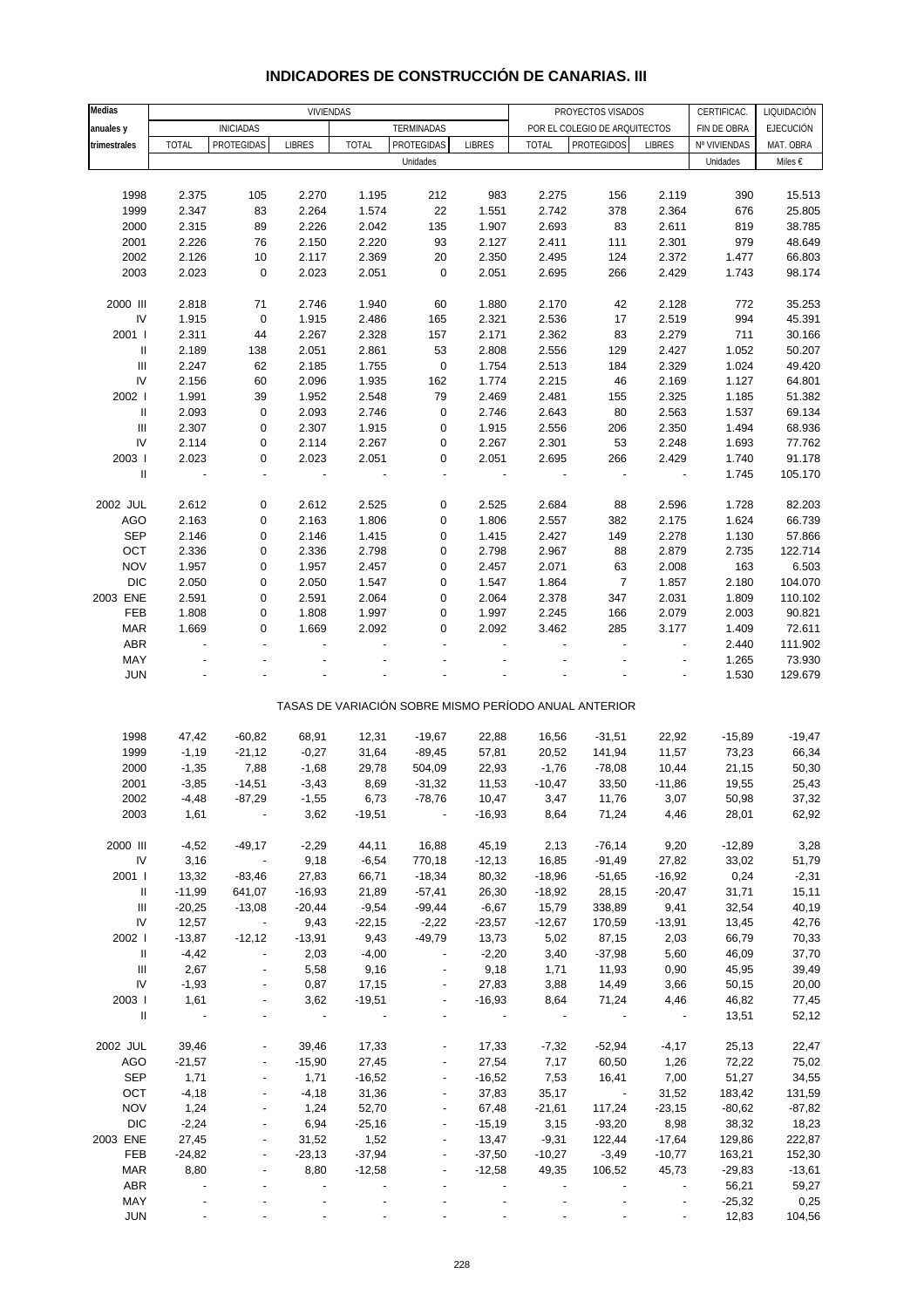| <b>Medias</b>                      | CONSUMO   |              | LICITACIÓN OFICIAL (SEOPAN)                           |            |              | LICITACIÓN OFICIAL (FOMENTO) |              |
|------------------------------------|-----------|--------------|-------------------------------------------------------|------------|--------------|------------------------------|--------------|
| anuales y                          | DE        | <b>TOTAL</b> | EDIFICACIÓN                                           | OBRA CIVIL | <b>TOTAL</b> | EDIFICACIÓN                  | INGENIERÍA   |
| trimestrales                       | CEMENTO   |              |                                                       |            |              |                              | <b>CIVIL</b> |
|                                    | Toneladas |              |                                                       |            | Miles €      |                              |              |
|                                    |           |              |                                                       |            |              |                              |              |
| 1998                               | 164.869   | 68.002,8     | 22.268,2                                              | 45.734,6   | 85.764       | 20.709                       | 65.056       |
| 1999                               | 194.317   | 53.798,6     | 14.782,8                                              | 39.015,9   | 40.194       | 13.711                       | 26.483       |
| 2000                               | 220.580   | 37.270,8     | 14.918,0                                              | 22.352,8   | 29.052       | 11.920                       | 17.132       |
| 2001                               | 227.801   | 51.875,4     | 27.125,2                                              | 24.750,2   | 47.389       | 16.981                       | 30.408       |
| 2002                               | 228.596   | 69.659,2     | 26.319,7                                              | 43.339,5   | 80.817       | 25.882                       | 54.935       |
| 2003                               | 209.002   | 51.437,5     | 22.074,5                                              | 29.363,0   | 35.445       | 13.441                       | 22.004       |
|                                    |           |              |                                                       |            |              |                              |              |
| 2000 III                           | 228.512   | 31.866,4     | 16.831,7                                              | 15.034,7   | 31.361       | 13.877                       | 17.484       |
| IV                                 | 221.198   | 41.038,9     | 20.173,6                                              | 20.865,3   | 35.536       | 18.644                       | 16.892       |
| 2001 l                             | 218.501   | 23.993,6     | 15.002,5                                              | 8.991,0    | 15.550       | 5.248                        | 10.302       |
| $\ensuremath{\mathsf{II}}$         | 239.904   | 57.916,1     | 34.003,5                                              | 23.912,6   | 44.893       | 14.636                       | 30.257       |
| III                                | 236.779   | 78.354,5     | 41.949,5                                              | 36.405,0   | 73.528       | 27.989                       | 45.540       |
| IV                                 | 216.018   | 47.237,5     | 17.545,3                                              | 29.692,2   | 55.584       | 20.050                       | 35.533       |
| 2002                               | 218.753   | 16.053,9     | 9.606,8                                               | 6.447,0    | 31.790       | 9.136                        | 22.654       |
| $\ensuremath{\mathsf{II}}$         | 246.117   | 58.801,5     | 39.736,5                                              | 19.065,0   | 55.158       | 31.539                       | 23.618       |
| Ш                                  | 231.750   | 98.730,5     | 28.697,9                                              | 70.032,7   | 81.324       | 27.011                       | 54.313       |
| IV                                 | 217.762   | 105.051,0    | 27.237,8                                              | 77.813,2   | 154.997      | 35.842                       | 119.155      |
| 2003                               | 214.282   | 46.534,6     | 13.420,1                                              | 33.114,5   | 32.696       | 8.518                        | 24.178       |
| Ш                                  | 203.722   | 56.340,4     | 30.729,0                                              | 25.611,4   | 39.569       | 20.827                       | 18.742       |
|                                    |           |              |                                                       |            |              |                              |              |
| 2002 JUL                           | 238.350   | 122.297,2    | 49.371,3                                              | 72.925,8   | 127.409      | 36.827                       | 90.582       |
| <b>AGO</b>                         | 199.055   | 139.806,1    | 22.273,8                                              | 117.532,3  | 84.134       | 34.333                       | 49.802       |
| <b>SEP</b>                         | 257.845   | 34.088,4     | 14.448,4                                              | 19.639,9   | 32.428       | 9.872                        | 22.556       |
| OCT                                | 236.635   | 63.175,5     | 51.491,3                                              | 11.684,2   | 105.484      | 65.664                       | 39.820       |
| <b>NOV</b>                         | 227.691   | 209.836,9    | 23.172,9                                              | 186.664,0  | 294.285      | 26.032                       | 268.253      |
| <b>DIC</b>                         | 188.960   | 42.140,5     | 7.049,0                                               | 35.091,5   | 65.223       | 15.830                       | 49.392       |
| 2003 ENE                           | 214.049   | 32.793,8     | 7.737,2                                               | 25.056,6   | 20.782       | 5.469                        | 15.313       |
| FEB                                | 213.722   | 65.091,1     | 18.094,2                                              | 46.996,9   | 45.517       | 12.627                       | 32.890       |
| <b>MAR</b>                         | 215.076   | 41.719,0     | 14.428,9                                              | 27.290,1   | 31.789       | 7.457                        | 24.332       |
| <b>ABR</b>                         | 220.098   | 37.422,8     | 14.697,8                                              | 22.725,0   | 34.608       | 14.920                       | 19.688       |
| MAY                                | 167.921   | 72.341,8     | 46.427,9                                              | 25.913,9   | 44.529       | 26.733                       | 17.796       |
| <b>JUN</b>                         | 223.148   | 59.256,8     | 31.061,4                                              | 28.195,4   |              |                              |              |
|                                    |           |              | TASAS DE VARIACIÓN SOBRE MISMO PERÍODO ANUAL ANTERIOR |            |              |                              |              |
|                                    |           |              |                                                       |            |              |                              |              |
| 1998                               | 13,67     | 142,35       | 76,47                                                 | 196,18     | 161,97       | 76,66                        | 209,55       |
| 1999                               | 17,86     | $-20,89$     | $-33,61$                                              | $-14,69$   | $-53,13$     | $-33,79$                     | $-59,29$     |
| 2000                               | 13,52     | $-30,72$     | 0,91                                                  | $-42,71$   | $-27,72$     | $-13,07$                     | $-35,31$     |
| 2001                               | 3,27      | 39,19        | 81,83                                                 | 10,73      | 63,12        | 42,46                        | 77,50        |
| 2002                               | 0,35      | 34,28        | $-2,97$                                               | 75,11      | 70,54        | 52,42                        | 80,66        |
| 2003                               | $-10,08$  | 37,43        | $-10,53$                                              | 130,19     | $-19,29$     | $-43,71$                     | 9,81         |
|                                    |           |              |                                                       |            |              |                              |              |
| 2000 III                           | 17,06     | $-49,23$     | $-39,46$                                              | $-56,99$   | $-30,23$     | $-24,55$                     | $-34,16$     |
| IV                                 | 16,13     | 3,56         | 3,24                                                  | 3,87       | 0,17         | 14,75                        | $-12,16$     |
| 2001 l                             | 2,94      | 49,69        | 88,46                                                 | 11,44      | 9,99         | 27,50                        | 2,80         |
| Ш                                  | 8,88      | $-3,71$      | 131,23                                                | $-47,38$   | 27,64        | 32,55                        | 25,40        |
| Ш                                  | 3,62      | 145,88       | 149,23                                                | 142,14     | 134,46       | 101,70                       | 160,46       |
| IV                                 | $-2,34$   | 15,10        | $-13,03$                                              | 42,30      | 56,42        | 7,54                         | 110,36       |
| 2002 l                             | 0,12      | $-33,09$     | $-35,97$                                              | $-28,29$   | 104,43       | 74,07                        | 119,90       |
| Ш                                  | 2,59      | 1,53         | 16,86                                                 | $-20,27$   | 22,87        | 115,49                       | $-21,94$     |
| $\ensuremath{\mathsf{III}}\xspace$ | $-2,12$   | 26,00        | $-31,59$                                              | 92,37      | 10,60        | $-3,49$                      | 19,27        |
| IV                                 | 0,81      | 122,39       | 55,24                                                 | 162,07     | 178,85       | 78,76                        | 235,33       |
| 2003                               | $-2,04$   | 189,87       | 39,69                                                 | 413,64     | 2,85         | $-6,76$                      | 6,73         |
| $\mathbf{I}$                       | $-17,23$  | $-4,19$      | $-22,67$                                              | 34,34      | $-36,29$     | $-54,71$                     | 16,29        |
|                                    |           |              |                                                       |            |              |                              |              |
| 2002 JUL                           | 1,75      | 53,10        | 27,05                                                 | 77,77      | 61,63        | $-4,39$                      | 124,71       |
| <b>AGO</b>                         | $-14,80$  | 14,52        | $-66,54$                                              | 111,75     | $-18,09$     | 32,40                        | $-35,14$     |
| <b>SEP</b>                         | 6,36      | 2,99         | $-29,22$                                              | 54,81      | $-16,94$     | $-49,42$                     | 15,52        |
| OCT                                | 4,70      | 3,63         | 58,74                                                 | $-59,03$   | 85,05        | 114,50                       | 50,90        |
| <b>NOV</b>                         | $-5,06$   | 455,08       | 141,60                                                | 561,67     | 309,86       | 25,32                        | 425,70       |
| <b>DIC</b>                         | 3,70      | $-1,88$      | $-33,54$                                              | 8,50       | 71,87        | 80,60                        | 69,25        |
| 2003 ENE                           | $-0,11$   | 409,09       | 179,15                                                | 582,74     | 148,41       | 95,53                        | 174,97       |
| FEB                                | 3,70      | 239,02       | 178,17                                                | 270,20     | 14,90        | 258,42                       | $-8,87$      |
| <b>MAR</b>                         | $-8,82$   | 85,25        | $-26,17$                                              | 816,98     | $-32,92$     | $-64,64$                     | $-7,48$      |

#### **INDICADORES DE CONSTRUCCIÓN DE CANARIAS. IV**

 ABR -11,16 5,66 55,41 -12,47 -9,20 -15,77 -3,49 MAY -32,27 -28,94 -48,58 125,16 -48,28 -64,00 50,41 JUN -8,05 51,21 59,58 42,95 - - -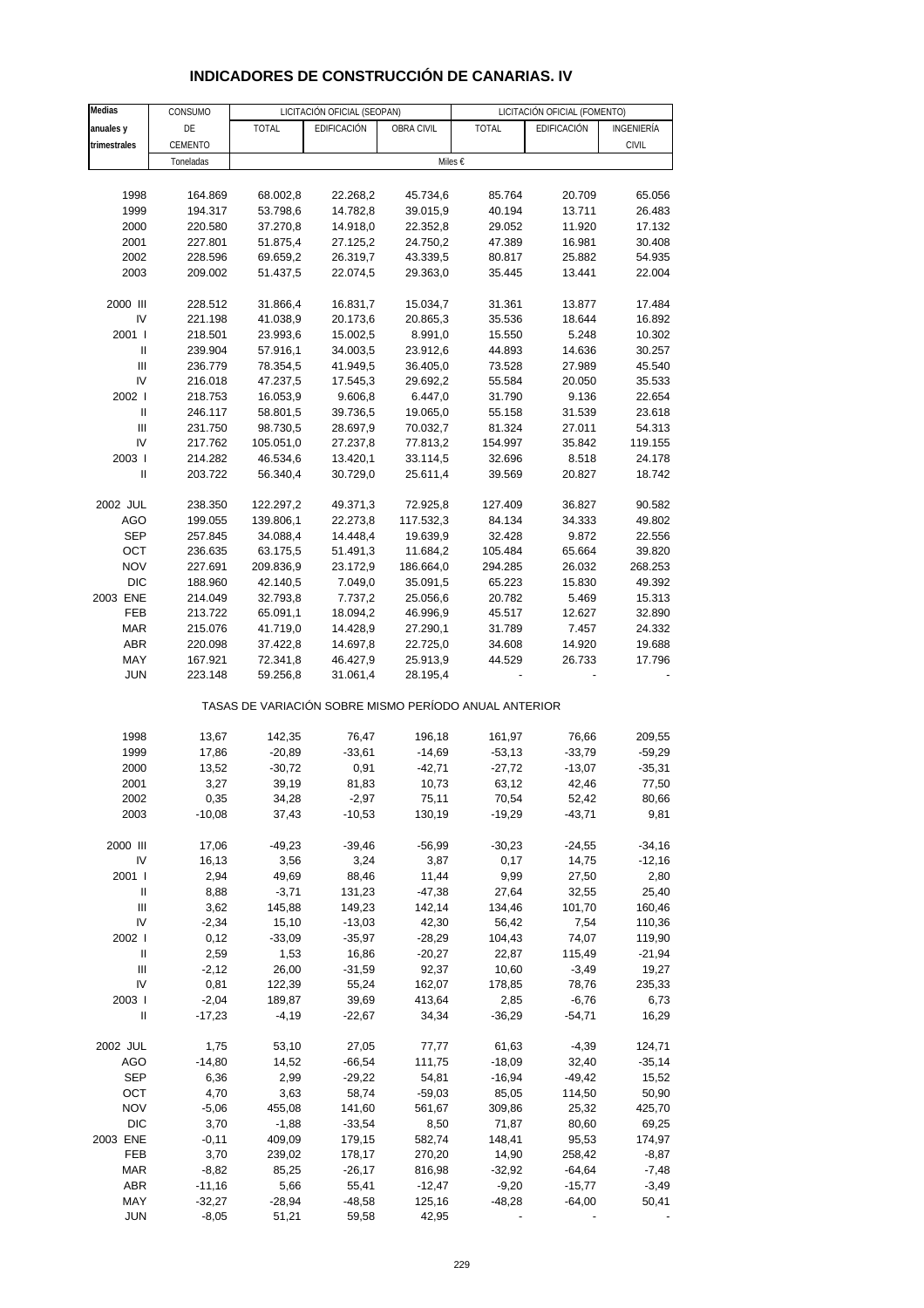| Medias            | ESTABLECIMIENTOS HOTELEROS |                    |                    |                                                       |                          |              |                 |  |
|-------------------|----------------------------|--------------------|--------------------|-------------------------------------------------------|--------------------------|--------------|-----------------|--|
| anuales y         |                            | NÚMERO DE VIAJEROS |                    |                                                       | NÚMERO DE PERNOCTACIONES |              | <b>GRADO DE</b> |  |
| trimestrales      | <b>TOTAL</b>               | <b>ESPAÑOLES</b>   | <b>EXTRANJEROS</b> | <b>TOTAL</b>                                          | <b>ESPAÑOLES</b>         | EXTRANJEROS  | OCUPACIÓN       |  |
|                   |                            |                    | Unidades           |                                                       |                          |              | %               |  |
|                   |                            |                    |                    |                                                       |                          |              |                 |  |
| 1998              | 254.567                    | 81.108             | 173.460            | 2.037.805                                             | 347.703                  | 1.690.102    | 76,70           |  |
| 1999              | 422.254                    | 122.077            | 300.176            | 3.347.029                                             | 509.833                  | 2.837.196    | 75,82           |  |
| 2000              | 408.394                    | 117.678            | 290.717            | 3.145.907                                             | 503.288                  | 2.642.619    | 71,26           |  |
| 2001              | 401.599                    | 113.165            | 288.435            | 3.148.350                                             | 484.604                  | 2.663.746    | 70,62           |  |
| 2002              | 393.337                    | 121.349            | 271.989            | 3.061.177                                             | 548.110                  | 2.513.067    | 67,12           |  |
| 2003              | 411.362                    | 131.979            | 279.383            | 3.238.459                                             | 604.163                  | 2.634.296    | 69,48           |  |
| 2000 IV           | 420.743                    | 112.170            | 308.573            | 3.182.023                                             | 465.215                  | 2.716.808    | 72,19           |  |
| 2001 l            | 404.015                    | 85.941             | 318.074            | 3.129.698                                             | 332.072                  | 2.797.626    | 71,95           |  |
| Ш                 | 379.424                    | 111.288            | 268.135            | 2.921.549                                             | 441.945                  | 2.479.604    | 65,81           |  |
| Ш                 | 415.963                    | 148.148            | 267.815            | 3.433.263                                             | 726.906                  | 2.706.357    | 75,13           |  |
| IV                | 406.996                    | 107.281            | 299.715            | 3.108.891                                             | 437.495                  | 2.671.396    | 69,60           |  |
| 2002              | 415.560                    | 97.289             | 318.271            | 3.156.078                                             | 377.064                  | 2.779.014    | 70,12           |  |
| Ш                 | 341.981                    | 104.337            | 237.644            | 2.682.624                                             | 437.170                  | 2.245.454    | 60,60           |  |
| $\mathbf{III}$    | 417.814                    | 173.891            | 243.923            | 3.378.694                                             | 919.467                  | 2.459.227    | 72,46           |  |
| IV                | 397.995                    | 109.877            | 288.118            | 3.027.313                                             | 458.738                  | 2.568.574    | 65,31           |  |
| 2003              | 404.536                    | 91.809             | 312.727            | 3.192.210                                             | 362.986                  | 2.829.224    | 69,74           |  |
| Ш                 | 382.155                    | 121.550            | 260.604            | 2.931.142                                             | 510.445                  | 2.420.697    | 63,87           |  |
| $\mathbf{III}$    | 465.412                    | 207.876            | 257.536            | 3.768.809                                             | 1.106.506                | 2.662.303    | 77,52           |  |
| 2002 SEP          | 393.004                    | 152.729            | 240.275            | 3.177.488                                             | 805.309                  | 2.372.179    | 70,30           |  |
| OCT               | 411.784                    | 127.358            | 284.426            | 3.139.771                                             | 563.783                  | 2.575.988    | 67,04           |  |
| <b>NOV</b>        | 397.605                    | 101.426            | 296.179            | 3.052.964                                             | 420.652                  | 2.632.312    | 67,43           |  |
| <b>DIC</b>        | 384.595                    | 100.846            | 283.749            | 2.889.203                                             | 391.780                  | 2.497.423    | 61,47           |  |
| 2003 ENE          | 396.707                    | 84.047             | 312.660            | 3.201.555                                             | 344.037                  | 2.857.518    | 68,13           |  |
| FEB               | 385.816                    | 91.419             | 294.397            | 3.033.339                                             | 348.905                  | 2.684.434    | 70,06           |  |
| <b>MAR</b>        | 431.086                    | 99.961             | 331.125            | 3.341.737                                             | 396.016                  | 2.945.721    | 71,02           |  |
| ABR               | 433.136                    | 130.322            | 302.814            | 3.107.498                                             | 552.188                  | 2.555.310    | 67,37           |  |
| MAY               | 368.924                    | 118.426            | 250.498            | 2.871.073                                             | 484.140                  | 2.386.933    | 61,50           |  |
| <b>JUN</b>        | 344.404                    | 115.903            | 228.501            | 2.814.855                                             | 495.006                  | 2.319.849    | 62,75           |  |
| JUL               | 425.251                    | 177.065            | 248.186            | 3.342.604                                             | 847.818                  | 2.494.786    | 70,42           |  |
| AGO               | 505.573                    | 238.687            | 266.886            | 4.195.013                                             | 1.365.193                | 2.829.820    | 84,61           |  |
|                   |                            |                    |                    | TASAS DE VARIACIÓN SOBRE MISMO PERÍODO ANUAL ANTERIOR |                          |              |                 |  |
| 1998              | 5,08                       | 0,31               | 7,47               | 4,26                                                  | $-1,97$                  | 5,64         | $-1,75$         |  |
| 1999              | 36,09                      | 25,27              | 41,14              | 35,89                                                 | 22,89                    | 38,55        | $-3,43$         |  |
| 2000              | $-3,28$                    | $-3,60$            | $-3,15$            | $-6,01$                                               | $-1,28$                  | $-6,86$      | $-6,02$         |  |
| 2001              | $-1,66$                    | $-3,84$            | $-0,78$            | 0,08                                                  | $-3,71$                  | 0,80         | $-0,89$         |  |
| 2002              | $-2,06$                    | 7,23               | $-5,70$            | $-2,77$                                               | 13,10                    | $-5,66$      | -4,96           |  |
| 2003              | 5,04                       | 8,42               | 3,51               | 5,85                                                  | 9,95                     | 4,96         | 3,08            |  |
| 2000 IV           | $-2,65$                    | $-13,62$           | 2,06               | $-4,54$                                               | $-10,44$                 | $-3,44$      | $-3,52$         |  |
| 2001 l            | 0,50                       | $-7,30$            | 2,84               | 1,73                                                  | $-7,76$                  | 2,99         | 2,07            |  |
| Ш                 | $-4,22$                    | $-6,39$            | $-3,28$            | 0,24                                                  | $-6,56$                  | 1,55         | $-1,60$         |  |
| Ш                 | 0,30                       | 0,82               | 0,02               | 0,66                                                  | 1,67                     | 0,40         | $-0,44$         |  |
| IV                | $-3,27$                    | $-4,36$            | $-2,87$            | $-2,30$                                               | $-5,96$                  | $-1,67$      | $-3,58$         |  |
| 2002 l            | 2,86                       | 13,20              | 0,06               | 0,84                                                  | 13,55                    | $-0,67$      | $-2,54$         |  |
| Ш                 | $-9,87$                    | $-6,25$            | $-11,37$           | $-8,18$                                               | $-1,08$                  | $-9,44$      | $-7,92$         |  |
| Ш                 | 0,45                       | 17,38              | $-8,92$            | $-1,59$                                               | 26,49                    | $-9,13$      | $-3,55$         |  |
| IV                | $-2,21$                    | 2,42               | $-3,87$            | $-2,62$                                               | 4,86                     | $-3,85$      | $-6,16$         |  |
| 2003              | $-2,65$                    | $-5,63$            | $-1,74$            | 1,14                                                  | $-3,73$                  | 1,81         | $-0,55$         |  |
| Ш                 | 11,75                      | 16,50              | 9,66               | 9,26                                                  | 16,76                    | 7,80         | 5,41            |  |
| Ш                 | 8,18                       | 12,69              | 4,80               | 8,32                                                  | 13,31                    | 6,38         | 5,40            |  |
|                   |                            |                    |                    |                                                       |                          |              |                 |  |
| 2002 SEP          | $-0,26$<br>$-6,23$         | 14,56              | $-7,83$            | $-1,90$                                               | 26,82                    | $-8,91$      | $-4,44$         |  |
| OCT               |                            | $-0,64$            | $-8,53$            | $-5,08$                                               | 0,78                     | $-6,27$      | $-7,82$         |  |
| <b>NOV</b>        | $-1,89$                    | 0,27               | $-2,61$            | $-3,92$                                               | 5,28                     | $-5,24$      | $-8,11$         |  |
| <b>DIC</b>        | 2,13                       | 9,01               | $-0,11$            | 1,68                                                  | 10,82                    | 0,38         | $-1,96$         |  |
| 2003 ENE          | 2,45                       | 0,01               | 3,13               | 5,90                                                  | 7,23                     | 5,75         | 3,87            |  |
| FEB               | $-3,21$                    | $-2,07$            | $-3,56$            | $-0,31$                                               | $-2,47$                  | $-0,03$      | $-0,44$         |  |
| <b>MAR</b>        | $-6,46$                    | $-12,68$           | $-4,40$            | $-1,78$                                               | $-12,51$                 | $-0,13$      | $-4,54$         |  |
| <b>ABR</b>        | 16,83                      | 31,28              | 11,55              | 7,00                                                  | 31,74                    | 2,83         | 2,62            |  |
| MAY               | 12,08                      | 9,94               | 13,12              | 12,84                                                 | 12,92                    | 12,82        | 8,29            |  |
| <b>JUN</b><br>JUL | 5,63<br>7,25               | 9,31               | 3,86<br>5,03       | 8,30<br>4,86                                          | 6,77<br>8,28             | 8,63<br>3,75 | 5,73<br>3,29    |  |
| <b>AGO</b>        | 8,97                       | 10,53<br>14,34     | 4,58               | 11,24                                                 | 16,68                    | 8,80         | 7,22            |  |
|                   |                            |                    |                    |                                                       |                          |              |                 |  |

#### **INDICADORES DE SERVICIOS DE CANARIAS. I**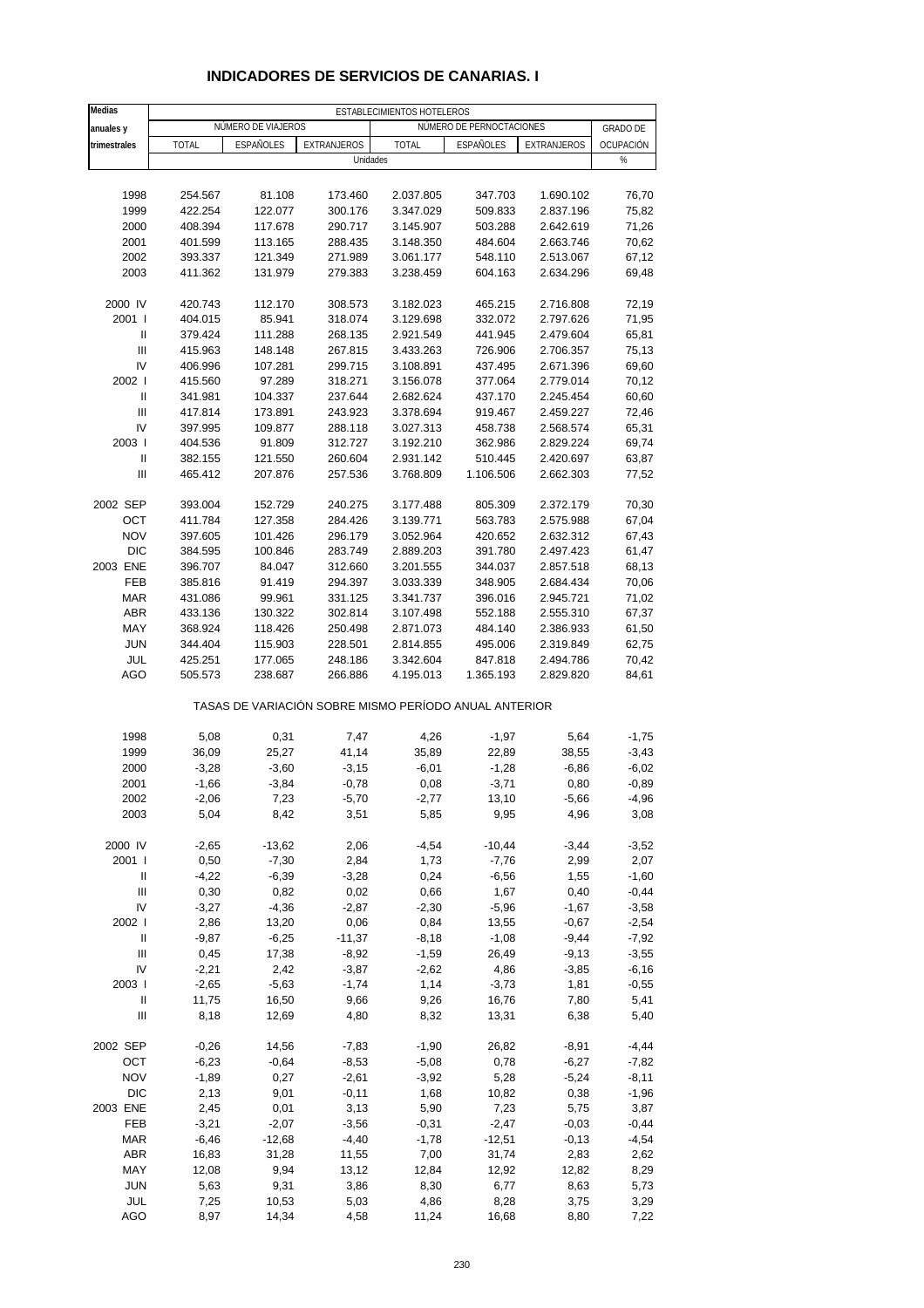| <b>Medias</b>                    |                          |                                                       |             | APARTAMENTOS TURÍSTICOS |                          |                          |                 |
|----------------------------------|--------------------------|-------------------------------------------------------|-------------|-------------------------|--------------------------|--------------------------|-----------------|
| anuales y                        |                          | NÚMERO DE VIAJEROS                                    |             |                         | NÚMERO DE PERNOCTACIONES |                          | <b>GRADO DE</b> |
| trimestrales                     | <b>TOTAL</b>             | ESPAÑOLES                                             | EXTRANJEROS | <b>TOTAL</b>            | ESPAÑOLES                | EXTRANJEROS              | OCUPACIÓN       |
|                                  |                          |                                                       | Unidades    |                         |                          |                          | $\%$            |
|                                  |                          |                                                       |             |                         |                          |                          |                 |
| 1998                             |                          |                                                       |             |                         |                          |                          |                 |
| 1999                             |                          |                                                       |             |                         |                          |                          |                 |
| 2000                             | 457.119                  | 37.179                                                | 419.940     | 4.444.274               | 239.637                  | 4.204.637                | 59,85           |
|                                  |                          |                                                       |             |                         |                          |                          |                 |
| 2001                             | 444.955                  | 36.895                                                | 408.060     | 4.195.476               | 224.066                  | 3.971.410                | 59,45           |
| 2002                             | 436.454                  | 39.831                                                | 396.623     | 3.926.456               | 235.004                  | 3.691.452                | 56,50           |
| 2003                             | 433.932                  | 53.027                                                | 380.905     | 3.859.095               | 304.022                  | 3.555.073                | 56,91           |
| 2000 IV                          | 442.321                  | 22.184                                                | 420.137     | 4.430.805               | 137.631                  | 4.293.174                | 59,68           |
| 2001 l                           | 460.477                  | 17.084                                                | 443.393     | 4.337.375               | 94.848                   | 4.242.527                | 61,89           |
| $\mathbf{I}$                     | 404.627                  | 36.075                                                | 368.552     | 3.659.970               | 181.855                  | 3.478.115                | 52,84           |
| Ш                                | 463.388                  | 70.673                                                | 392.715     | 4.643.501               | 489.086                  | 4.154.415                | 64,91           |
| IV                               | 451.328                  | 23.749                                                | 427.579     | 4.141.057               | 130.476                  | 4.010.581                | 58,18           |
| 2002                             |                          |                                                       |             |                         |                          |                          |                 |
|                                  | 480.840                  | 23.625                                                | 457.215     | 4.195.783               | 127.134                  | 4.068.649                | 60,50           |
| Ш                                | 365.501                  | 33.036                                                | 332.465     | 3.209.508               | 165.320                  | 3.044.188                | 46,94           |
| Ш                                | 461.129                  | 76.494                                                | 384.634     | 4.361.233               | 510.222                  | 3.851.011                | 62,11           |
| IV                               | 438.345                  | 26.168                                                | 412.177     | 3.939.300               | 137.340                  | 3.801.960                | 56,45           |
| 2003                             | 437.947                  | 23.081                                                | 414.866     | 3.999.990               | 131.714                  | 3.868.276                | 59,19           |
| $\mathbf{I}$                     | 389.222                  | 48.017                                                | 341.205     | 3.224.438               | 232.014                  | 2.992.424                | 48,89           |
| Ш                                | 494.976                  | 105.461                                               | 389.515     | 4.599.736               | 670.495                  | 3.929.241                | 65,53           |
| 2002 SEP                         | 406.024                  | 58.290                                                | 347.734     | 3.791.589               | 371.970                  | 3.419.619                | 56,11           |
| OCT                              | 450.448                  | 33.825                                                | 416.623     | 3.991.847               | 169.863                  | 3.821.984                | 56,04           |
| <b>NOV</b>                       | 430.537                  | 22.030                                                | 408.507     | 3.910.374               | 120.446                  | 3.789.928                | 57,50           |
| <b>DIC</b>                       | 434.049                  | 22.649                                                | 411.400     | 3.915.679               | 121.712                  | 3.793.967                | 55,81           |
| 2003 ENE                         | 429.763                  | 15.968                                                | 413.795     | 4.096.738               | 103.521                  | 3.993.217                | 58,37           |
| FEB                              | 423.016                  | 23.883                                                | 399.133     | 3.717.127               | 129.876                  | 3.587.251                | 59,12           |
| <b>MAR</b>                       |                          |                                                       |             | 4.186.105               | 161.745                  |                          |                 |
|                                  | 461.062                  | 29.392                                                | 431.670     |                         |                          | 4.024.360                | 60,07           |
| ABR                              | 448.310                  | 58.455                                                | 389.855     | 3.805.555               | 289.520                  | 3.516.035                | 55,11           |
| MAY                              | 351.622                  | 42.325                                                | 309.297     | 2.850.680               | 191.043                  | 2.659.637                | 44,17           |
| <b>JUN</b>                       | 367.735                  | 43.272                                                | 324.463     | 3.017.080               | 215.479                  | 2.801.601                | 47,38           |
| JUL                              | 462.011                  | 79.307                                                | 382.704     | 4.222.430               | 456.519                  | 3.765.911                | 61,31           |
| AGO                              | 527.940                  | 131.614                                               | 396.326     | 4.977.041               | 884.470                  | 4.092.571                | 69,74           |
|                                  |                          | TASAS DE VARIACIÓN SOBRE MISMO PERÍODO ANUAL ANTERIOR |             |                         |                          |                          |                 |
| 1998                             |                          |                                                       |             |                         |                          |                          |                 |
| 1999                             |                          |                                                       |             |                         |                          |                          |                 |
| 2000                             |                          |                                                       |             |                         |                          |                          |                 |
| 2001                             | $-2,66$                  | $-0,76$                                               | $-2,83$     | $-5,60$                 | $-6,50$                  | $-5,55$                  | $-0.66$         |
| 2002                             | $-1,91$                  | 7,96                                                  | $-2,80$     | $-6,41$                 | 4,88                     | $-7,05$                  | $-4,97$         |
| 2003                             | $-1,28$                  | 24,34                                                 | $-4,03$     | $-2,02$                 | 19,45                    | $-3,50$                  | 0,60            |
|                                  |                          |                                                       |             |                         |                          |                          |                 |
| 2000 IV                          | $\overline{\phantom{a}}$ | $\overline{\phantom{a}}$                              |             |                         |                          | $\overline{\phantom{a}}$ |                 |
| 2001 l                           | $-4,96$                  | $-11,46$                                              | $-4,69$     | $-2,95$                 | $-19,15$                 | $-2,52$                  | 3,27            |
| $\mathbf{I}$                     | $-3,73$                  | $-11,65$                                              | $-2,88$     | $-5,69$                 | $-10,00$                 | $-5,45$                  | $-0,79$         |
| Ш                                | $-3,73$                  | 6,43                                                  | $-5,35$     | $-7,06$                 | $-2,49$                  | $-7,57$                  | $-2,42$         |
| IV                               | 2,04                     | 7,06                                                  | 1,77        | $-6,54$                 | $-5,20$                  | $-6,58$                  | $-2,52$         |
| 2002                             | 4,42                     | 38,29                                                 | 3,12        | $-3,26$                 | 34,04                    | $-4,10$                  | $-2,24$         |
| $\mathbf{I}$                     | $-9,67$                  | $-8,42$                                               | $-9,79$     | $-12,31$                | $-9,09$                  | $-12,48$                 | $-11,17$        |
| $\mathbf{III}$                   | $-0,49$                  | 8,24                                                  | $-2,06$     | $-6,08$                 | 4,32                     | $-7,30$                  | $-4,32$         |
| IV                               | $-2,88$                  | 10,19                                                 | $-3,60$     | $-4,87$                 | 5,26                     | $-5,20$                  | $-2,97$         |
| 2003                             | $-8,92$                  | $-2,30$                                               | $-9,26$     | $-4,67$                 | 3,60                     | $-4,92$                  | $-2,18$         |
| Ш                                | 6,49                     | 45,35                                                 | 2,63        | 0,47                    | 40,34                    | $-1,70$                  | 4,14            |
| $\mathop{\mathrm{III}}\nolimits$ | 1,29                     | 23,21                                                 | $-3,37$     | $-1,00$                 | 15,73                    | $-3,38$                  | 0,65            |
| 2002 SEP                         | $-7,89$                  | $-6,34$                                               | $-8,15$     | $-9,28$                 | $-6,62$                  | $-9,56$                  | $-7,30$         |
| OCT                              | $-2,18$                  | 4,16                                                  | $-2,66$     | $-4,17$                 | $-4,18$                  | $-4,17$                  | $-3,13$         |
| <b>NOV</b>                       | $-6,38$                  | 5,69                                                  | $-6,95$     | $-7,77$                 | 6,09                     | $-8,15$                  | $-5,43$         |
|                                  |                          |                                                       |             |                         |                          |                          |                 |
| <b>DIC</b>                       | 0, 10                    | 26,32                                                 | $-1,03$     | $-2,54$                 | 20,96                    | $-3,15$                  | $-0,13$         |
| 2003 ENE                         | $-3,48$                  | 6,37                                                  | $-3,82$     | 0,35                    | 2,69                     | 0,29                     | 1,94            |
| FEB                              | $-9,93$                  | 30,92                                                 | $-11,58$    | $-5,90$                 | 35,94                    | $-6,93$                  | $-3,13$         |
| <b>MAR</b>                       | $-12,61$                 | $-21,87$                                              | $-11,90$    | $-8,10$                 | $-12,59$                 | $-7,91$                  | $-4,98$         |
| ABR                              | 14,48                    | 116,05                                                | 6,94        | 9,33                    | 96,38                    | 5,48                     | 11,65           |
| MAY                              | 5,33                     | 45,68                                                 | 1,49        | $-3,93$                 | 40,11                    | $-6,05$                  | 1,35            |
| <b>JUN</b>                       | $-0,90$                  | 0,63                                                  | $-1,10$     | $-5,14$                 | 1,55                     | $-5,61$                  | $-1,06$         |

#### **INDICADORES DE SERVICIOS DE CANARIAS. II**

 JUL 2,50 21,27 -0,68 -4,08 9,14 -5,47 -1,35 AGO 0,25 24,40 -5,82 1,78 19,46 -1,38 2,47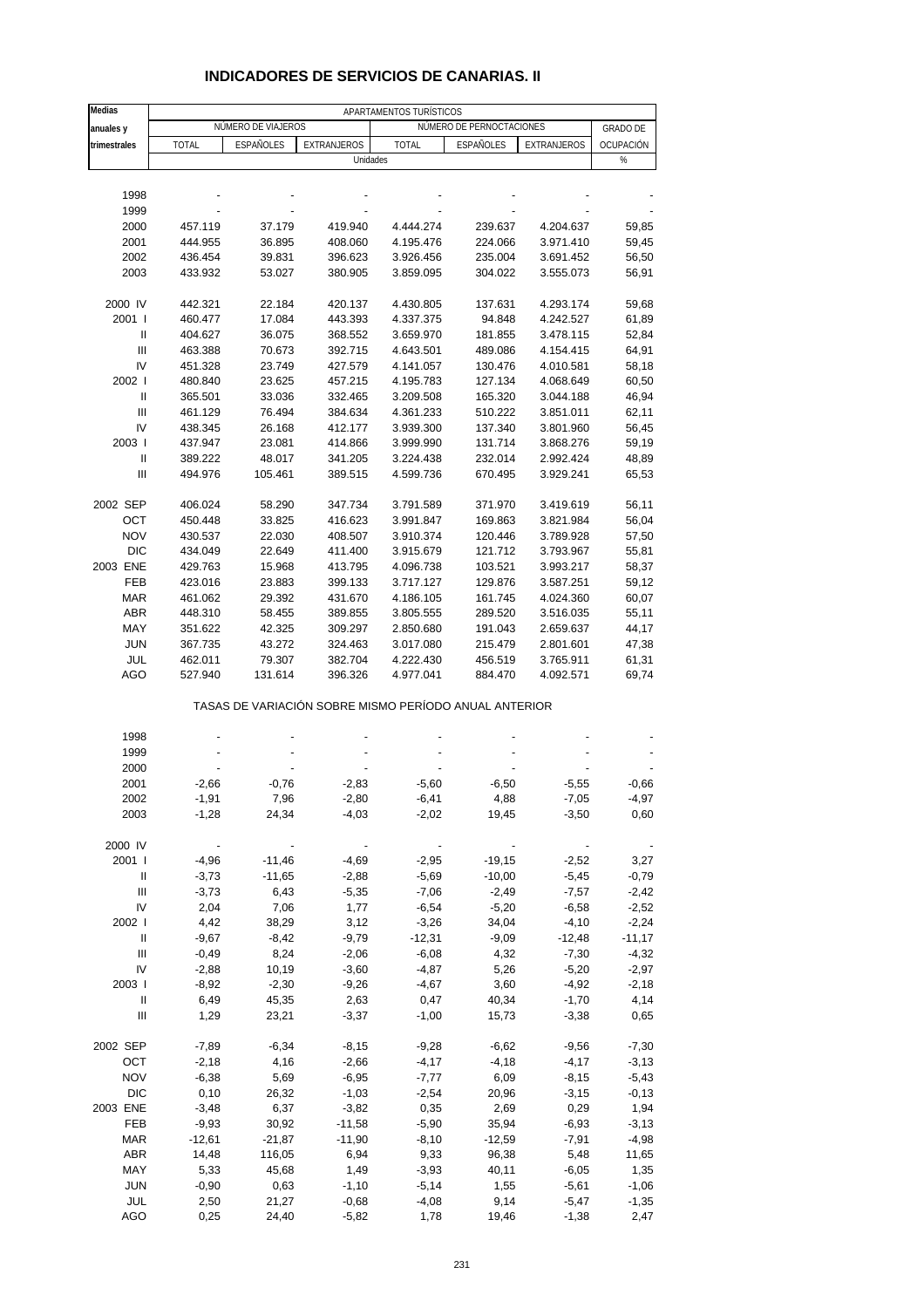| Medias                             |              |                                                       |                 | TRANSPORTE AÉREO DE PASAJEROS |              |               |            |
|------------------------------------|--------------|-------------------------------------------------------|-----------------|-------------------------------|--------------|---------------|------------|
| anuales y                          | <b>TOTAL</b> |                                                       | <b>INTERIOR</b> |                               |              | INTERNACIONAL |            |
| trimestrales                       |              | <b>TOTAL</b>                                          | REGULAR         | NO REGULAR                    | <b>TOTAL</b> | REGULAR       | NO REGULAR |
|                                    |              |                                                       |                 | Unidades                      |              |               |            |
|                                    |              |                                                       |                 |                               |              |               |            |
| 1998                               | 2.212.315    | 657.180                                               | 600.848         | 56.332                        | 1.555.136    | 476.334       | 1.078.802  |
| 1999                               | 2.360.752    | 723.221                                               | 670.688         | 52.533                        | 1.637.531    | 501.752       | 1.135.778  |
| 2000                               | 2.444.162    | 779.258                                               | 736.449         | 42.809                        | 1.664.904    | 521.846       | 1.143.058  |
| 2001                               | 2.502.375    | 794.301                                               | 755.656         | 38.645                        | 1.708.074    | 599.526       | 1.108.547  |
| 2002                               | 2.461.110    | 805.424                                               | 742.204         | 63.221                        | 1.655.686    | 564.087       | 1.091.599  |
| 2003                               | 2.552.514    | 877.634                                               | 803.650         | 73.984                        | 1.674.880    | 571.374       | 1.103.506  |
| 2000 IV                            | 2.542.553    | 763.832                                               | 724.974         | 38.858                        | 1.778.721    | 615.984       | 1.162.737  |
| 2001 l                             | 2.549.888    | 667.261                                               | 640.370         | 26.891                        | 1.882.628    | 663.644       | 1.218.984  |
| $\mathsf{I}$                       | 2.325.169    | 777.808                                               | 736.550         | 41.257                        | 1.547.361    | 558.825       | 988.536    |
| $\ensuremath{\mathsf{III}}\xspace$ | 2.626.195    | 987.180                                               | 931.257         | 55.924                        | 1.639.015    | 552.165       | 1.086.849  |
| IV                                 | 2.508.247    | 744.955                                               | 714.447         | 30.508                        | 1.763.292    | 623.472       | 1.139.820  |
| 2002                               | 2.537.928    | 681.735                                               | 652.187         | 29.548                        | 1.856.193    | 668.098       | 1.188.095  |
| Ш                                  | 2.175.739    | 741.776                                               | 706.170         | 35.605                        | 1.433.963    | 488.293       | 945.670    |
| $\ensuremath{\mathsf{III}}\xspace$ | 2.607.054    | 1.031.103                                             | 878.339         | 152.764                       | 1.575.950    | 493.621       | 1.082.329  |
| IV                                 | 2.523.721    | 767.083                                               | 732.118         | 34.965                        | 1.756.638    | 606.336       | 1.150.302  |
| 2003                               | 2.560.293    | 698.653                                               | 676.061         | 22.591                        | 1.861.641    | 668.174       | 1.193.466  |
| $\ensuremath{\mathsf{II}}$         | 2.369.347    | 843.202                                               | 795.628         | 47.575                        | 1.526.145    | 521.496       | 1.004.649  |
| Ш                                  | 2.815.594    | 1.197.754                                             | 1.007.068       | 190.686                       | 1.617.840    | 500.989       | 1.116.851  |
|                                    |              |                                                       |                 |                               |              |               |            |
| 2002 SEP                           | 2.495.930    | 982.174                                               | 852.018         | 130.156                       | 1.513.756    | 492.746       | 1.021.010  |
| OCT                                | 2.575.205    | 814.047                                               | 767.705         | 46.342                        | 1.761.158    | 569.860       | 1.191.298  |
| <b>NOV</b>                         | 2.576.890    | 732.105                                               | 704.392         | 27.713                        | 1.844.785    | 675.727       | 1.169.058  |
| <b>DIC</b>                         | 2.419.068    | 755.098                                               | 724.258         | 30.840                        | 1.663.970    | 573.420       | 1.090.550  |
| 2003 ENE                           | 2.494.793    | 686.702                                               | 664.602         | 22.100                        | 1.808.091    | 613.572       | 1.194.519  |
| FEB                                | 2.395.907    | 665.388                                               | 647.331         | 18.057                        | 1.730.519    | 605.895       | 1.124.624  |
| <b>MAR</b>                         | 2.790.180    | 743.868                                               | 716.251         | 27.617                        | 2.046.312    | 785.056       | 1.261.256  |
| ABR                                | 2.701.145    | 870.203                                               | 812.319         | 57.884                        | 1.830.942    | 654.656       | 1.176.286  |
| MAY                                | 2.208.008    | 814.223                                               | 781.445         | 32.778                        | 1.393.785    | 465.213       | 928.572    |
| <b>JUN</b>                         | 2.198.889    | 845.181                                               | 793.119         | 52.062                        | 1.353.708    | 444.620       | 909.088    |
| JUL                                | 2.623.061    | 1.086.993                                             | 945.236         | 141.757                       | 1.536.068    | 457.498       | 1.078.570  |
| AGO                                | 3.008.126    | 1.308.515                                             | 1.068.900       | 239.615                       | 1.699.611    | 544.479       | 1.155.132  |
|                                    |              | TASAS DE VARIACIÓN SOBRE MISMO PERÍODO ANUAL ANTERIOR |                 |                               |              |               |            |
| 1998                               | 7,94         | 1,45                                                  | 3,70            | $-17,59$                      | 10,94        | 4,73          | 13,92      |
| 1999                               | 6,71         | 10,05                                                 | 11,62           | $-6,74$                       | 5,30         | 5,34          | 5,28       |
| 2000                               | 3,53         | 7,75                                                  | 9,81            | $-18,51$                      | 1,67         | 4,00          | 0,64       |
| 2001                               | 2,38         | 1,93                                                  | 2,61            | $-9,73$                       | 2,59         | 14,89         | $-3,02$    |
| 2002                               | $-1,65$      | 1,40                                                  | $-1,78$         | 63,59                         | $-3,07$      | $-5,91$       | $-1,53$    |
| 2003                               | 4,90         | 10,02                                                 | 9,75            | 13,04                         | 2,40         | 2,55          | 2,33       |
|                                    |              |                                                       |                 |                               |              |               |            |
| 2000 IV                            | 5,35         | 6,20                                                  | 7,30            | $-10,77$                      | 4,99         | 19,03         | $-1,19$    |
| 2001 l                             | 5,59         | 2,41                                                  | 3,30            | $-15,08$                      | 6,76         | 27,68         | $-1,98$    |
| $\, \parallel$                     | 2,74         | 2,05                                                  | 2,01            | 2,80                          | 3,09         | 23,41         | $-5,68$    |
| $\ensuremath{\mathsf{III}}\xspace$ | 2,74         | 5,08                                                  | 5,96            | $-7,68$                       | 1,39         | 10,70         | $-2,77$    |
| IV                                 | $-1,35$      | $-2,47$                                               | $-1,45$         | $-21,49$                      | $-0,87$      | 1,22          | $-1,97$    |
| 2002 l                             | $-0,47$      | 2,17                                                  | 1,85            | 9,88                          | $-1,40$      | 0,67          | $-2,53$    |
| Ш                                  | $-6,43$      | $-4,63$                                               | $-4, 12$        | $-13,70$                      | $-7,33$      | $-12,62$      | $-4,34$    |
| Ш                                  | $-0,73$      | 4,45                                                  | $-5,68$         | 173,17                        | $-3,85$      | $-10,60$      | $-0,42$    |
| IV                                 | 0,62         | 2,97                                                  | 2,47            | 14,61                         | $-0,38$      | $-2,75$       | 0,92       |
| 2003                               | 0,88         | 2,48                                                  | 3,66            | $-23,54$                      | 0,29         | 0,01          | 0,45       |
| Ш                                  | 8,90         | 13,67                                                 | 12,67           | 33,62                         | 6,43         | 6,80          | 6,24       |
| $\ensuremath{\mathsf{III}}\xspace$ | 5,75         | 13,47                                                 | 12,96           | 16,22                         | 0,67         | 1,40          | 0,35       |
| 2002 SEP                           | $-1,42$      | 4,72                                                  | $-4,50$         | 184,90                        | $-5,03$      | $-12,64$      | $-0,86$    |
| OCT                                | $-1,61$      | $-2,59$                                               | $-4,23$         | 35,80                         | $-1,15$      | $-5,78$       | 1,23       |
| <b>NOV</b>                         | 2,30         | 5,93                                                  | 5,85            | 7,85                          | 0,92         | $-0,79$       | 1,94       |
| <b>DIC</b>                         | 1,28         | 6,65                                                  | 7,09            | $-2,73$                       | $-0,98$      | $-1,89$       | $-0,49$    |
| 2003 ENE                           | 6,08         | 8,04                                                  | 7,78            | 16,54                         | 5,35         | 5,52          | 5,27       |
| FEB                                | $-0,87$      | 1,65                                                  | 3,25            | $-34,68$                      | $-1,81$      | $-4,55$       | $-0,27$    |
| <b>MAR</b>                         | $-1,93$      | $-1,48$                                               | 0,46            | $-34,30$                      | $-2,09$      | $-0,38$       | $-3,12$    |
| <b>ABR</b>                         | 12,21        | 18,34                                                 | 17,33           | 34,61                         | 9,52         | 3,44          | 13,22      |
| MAY                                | 7,90         | 9,63                                                  | 9,43            | 14,53                         | 6,91         | 12,76         | 4,20       |
| <b>JUN</b>                         | 6,04         | 13,10                                                 | 11,38           | 47,92                         | 2,06         | 6,00          | 0,24       |
| JUL                                | 5,05         | 14,10                                                 | 12,14           | 29,13                         | $-0,53$      | $-4,17$       | 1,10       |

#### **INDICADORES DE SERVICIOS DE CANARIAS. III**

AGO 6,36 12,95 13,70 9,73 1,79 6,62 -0,34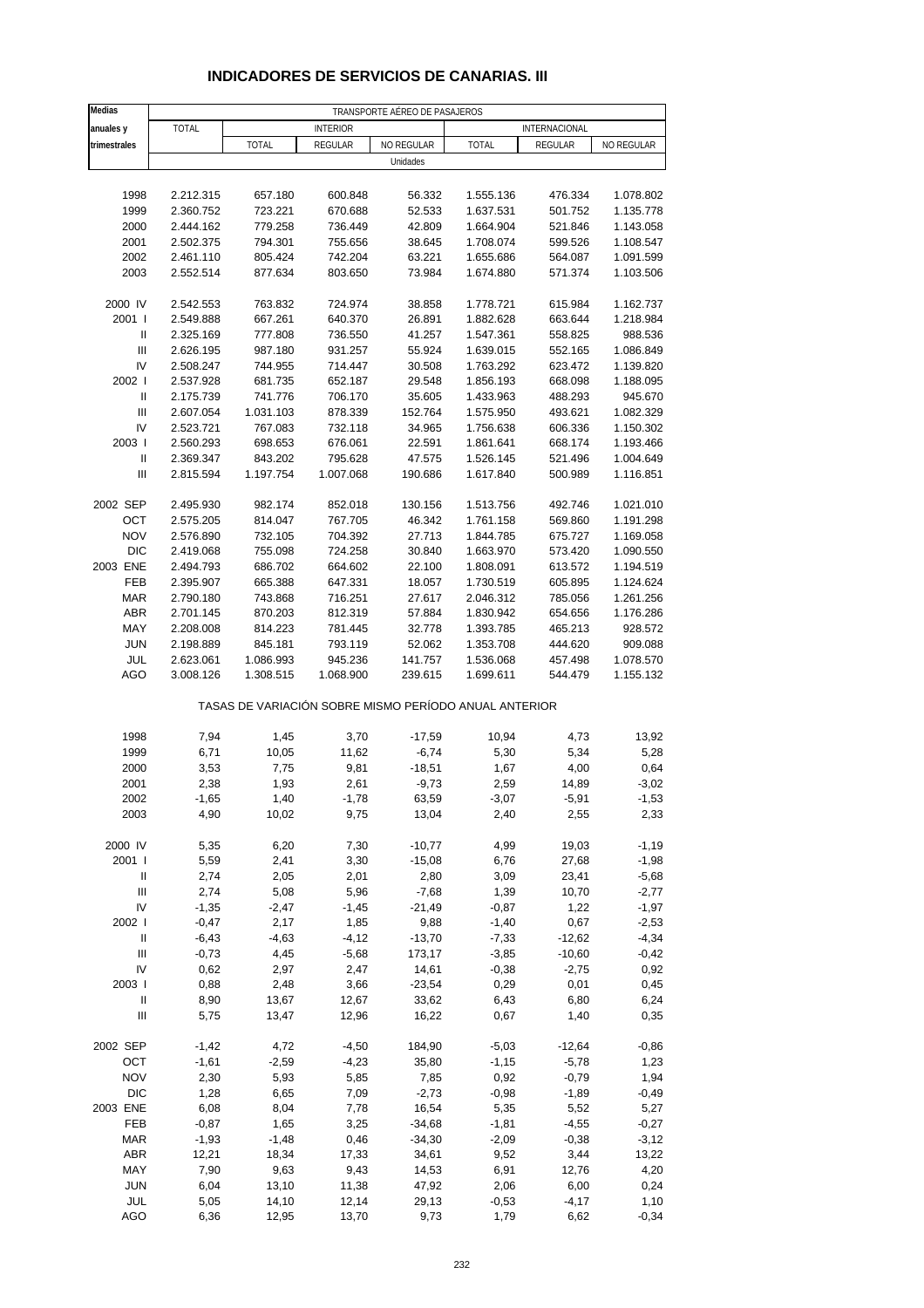#### **INDICADORES DE DEMANDA DE CANARIAS**

| Medias                                  |                    | CONSUMO                                               |                          | <b>INVERSIÓN</b>     |                      |
|-----------------------------------------|--------------------|-------------------------------------------------------|--------------------------|----------------------|----------------------|
| anuales y                               | GASOLINA           | MATRICULACION                                         | E.ELÉCTRICA              | MATRICULACIÓN        | INSCRIPCIÓN          |
| trimestrales                            | <b>AUTO</b>        | <b>TURISMOS</b>                                       | USOS DOMEST.             | VH. CARGA            | MAQ.AGRÍCOLA         |
|                                         | Toneladas          | Unidades                                              | Gw.                      | Unidades             |                      |
|                                         |                    |                                                       |                          |                      |                      |
| 1998                                    | 44.576             | 5.123                                                 |                          | 1.746                | 8                    |
| 1999                                    | 48.873             | 5.684                                                 | 128,46                   | 2.239                | 12                   |
| 2000                                    | 46.998             | 5.819                                                 | 138,43                   | 2.352                | 14                   |
| 2001                                    | 49.616             | 4.599                                                 | 149,59                   | 1.453                | 15                   |
| 2002                                    | 48.106             | 4.420                                                 | 157,01                   | 1.433                | 14                   |
| 2003                                    | 48.523             | 4.371                                                 | 174,74                   | 1.608                | 14                   |
| 2000 IV                                 | 45.256             | 7.340                                                 | 147,61                   | 2.529                | 11                   |
| 2001 l                                  | 47.423             | 4.123                                                 | 152,17                   | 843                  | 14                   |
| Ш                                       | 51.669             | 4.498                                                 | 146,69                   | 1.655                | 16                   |
| Ш                                       | 48.658             | 4.318                                                 | 147,57                   | 1.533                | 8                    |
| IV                                      | 50.715             | 5.457                                                 | 151,96                   | 1.782                | 20                   |
| 2002 l                                  | 46.605             | 3.845                                                 | 154,57                   | 1.308                | 18                   |
| Ш                                       | 47.480             | 3.911                                                 | 157,38                   | 1.418                | 12                   |
| Ш                                       | 48.245             | 4.484                                                 | 156,69                   | 1.466                | 13                   |
| IV                                      | 50.094             | 5.438                                                 | 159,38                   | 1.542                | 15                   |
| 2003                                    | 46.992             | 3.503                                                 | 180,14                   | 1.471                | 20                   |
| Ш                                       | 49.049             | 4.505                                                 | 173,52                   | 1.669                | 15                   |
| Ш                                       | 51.540             | 5.104                                                 | 162,22                   | 1.685                | 6                    |
|                                         |                    |                                                       |                          |                      |                      |
| 2002 OCT<br><b>NOV</b>                  | 51.358             | 5.132                                                 | 179,12                   | 1.628<br>1.547       | 9                    |
| DIC                                     | 47.689<br>51.235   | 5.865<br>5.318                                        | 148,33<br>150,70         | 1.450                | 13<br>22             |
| 2003 ENE                                | 48.316             | 3.415                                                 | 200,45                   | 1.492                | 1                    |
| FEB                                     | 44.986             | 3.357                                                 | 173,40                   | 1.424                | 37                   |
| <b>MAR</b>                              | 47.674             | 3.736                                                 | 166,57                   | 1.497                | 21                   |
| <b>ABR</b>                              | 50.078             | 4.314                                                 | 170,88                   | 1.677                | 12                   |
| MAY                                     | 49.625             | 3.859                                                 | 162,89                   | 1.571                | 22                   |
| <b>JUN</b>                              | 47.445             | 5.341                                                 | 186,79                   | 1.758                | 10                   |
| JUL                                     | 51.540             | 6.298                                                 | 162,22                   | 1.922                | 3                    |
| AGO                                     |                    | 4.913                                                 |                          | 1.550                | 9                    |
| SEP                                     |                    | 4.102                                                 |                          | 1.582                |                      |
|                                         |                    | TASAS DE VARIACIÓN SOBRE MISMO PERÍODO ANUAL ANTERIOR |                          |                      |                      |
| 1998                                    | 0,15               | 3,55                                                  | $\overline{\phantom{a}}$ | 31,24                | 40,30                |
| 1999                                    | 9,64               | 10,96                                                 |                          | 28,25                | 55,32                |
| 2000                                    | $-3,84$            | 2,37                                                  | 7,76                     | 5,04                 | 17,81                |
| 2001                                    | 5,57               | $-20,96$                                              | 8,06                     | $-38,22$             | 1,16                 |
| 2002                                    | -3,04              | -3,90                                                 | 4,96                     | -1,36                | $-0,57$              |
| 2003                                    | 2,04               | 7,12                                                  | 11,33                    | 15,08                | 3,60                 |
|                                         |                    |                                                       |                          |                      |                      |
| 2000 IV                                 | $-9,27$            | 11,09                                                 | 11,03                    | 6,20                 | 6,25                 |
| 2001 l                                  | $-0,48$            | $-18,26$                                              | 12,73                    | $-64,66$             | $-22,64$             |
| Ш<br>$\ensuremath{\mathsf{III}}\xspace$ | 7,14<br>3,84       | $-14,80$<br>$-23,05$                                  | 7,88                     | $-29,38$<br>$-28,71$ | 14,29<br>$-44,19$    |
| IV                                      | 12,06              | $-25,65$                                              | 9,18<br>2,94             | $-29,54$             | 79,41                |
| 2002                                    | $-1,73$            | $-6,74$                                               | 1,58                     | 55,14                | 31,71                |
| $\ensuremath{\mathsf{II}}$              | $-8,11$            | $-13,06$                                              | 7,29                     | $-14,32$             | $-22,92$             |
| $\ensuremath{\mathsf{III}}\xspace$      | $-0,85$            | 3,84                                                  | 6,18                     | $-4,39$              | 58,33                |
| IV                                      | $-1,22$            | $-0,35$                                               | 4,89                     | $-13,47$             | $-27,87$             |
| 2003                                    | 0,83               | $-8,90$                                               | 16,54                    | 12,43                | 9,26                 |
| $\label{eq:1} \mathsf{I}\mathsf{I}$     | 3,31               | 15,19                                                 | 10,25                    | 17,68                | 18,92                |
| Ш                                       | 1,82               | 13,83                                                 | $-0,39$                  | 14,94                | $-40,00$             |
|                                         |                    |                                                       |                          |                      |                      |
| 2002 OCT<br><b>NOV</b>                  | $-2,40$<br>$-2,93$ | $-10,76$<br>9,24                                      | 7,93<br>$-7,41$          | $-3,44$<br>$-10,78$  | $-57,14$<br>$-35,00$ |
| <b>DIC</b>                              | 1,67               | 1,26                                                  | 16,19                    | $-24,68$             | 10,00                |
| 2003 ENE                                | 3,17               | $-12,55$                                              | 32,77                    | 1,15                 | $-92,86$             |
| FEB                                     | 0,76               | $-5,36$                                               | 5,00                     | 14,10                | 19,35                |
| <b>MAR</b>                              | $-1,37$            | $-8,48$                                               | 12,87                    | 24,54                | 133,33               |
| ABR                                     | 1,75               | 10,16                                                 | 6,83                     | 15,42                | 33,33                |
| MAY                                     | 2,85               | $-1,63$                                               | 4,89                     | 4,66                 | 29,41                |
| <b>JUN</b>                              | 5,49               | 37,19                                                 | 19,04                    | 35,23                | $-9,09$              |
| JUL                                     | 1,82               | 6,12                                                  | $-0,39$                  | 17,48                | $-85,00$             |
| <b>AGO</b>                              |                    | 16,39                                                 |                          | 7,49                 |                      |
| <b>SEP</b>                              |                    | 24,42                                                 |                          | 19,94                |                      |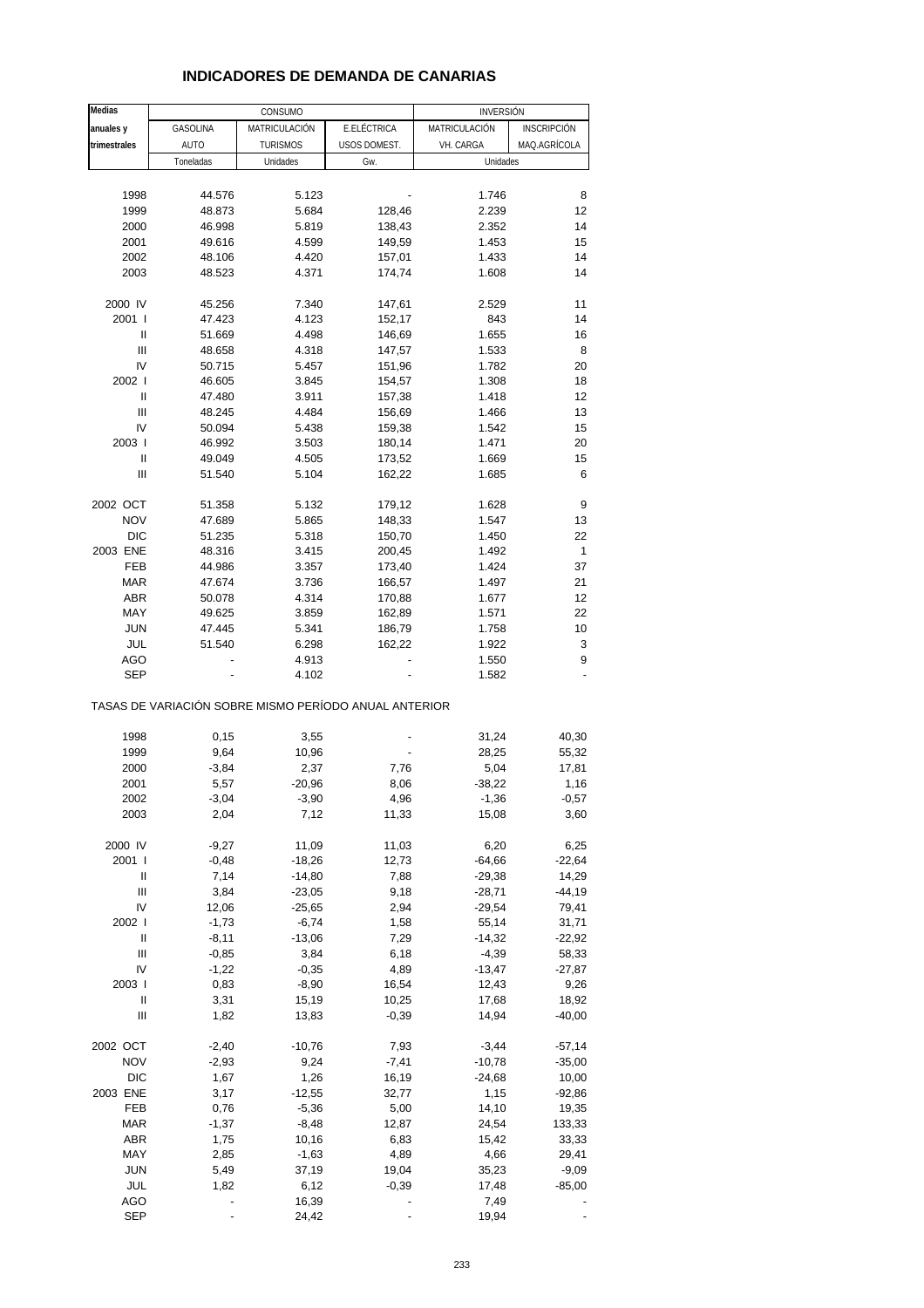# **INDICADORES DEL MERCADO DE TRABAJO DE CANARIAS. I**

| <b>Medias</b>            |                    | POBLACIÓN ACTIVA (2) |                    |                    |                  | POBLACIÓN OCUPADA (2)                                 |                  |                    |
|--------------------------|--------------------|----------------------|--------------------|--------------------|------------------|-------------------------------------------------------|------------------|--------------------|
| anuales y                |                    |                      |                    |                    |                  |                                                       |                  |                    |
| trimestrales             | <b>TOTAL</b>       | VARONES              | <b>MUJERES</b>     | <b>TOTAL</b>       | AGRICULT.        | <b>INDUSTRIA</b>                                      | CONSTRUC.        | <b>SERVICIOS</b>   |
|                          |                    |                      |                    | Miles de personas  |                  |                                                       |                  |                    |
|                          |                    |                      |                    |                    |                  |                                                       |                  |                    |
| 1998                     | 705,885            | 429,561              | 276,324            | 575,198            | 38,772           | 44,562                                                | 69,726           | 422,139            |
| 1999                     | 725,352            | 443,773              | 281,578            | 621,245            | 41,711           | 45,318                                                | 82,194           | 452,023            |
| 2000                     | 768,979            | 468,364              | 300,615            | 666,121            | 41,447           | 49,778                                                | 90,077           | 484,821            |
| 2001                     | 788,324            | 485,239              | 303,086            | 703,988            | 37,823           | 48,245                                                | 106,052          | 511,867            |
| 2002                     | 830,221            | 501,856              | 328,365            | 737,869            | 33,675           | 47,909                                                | 109,190          | 547,095            |
| 2003                     | 858,475            | 511,734              | 346,741            | 762,999            | 35,166           | 45,113                                                | 113,906          | 568,815            |
|                          |                    |                      |                    |                    |                  |                                                       |                  |                    |
| 2000 III<br>IV           | 772,672            | 472,499<br>476,799   | 300,173            | 670,941            | 37,684<br>45,283 | 49,011<br>51,739                                      | 94,827<br>94,530 | 489,420            |
| 2001 l                   | 784,338<br>772,166 | 473,131              | 307,539<br>299,035 | 690,910<br>695,902 | 45,084           | 49,736                                                | 98,788           | 499,359<br>502,294 |
| Ш                        | 767,089            | 478,596              | 288,494            | 686,845            | 37,898           | 48,927                                                | 108,011          | 492,009            |
| III                      | 799,173            | 489,964              | 309,209            | 706,259            | 33,516           | 45,699                                                | 106,310          | 520,734            |
| IV                       | 814,869            | 499,263              | 315,606            | 726,944            | 34,795           | 48,619                                                | 111,100          | 532,430            |
| 2002                     | 818,890            | 496,617              | 322,273            | 729,956            | 38,140           | 48,696                                                | 108,784          | 534,337            |
| $\mathbf{I}$             | 825,502            | 501,885              | 323,616            | 733,547            | 29,907           | 48,866                                                | 111,219          | 543,555            |
| Ш                        | 833,033            | 503,101              | 329,932            | 739,467            | 32,732           | 48,406                                                | 109,694          | 548,634            |
| IV                       | 843,459            | 505,819              | 337,640            | 748,504            | 33,920           | 45,667                                                | 107,064          | 561,853            |
| 2003                     | 851,717            | 509,862              | 341,855            | 760,786            | 34,588           | 47,677                                                | 113,161          | 565,361            |
| Ш                        | 865,233            | 513,606              | 351,627            | 765,211            | 35,743           | 42,549                                                | 114,651          | 572,268            |
|                          |                    |                      |                    |                    |                  |                                                       |                  |                    |
| 2002 JUL                 |                    |                      |                    |                    |                  |                                                       |                  |                    |
| AGO                      |                    |                      |                    |                    |                  |                                                       |                  |                    |
| <b>SEP</b>               |                    |                      |                    |                    |                  |                                                       |                  |                    |
| OCT                      |                    |                      |                    |                    |                  |                                                       |                  |                    |
| <b>NOV</b>               |                    |                      |                    |                    |                  |                                                       |                  |                    |
| <b>DIC</b>               |                    |                      |                    |                    |                  |                                                       |                  |                    |
| 2003 ENE                 |                    |                      |                    |                    |                  |                                                       |                  |                    |
| FEB                      |                    |                      |                    |                    |                  |                                                       |                  |                    |
| <b>MAR</b><br><b>ABR</b> |                    |                      |                    |                    |                  |                                                       |                  |                    |
| MAY                      |                    |                      |                    |                    |                  |                                                       |                  |                    |
| <b>JUN</b>               |                    |                      |                    |                    |                  |                                                       |                  |                    |
|                          |                    |                      |                    |                    |                  |                                                       |                  |                    |
|                          |                    |                      |                    |                    |                  | TASAS DE VARIACIÓN SOBRE MISMO PERÍODO ANUAL ANTERIOR |                  |                    |
|                          |                    |                      |                    |                    |                  |                                                       |                  |                    |
| 1998                     | 2,52               | 2,19                 | 3,04               | 4,08               | $-13,13$         | $-0,74$                                               | 22,06            | 3,98               |
| 1999                     | 2,76               | 3,31                 | 1,90               | 8,01               | 7,58             | 1,70                                                  | 17,88            | 7,08               |
| 2000                     | 6,01               | 5,54                 | 6,76               | 7,22               | $-0,63$          | 9,84                                                  | 9,59             | 7,26               |
| 2001                     | 2,52               | 3,60                 | 0,82               | 5,68               | $-8,74$          | $-3,08$                                               | 17,74            | 5,58               |
| 2002                     | 5,31               | 3,42                 | 8,34               | 4,81               | -10,97           | $-0,70$                                               | 2,96             | 6,88               |
| 2003                     | 4,41               | 2,50                 | 7,37               | 4,27               | 3,36             | $-7,52$                                               | 3,55             | 5,54               |
| 2000 III                 | 6,05               | 5,24                 | 7,37               | 8,47               | $-3,06$          | 15,40                                                 | 12,27            | 8,10               |
| IV                       | 5,80               | 5,02                 | 7,05               | 8,28               | $-1,09$          | 7,06                                                  | 8,18             | 9,36               |
| 2001 l                   | 2,50               | 2,95                 | 1,79               | 8,15               | 2,32             | 4,31                                                  | 17,75            | 7,37               |
| $\, \parallel$           | 0,20               | 3,01                 | $-4, 14$           | 4,20               | $-2,22$          | $-3,46$                                               | 24,08            | 1,94               |
| Ш                        | 3,43               | 3,70                 | 3,01               | 5,26               | $-11,06$         | $-6,76$                                               | 12,11            | 6,40               |
| IV                       | 3,89               | 4,71                 | 2,62               | 5,22               | $-23,16$         | $-6,03$                                               | 17,53            | 6,62               |
| 2002                     | 6,05               | 4,96                 | 7,77               | 4,89               | $-15,40$         | $-2,09$                                               | 10, 12           | 6,38               |
| $\, \, \mathrm{II}$      | 7,61               | 4,87                 | 12,17              | 6,80               | $-21,09$         | $-0,12$                                               | 2,97             | 10,48              |
| III                      | 4,24               | 2,68                 | 6,70               | 4,70               | $-2,34$          | 5,92                                                  | 3,18             | 5,36               |
| IV                       | 3,51               | 1,31                 | 6,98               | 2,97               | $-2,51$          | $-6,07$                                               | $-3,63$          | 5,53               |
| 2003                     | 4,01               | 2,67                 | 6,08               | 4,22               | $-9,31$          | $-2,09$                                               | 4,02             | 5,81               |
| $\sf II$                 | 4,81               | 2,34                 | 8,66               | 4,32               | 19,51            | $-12,93$                                              | 3,09             | 5,28               |
|                          |                    |                      |                    |                    |                  |                                                       |                  |                    |
| 2002 JUL                 |                    |                      |                    |                    |                  |                                                       |                  |                    |
| <b>AGO</b>               |                    |                      |                    |                    |                  |                                                       |                  |                    |
| <b>SEP</b>               |                    |                      |                    |                    |                  |                                                       |                  |                    |
| OCT                      |                    |                      |                    |                    |                  |                                                       |                  |                    |
| <b>NOV</b>               |                    |                      |                    |                    |                  |                                                       |                  |                    |
| <b>DIC</b>               |                    |                      |                    |                    |                  |                                                       |                  |                    |
| 2003 ENE                 |                    |                      |                    |                    |                  |                                                       |                  |                    |
| FEB                      |                    |                      |                    |                    |                  |                                                       |                  |                    |
| <b>MAR</b>               |                    |                      |                    |                    |                  |                                                       |                  |                    |
| ABR<br>MAY               |                    |                      |                    |                    |                  |                                                       |                  |                    |
| <b>JUN</b>               |                    |                      |                    |                    |                  |                                                       |                  |                    |
|                          |                    |                      |                    |                    |                  |                                                       |                  |                    |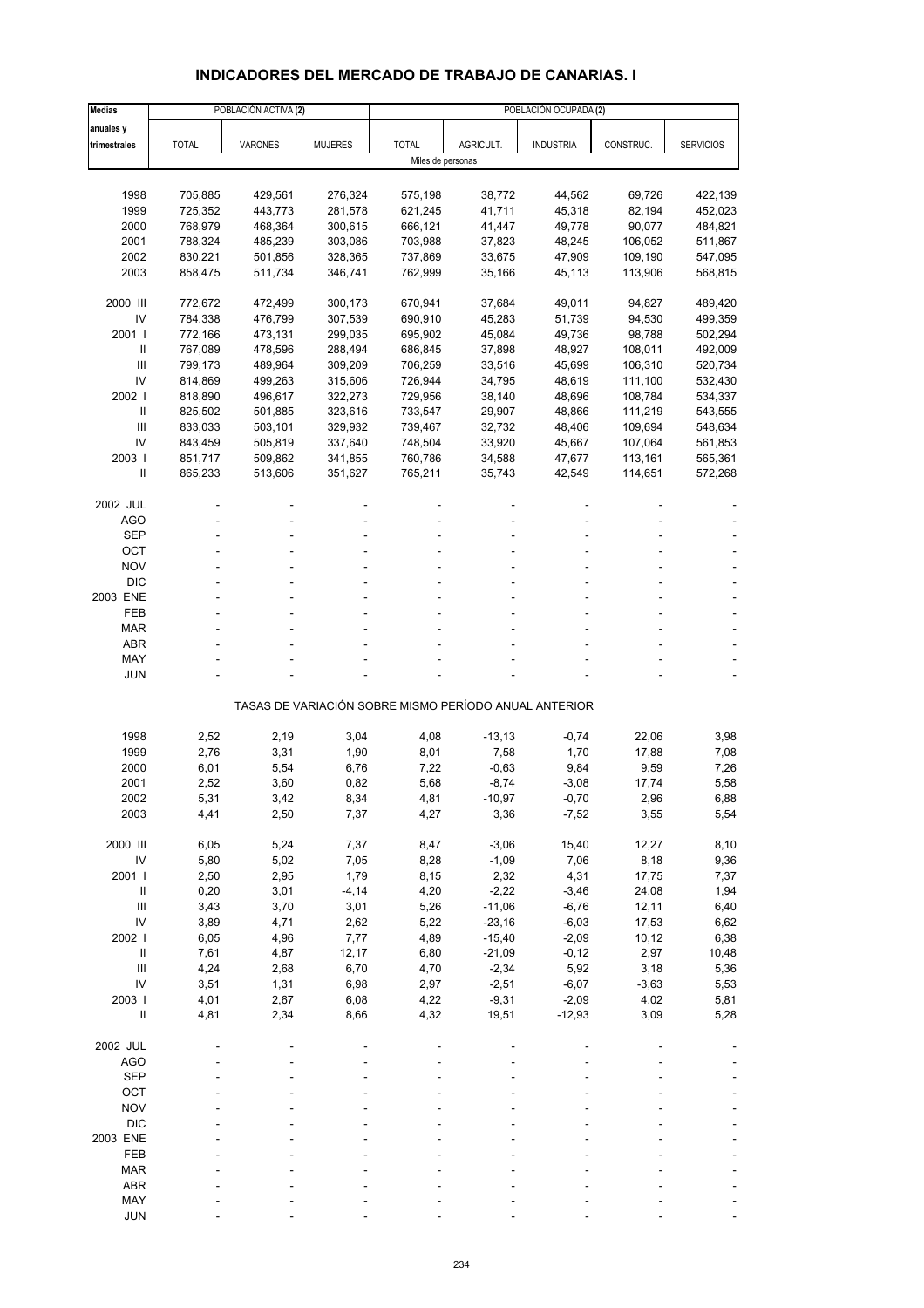### **INDICADORES DEL MERCADO DE TRABAJO DE CANARIAS. II**

| <b>Medias</b> |              |           | POBLACIÓN ASALARIADA (2)                              |           |                  |
|---------------|--------------|-----------|-------------------------------------------------------|-----------|------------------|
| anuales y     |              |           |                                                       |           |                  |
| trimestrales  | <b>TOTAL</b> | AGRICULT. | <b>INDUSTRIA</b>                                      | CONSTRUC. | <b>SERVICIOS</b> |
|               |              |           | Miles de Personas                                     |           |                  |
|               |              |           |                                                       |           |                  |
| 1998          | 470,461      | 24,512    | 35,712                                                | 60,807    | 349,431          |
| 1999          | 517,546      | 27,231    | 37,208                                                | 71,876    | 381,232          |
| 2000          | 565,976      | 27,532    | 43,081                                                | 77,808    | 417,555          |
| 2001          | 595,937      | 24,793    | 39,374                                                | 90,901    | 440,870          |
| 2002          | 631,032      | 21,700    | 39,963                                                | 94,310    | 475,060          |
| 2003          | 658,231      | 25,961    | 38,822                                                | 98,602    | 494,847          |
| 2000 III      | 567,712      | 24,790    | 41,290                                                | 81,404    | 420,228          |
| IV            | 586,566      | 31,900    | 44,965                                                | 80,518    | 429,183          |
| 2001 l        | 586,805      | 30,945    | 41,689                                                | 84,127    | 430,044          |
| Ш             | 578,499      | 24,690    | 39,508                                                | 91,782    | 422,519          |
| Ш             | 596,881      | 20,826    | 35,828                                                | 91,260    | 448,967          |
| IV            | 621,564      | 22,712    | 40,470                                                | 96,434    | 461,948          |
| 2002 l        | 623,202      | 24,492    | 40,585                                                | 94,716    | 463,409          |
|               |              |           |                                                       |           |                  |
| Ш             | 629,437      | 18,363    | 40,507                                                | 96,166    | 474,401          |
| Ш             | 630,485      | 20,993    | 39,799                                                | 93,743    | 475,950          |
| IV            | 641,003      | 22,950    | 38,959                                                | 92,615    | 486,479          |
| 2003          | 653,807      | 25,417    | 40,753                                                | 98,402    | 489,235          |
| Ш             | 662,654      | 26,504    | 36,890                                                | 98,802    | 500,458          |
| 2002 JUL      |              |           |                                                       |           |                  |
| AGO           |              |           | ä,                                                    |           |                  |
| SEP           |              |           | ۰                                                     |           |                  |
| ОСТ           |              |           |                                                       |           |                  |
| NOV           |              |           |                                                       |           |                  |
| <b>DIC</b>    |              |           |                                                       |           |                  |
| 2003 ENE      |              |           | ÷                                                     |           |                  |
| FEB           |              |           | ä,                                                    |           |                  |
|               |              |           |                                                       |           |                  |
| <b>MAR</b>    |              |           |                                                       |           |                  |
| ABR           |              |           |                                                       |           |                  |
| MAY           |              |           | ۰                                                     |           |                  |
| <b>JUN</b>    |              |           |                                                       |           |                  |
|               |              |           | TASAS DE VARIACIÓN SOBRE MISMO PERÍODO ANUAL ANTERIOR |           |                  |
|               |              |           |                                                       |           |                  |
| 1998          | 3,52         | $-12,88$  | $-5,32$                                               | 19,82     | 3,42             |
| 1999          | 10,01        | 11,09     | 4,19                                                  | 18,20     | 9,10             |
| 2000          | 9,36         | 1,11      | 15,79                                                 | 8,25      | 9,53             |
| 2001          | 5,29         | $-9,95$   | $-8,61$                                               | 16,83     | 5,58             |
| 2002          | 5,89         | -12,48    | 1,50                                                  | 3,75      | 7,76             |
| 2003          | 5,10         | 21,16     | $-4,25$                                               | 3,31      | 5,53             |
| 2000 III      | 10,26        | 1,93      | 17,11                                                 | 10,24     | 10,16            |
| IV            | 8,31         | 5,76      | 6,61                                                  | 4,90      | 9,35             |
| 2001 l        | 7,03         | 8,17      | $-1,08$                                               | 14,51     | 6,44             |
| Ш             | 3,05         | $-0,57$   | $-10,06$                                              | 21,02     | 1,37             |
| Ш             | 5,14         | $-15,99$  | $-13,23$                                              | 12,11     | 6,84             |
| IV            | 5,97         |           | $-10,00$                                              | 19,77     | 7,63             |
|               |              | $-28,80$  |                                                       |           |                  |
| 2002 l        | 6,20         | $-20,85$  | $-2,65$                                               | 12,59     | 7,76             |
| Ш             | 8,81         | $-25,63$  | 2,53                                                  | 4,78      | 12,28            |
| Ш             | 5,63         | 0,80      | 11,08                                                 | 2,72      | 6,01             |
| IV            | 3,13         | 1,05      | $-3,73$                                               | $-3,96$   | 5,31             |
| 2003          | 4,91         | 3,78      | 0,41                                                  | 3,89      | 5,57             |
| Ш             | 5,28         | 44,33     | $-8,93$                                               | 2,74      | 5,49             |
| 2002 JUL      |              |           |                                                       |           |                  |
| <b>AGO</b>    |              |           |                                                       |           |                  |
| <b>SEP</b>    |              |           |                                                       |           |                  |
| OCT           |              |           |                                                       |           |                  |
| <b>NOV</b>    |              |           |                                                       |           |                  |
|               |              |           |                                                       |           |                  |
| $DIC$         |              |           |                                                       |           |                  |
| 2003 ENE      |              |           |                                                       |           |                  |
| FEB           |              |           |                                                       |           |                  |
| <b>MAR</b>    |              |           |                                                       |           |                  |
| ABR           |              |           |                                                       |           |                  |
| MAY           |              |           |                                                       |           |                  |
| <b>JUN</b>    |              |           |                                                       |           |                  |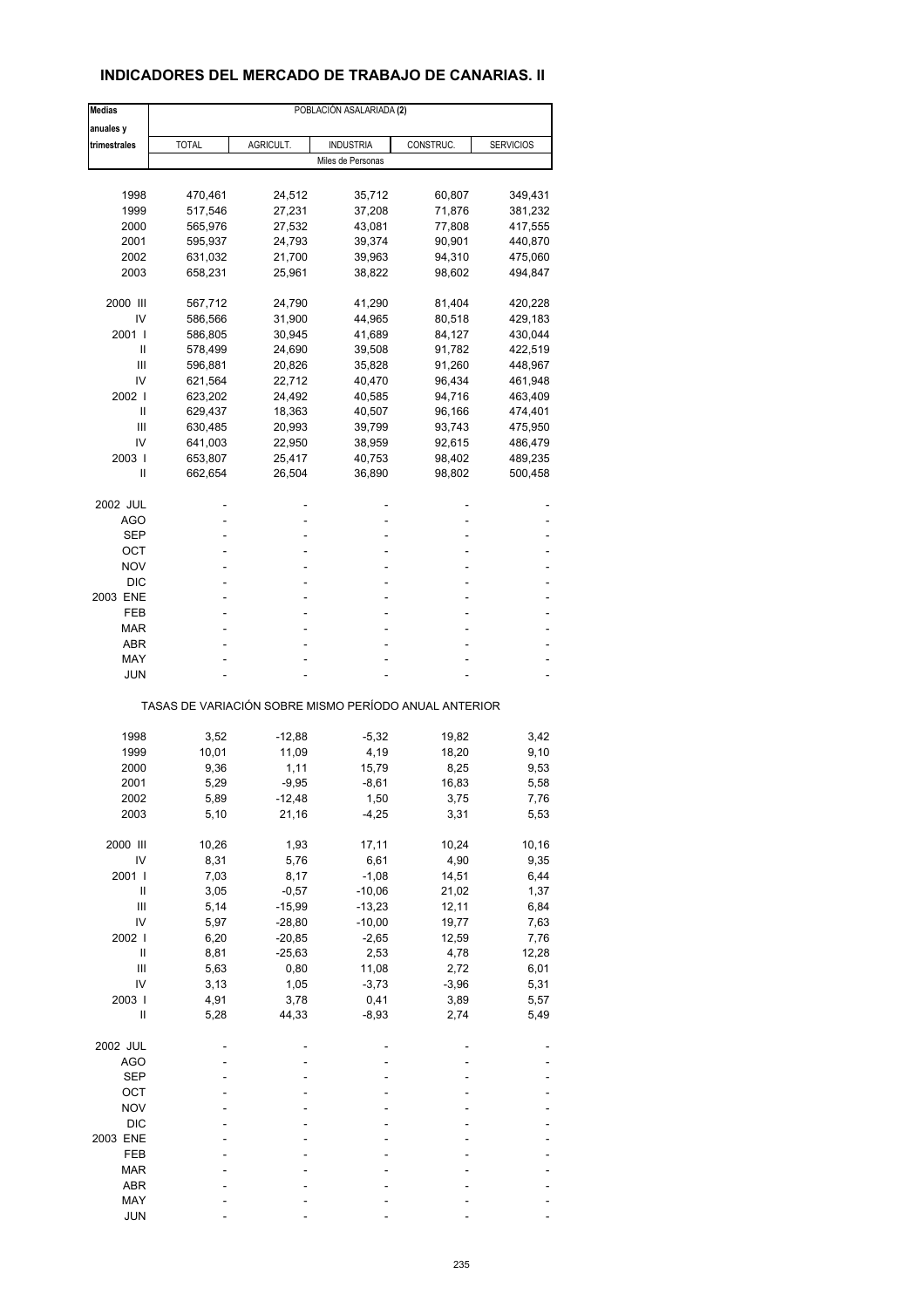# **INDICADORES DEL MERCADO DE TRABAJO DE CANARIAS. III**

| <b>Medias</b>                      |              | PARADOS <sub>(2)</sub> |                |                                                       | TASA DE ACTIVIDAD (2) |                | TASA DE PARO (2) |                |                |
|------------------------------------|--------------|------------------------|----------------|-------------------------------------------------------|-----------------------|----------------|------------------|----------------|----------------|
| anuales y                          |              |                        |                |                                                       | <b>MENORES</b>        |                |                  | <b>MENORES</b> |                |
| trimestrales                       | <b>TOTAL</b> | VARONES                | <b>MUJERES</b> | <b>TOTAL</b>                                          | 20 AÑOS               | <b>MUJERES</b> | <b>TOTAL</b>     | 20 AÑOS        | <b>MUJERES</b> |
|                                    |              | Miles de personas      |                |                                                       |                       | Porcentaje     |                  |                |                |
|                                    |              |                        |                |                                                       |                       |                |                  |                |                |
| 1998                               | 130,688      | 60,785                 | 69,902         | 54,30                                                 | 22,81                 | 41,96          | 18,52            | 48,71          | 25,30          |
| 1999                               | 104,106      | 45,834                 | 58,272         | 54,42                                                 | 23,29                 | 41,76          | 14,35            | 39,98          | 20,69          |
| 2000                               | 102,858      | 45,322                 | 57,536         | 55,89                                                 | 21,55                 | 43,28          | 13,39            | 31,77          | 19,16          |
| 2001                               | 84,337       | 38,536                 | 45,801         | 55,47                                                 | 23,90                 | 42,34          | 10,69            | 30,28          | 15,09          |
| 2002                               | 92,353       | 41,876                 | 50,477         | 56,91                                                 | 23,39                 | 44,73          | 11,12            | 34,89          | 15,37          |
| 2003                               | 95,476       | 44,252                 | 51,224         | 57,79                                                 | 25,23                 | 46,42          | 11,12            | 40,50          | 14,77          |
|                                    |              |                        |                |                                                       |                       |                |                  |                |                |
| 2000 III                           | 101,731      | 44,449                 | 57,282         | 55,90                                                 | 23,50                 | 43,04          | 13,17            | 30,03          | 19,08          |
| IV                                 | 93,428       | 40,991                 | 52,437         | 56,22                                                 | 22,01                 | 43,72          | 11,91            | 21,57          | 17,05          |
| 2001 l                             | 76,264       | 35,418                 | 40,846         | 54,90                                                 | 20,37                 | 42,20          | 9,88             | 21,61          | 13,66          |
| $\sf II$                           | 80,245       | 37,478                 | 42,767         | 54,16                                                 | 23,61                 | 40,44          | 10,46            | 30,03          | 14,82          |
| $\mathbf{III}$                     | 92,914       | 41,956                 | 50,957         | 56,04                                                 | 26,02                 | 43,06          | 11,63            | 33,21          | 16,48          |
| IV                                 | 87,925       | 39,291                 | 48,634         | 56,76                                                 | 25,60                 | 43,66          | 10,79            | 36,30          | 15,41          |
|                                    |              |                        |                |                                                       |                       |                |                  |                |                |
| 2002                               | 88,934       | 39,719                 | 49,215         | 56,66                                                 | 23,86                 | 44,30          | 10,86            | 30,41          | 15,27          |
| Ш                                  | 91,955       | 43,658                 | 48,297         | 56,76                                                 | 23,70                 | 44,22          | 11,14            | 39,81          | 14,92          |
| $\mathbf{III}$                     | 93,566       | 40,203                 | 53,363         | 56,93                                                 | 23,55                 | 44,81          | 11,23            | 38,89          | 16,17          |
| IV                                 | 94,955       | 43,922                 | 51,033         | 57,28                                                 | 22,45                 | 45,59          | 11,26            | 30,44          | 15,12          |
| 2003                               | 90,931       | 41,171                 | 49,760         | 57,50                                                 | 25,77                 | 45,89          | 10,68            | 38,21          | 14,56          |
| $\sf II$                           | 100,021      | 47,333                 | 52,688         | 58,08                                                 | 24,69                 | 46,94          | 11,56            | 42,79          | 14,98          |
|                                    |              |                        |                |                                                       |                       |                |                  |                |                |
| 2002 JUL                           |              |                        |                |                                                       |                       |                |                  |                |                |
| <b>AGO</b>                         |              |                        |                |                                                       |                       |                |                  |                |                |
| <b>SEP</b>                         |              |                        |                |                                                       |                       |                |                  |                |                |
| OCT                                |              |                        |                |                                                       |                       |                |                  |                |                |
| <b>NOV</b>                         |              |                        |                |                                                       |                       |                |                  |                |                |
| <b>DIC</b>                         |              |                        |                |                                                       |                       |                |                  |                |                |
| 2003 ENE                           |              |                        |                |                                                       |                       |                |                  |                |                |
| FEB                                |              |                        |                |                                                       |                       |                |                  |                |                |
| <b>MAR</b>                         |              |                        |                |                                                       |                       |                |                  |                |                |
| <b>ABR</b>                         |              |                        |                |                                                       |                       |                |                  |                |                |
| MAY                                |              |                        |                |                                                       |                       |                |                  |                |                |
| <b>JUN</b>                         |              |                        |                |                                                       |                       |                |                  |                |                |
|                                    |              |                        |                |                                                       |                       |                |                  |                |                |
|                                    |              |                        |                | TASAS DE VARIACIÓN SOBRE MISMO PERÍODO ANUAL ANTERIOR |                       |                |                  |                |                |
|                                    |              |                        |                |                                                       |                       |                |                  |                |                |
| 1998                               | $-3,85$      | $-7,90$                | $-0,03$        |                                                       |                       |                |                  |                |                |
| 1999                               | $-20,34$     | $-24,60$               | $-16,64$       |                                                       |                       |                |                  |                |                |
| 2000                               | $-1,20$      | $-1, 12$               | $-1,26$        |                                                       |                       |                |                  |                |                |
| 2001                               | $-18,01$     | $-14,97$               | $-20,40$       |                                                       |                       |                |                  |                |                |
| 2002                               | 9,50         | 8,67                   | 10,21          |                                                       |                       |                |                  |                |                |
| 2003                               | 5,56         | 6, 15                  | 5,06           |                                                       |                       |                |                  |                |                |
|                                    |              |                        |                |                                                       |                       |                |                  |                |                |
| 2000 III                           | $-7,52$      | $-8,80$                | $-6,50$        |                                                       |                       |                |                  |                |                |
| $\mathsf{IV}$                      | $-9,49$      | $-4, 14$               | $-13,27$       |                                                       |                       |                |                  |                |                |
| 2001 l                             | $-30,58$     | $-28,27$               | $-32,48$       |                                                       |                       |                |                  |                |                |
| $\, \parallel$                     | $-24,59$     | $-19,35$               | $-28,64$       |                                                       |                       |                |                  |                |                |
| $\ensuremath{\mathsf{III}}\xspace$ | $-8,67$      | $-5,61$                | $-11,04$       |                                                       |                       |                |                  |                |                |
| IV                                 | $-5,89$      | $-4, 15$               | $-7,25$        |                                                       |                       |                |                  |                |                |
| 2002                               | 16,61        | 12,14                  | 20,49          |                                                       |                       |                |                  |                |                |
| $\ensuremath{\mathsf{II}}$         | 14,59        | 16,49                  | 12,93          |                                                       |                       |                |                  |                |                |
| $\mathbf{III}$                     | 0,70         | $-4,18$                | 4,72           |                                                       |                       |                |                  |                |                |
| IV                                 | 8,00         | 11,79                  | 4,93           |                                                       |                       |                |                  |                |                |
| 2003                               | 2,25         | 3,66                   | 1,11           |                                                       |                       |                |                  |                |                |
| $\sf II$                           | 8,77         | 8,42                   | 9,09           |                                                       |                       |                |                  |                |                |
|                                    |              |                        |                |                                                       |                       |                |                  |                |                |
| 2002 JUL                           |              |                        |                |                                                       |                       |                |                  |                |                |
| <b>AGO</b>                         |              |                        |                |                                                       |                       |                |                  |                |                |
| <b>SEP</b>                         |              |                        |                |                                                       |                       |                |                  |                |                |
| OCT                                |              |                        |                |                                                       |                       |                |                  |                |                |
| <b>NOV</b>                         |              |                        |                |                                                       |                       |                |                  |                |                |
| <b>DIC</b>                         |              |                        |                |                                                       |                       |                |                  |                |                |
| 2003 ENE                           |              |                        |                |                                                       |                       |                |                  |                |                |
| FEB                                |              |                        |                |                                                       |                       |                |                  |                |                |
| <b>MAR</b>                         |              |                        |                |                                                       |                       |                |                  |                |                |
| <b>ABR</b>                         |              |                        |                |                                                       |                       |                |                  |                |                |
|                                    |              |                        |                |                                                       |                       |                |                  |                |                |
| MAY<br><b>JUN</b>                  |              |                        |                |                                                       |                       |                |                  |                |                |
|                                    |              |                        |                |                                                       |                       |                |                  |                |                |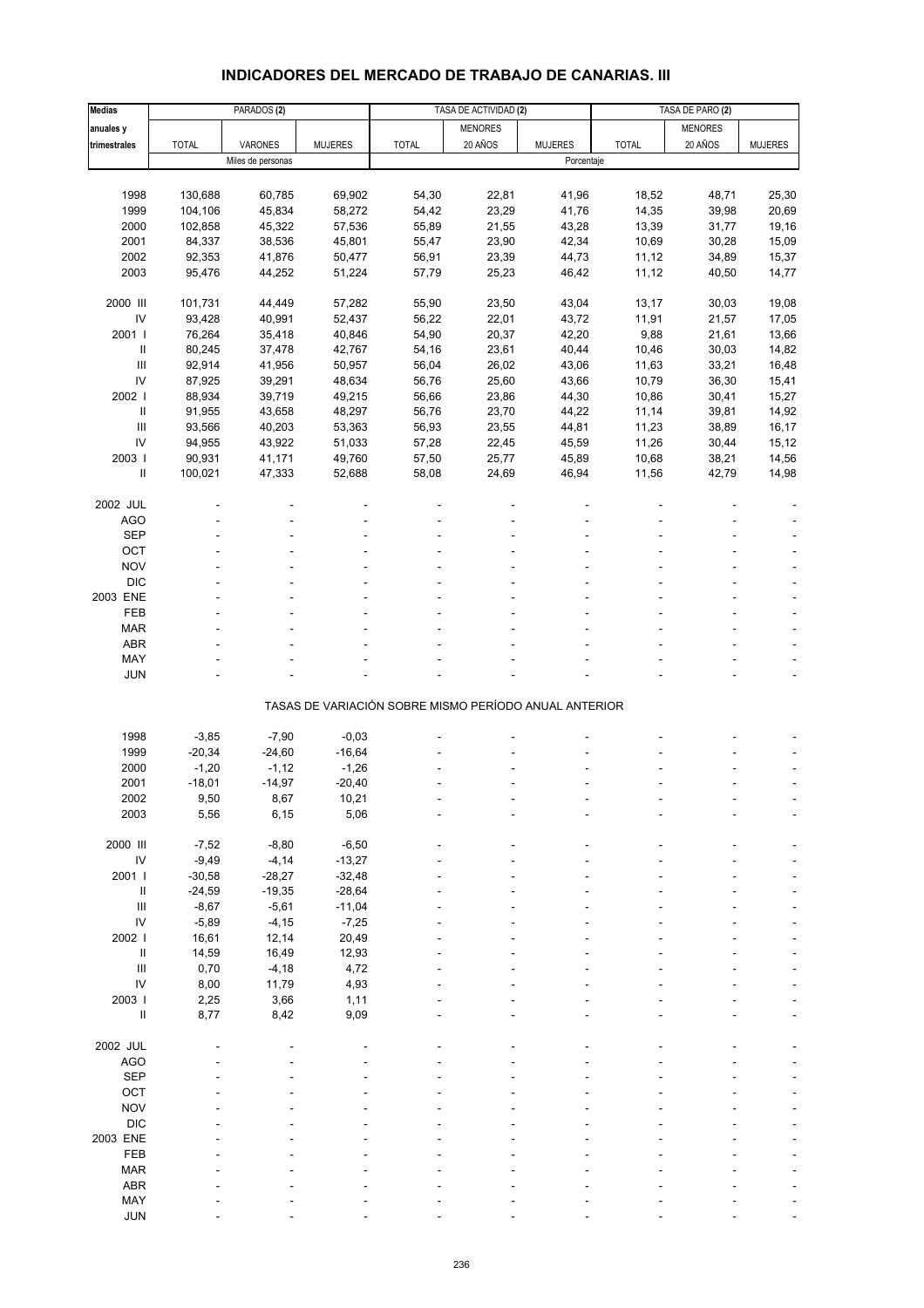| <b>Medias</b>                      |              |                    | PARO REGISTRADO  |                                                       |                  |                 |
|------------------------------------|--------------|--------------------|------------------|-------------------------------------------------------|------------------|-----------------|
| anuales y                          |              |                    |                  |                                                       |                  | SIN EMPLEO      |
| trimestrales                       | <b>TOTAL</b> | <b>AGRICULTURA</b> | <b>INDUSTRIA</b> | CONSTRUCCIÓN                                          | <b>SERVICIOS</b> | <b>ANTERIOR</b> |
|                                    |              |                    | Personas         |                                                       |                  |                 |
|                                    |              |                    |                  |                                                       |                  |                 |
| 1998                               | 103.715      | 3.219              | 6.648            | 13.391                                                | 63.977           | 16.480          |
| 1999                               | 91.019       | 2.658              | 5.723            | 10.857                                                | 58.606           | 13.175          |
| 2000                               | 89.074       | 2.294              | 5.405            | 10.968                                                | 58.034           | 12.373          |
| 2001                               | 90.818       | 2.087              | 5.241            | 12.000                                                | 59.265           | 12.224          |
| 2002                               | 93.622       | 2.256              | 5.060            | 13.322                                                | 60.736           | 12.248          |
| 2003                               | 98.222       | 2.338              | 5.054            | 14.260                                                | 63.134           | 13.436          |
| 2000 IV                            | 86.009       | 2.057              | 5.312            | 10.580                                                | 55.483           | 12.577          |
| 2001                               | 89.670       | 1.943              | 5.290            | 11.571                                                | 59.084           | 11.782          |
| Ш                                  | 93.038       | 2.316              | 5.336            | 12.223                                                | 61.124           | 12.040          |
| $\ensuremath{\mathsf{III}}\xspace$ | 92.410       | 2.172              | 5.248            | 12.277                                                | 60.225           | 12.487          |
| IV                                 | 88.152       | 1.918              | 5.092            | 11.930                                                | 56.625           | 12.588          |
| 2002                               | 92.275       | 2.122              | 5.181            | 12.854                                                | 59.907           | 12.211          |
| $\ensuremath{\mathsf{II}}$         | 95.163       | 2.459              | 5.060            | 13.441                                                | 61.979           | 12.224          |
| Ш                                  | 93.417       | 2.268              | 4.965            | 13.207                                                | 60.866           | 12.111          |
| IV                                 | 93.633       | 2.175              | 5.035            | 13.784                                                | 60.194           | 12.446          |
| 2003                               | 97.411       | 2.228              | 5.137            | 14.036                                                | 62.643           | 13.367          |
| $\ensuremath{\mathsf{II}}$         | 97.940       | 2.561              | 5.071            | 14.096                                                | 62.617           | 13.594          |
| Ш                                  | 99.314       | 2.226              | 4.952            | 14.648                                                | 64.141           | 13.347          |
| 2002 OCT                           | 93.588       | 2.266              | 4.989            | 13.286                                                | 60.558           | 12.489          |
| <b>NOV</b>                         | 94.961       | 2.227              | 5.078            | 13.812                                                | 61.175           | 12.669          |
| <b>DIC</b>                         | 92.350       | 2.031              | 5.039            | 14.253                                                | 58.848           | 12.179          |
| 2003 ENE                           | 98.114       | 2.047              | 5.223            | 14.025                                                | 63.588           | 13.231          |
| FEB                                | 96.944       | 2.189              | 5.102            | 13.932                                                | 62.325           | 13.396          |
| <b>MAR</b>                         | 97.175       | 2.447              | 5.087            | 14.152                                                | 62.015           | 13.474          |
| <b>ABR</b>                         | 96.791       | 2.600              | 5.059            | 14.073                                                | 61.651           | 13.408          |
| MAY                                | 96.627       | 2.574              | 5.038            | 13.957                                                | 61.722           | 13.336          |
| <b>JUN</b>                         | 100.403      | 2.510              | 5.117            | 14.259                                                | 64.479           | 14.038          |
| <b>JUL</b>                         | 101.830      | 2.365              | 4.967            | 14.694                                                | 66.145           | 13.659          |
| <b>AGO</b>                         | 98.292       | 2.169              | 4.932            | 14.606                                                | 63.550           | 13.035          |
| <b>SEP</b>                         | 97.820       | 2.145              | 4.957            | 14.643                                                | 62.729           | 13.346          |
|                                    |              |                    |                  | TASAS DE VARIACIÓN SOBRE MISMO PERÍODO ANUAL ANTERIOR |                  |                 |
| 1998                               | $-8,03$      | $-0,23$            | $-13,81$         | $-11,31$                                              | $-4,86$          | $-15,45$        |
| 1999                               | $-12,24$     | $-17,43$           | -13,91           | $-18,93$                                              | $-8,40$          | $-20,05$        |
| 2000                               | $-2,14$      | $-13,69$           | $-5,55$          | 1,02                                                  | $-0,98$          | $-6,09$         |
| 2001                               | 1,96         | $-9,01$            | $-3,04$          | 9,41                                                  | 2,12             | $-1,20$         |
| 2002                               | 3,09         | 8,08               | -3,45            | 11,01                                                 | 2,48             | 0,19            |
| 2003                               | 4,92         | 2,44               | $-0,30$          | 8,30                                                  | 3,64             | 10,29           |
| 2000 IV                            | $-3,42$      | $-8,98$            | $-2,92$          | $-5,49$                                               | $-4,08$          | 2,36            |
| 2001                               | 0, 16        | $-11,95$           | $-2,84$          | 1,58                                                  | 0,65             | 0,00            |
| Ш                                  | 3,40         | $-7,21$            | $-1,08$          | 10, 10                                                | 3,81             | $-0,55$         |
| $\mathsf{III}$                     | 1,79         | $-10,11$           | $-4,07$          | 13,68                                                 | 1,96             | $-4, 16$        |
| IV                                 | 2,49         | $-6,76$            | $-4, 15$         | 12,77                                                 | 2,06             | 0,08            |
| 2002                               | 2,91         | 9,21               | $-2,05$          | 11,09                                                 | 1,39             | 3,64            |
| $\sf II$                           | 2,28         | 6,14               | $-5,17$          | 9,97                                                  | 1,40             | 1,53            |
| Ш                                  | 1,09         | 4,42               | $-5,40$          | 7,57                                                  | 1,06             | $-3,01$         |
| IV                                 | 6,22         | 13,40              | $-1, 11$         | 15,53                                                 | 6,30             | $-1,13$         |
| 2003                               | 5,57         | 5,00               | $-0,85$          | 9,20                                                  | 4,57             | 9,47            |
| Ш                                  | 2,92         | 4,18               | 0,23             | 4,88                                                  | 1,03             | 11,21           |
| Ш                                  | 6,31         | $-1,84$            | $-0,26$          | 10,91                                                 | 5,38             | 10,21           |
| 2002 OCT                           | 2,56         | 10,59              | $-3,87$          | 9,56                                                  | 3,14             | $-5,19$         |
| <b>NOV</b>                         | 8,21         | 16,47              | 0,20             | 19,88                                                 | 8,29             | $-0,75$         |
| <b>DIC</b>                         | 8,08         | 13,34              | 0,44             | 17,39                                                 | 7,64             | 2,98            |
| 2003 ENE                           | 7,93         | 4,01               | 0,46             | 12,06                                                 | 7,31             | 10,52           |
| FEB                                | 3,95         | 3,40               | $-2,89$          | 8,08                                                  | 3,04             | 7,08            |
| <b>MAR</b>                         | 4,87         | 7,32               | $-0,08$          | 7,57                                                  | 3,39             | 10,89           |
| ABR                                | 1,07         | 6,82               | $-0,63$          | 3,32                                                  | $-1,57$          | 11,84           |
| MAY                                | 1,43         | 2,31               | $-0,98$          | 3,42                                                  | $-0,50$          | 9,92            |
| JUN                                | 6,29         | 3,46               | 2,34             | 7,97                                                  | 5,23             | 11,85           |
| JUL                                | 7,69         | 2,12               | 0,53             | 11,24                                                 | 7,02             | 11,12           |
| <b>AGO</b>                         | 5,98         | $-2,43$            | $-1,20$          | 10,38                                                 | 5,06             | 10,34           |
| <b>SEP</b>                         | 5,25         | $-5,30$            | $-0,08$          | 11,10                                                 | 4,02             | 9,15            |

#### **INDICADORES DEL MERCADO DE TRABAJO DE CANARIAS. IV**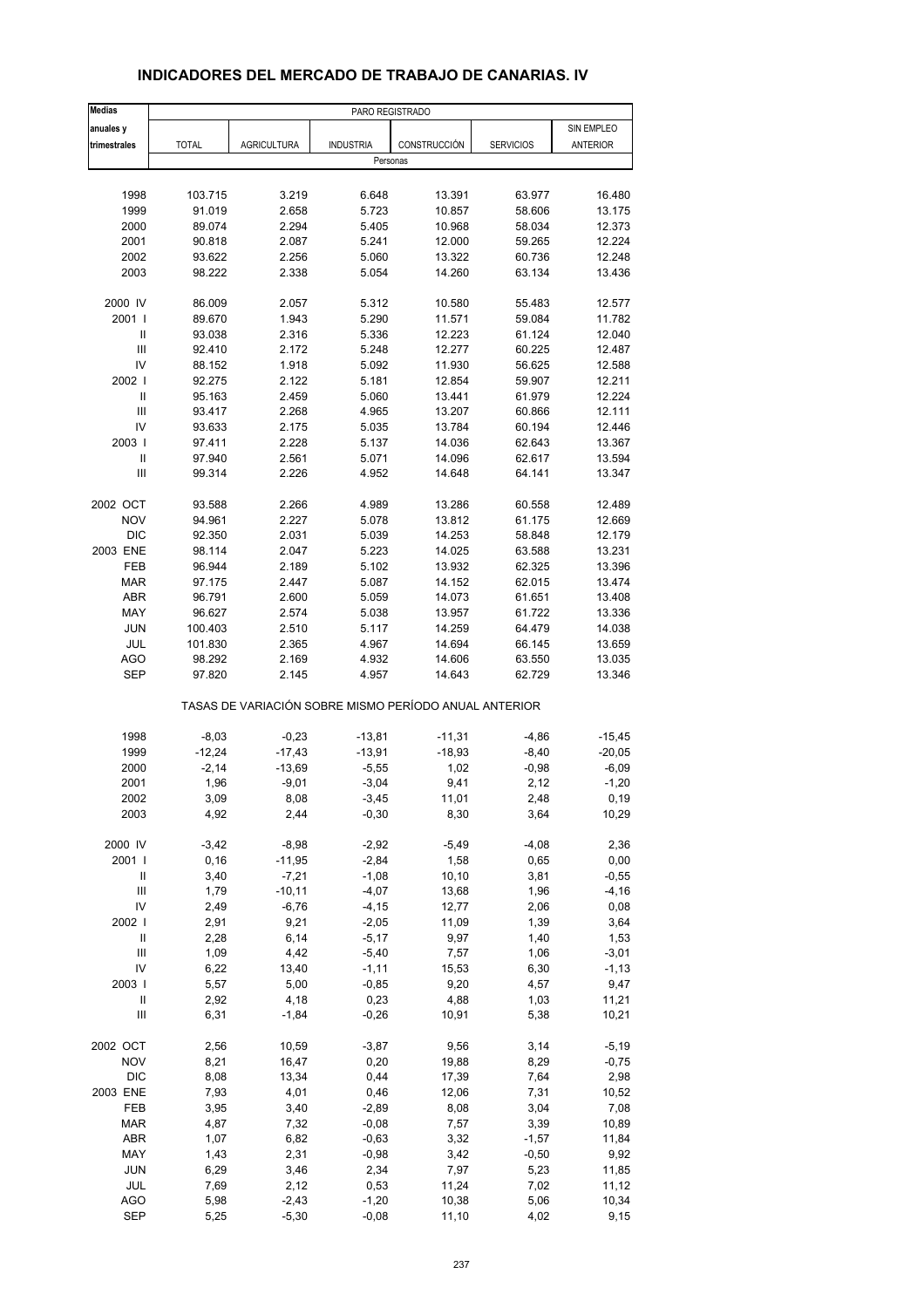### **INDICADORES DEL MERCADO DE TRABAJO DE CANARIAS. V**

| <b>Medias</b>      | AFILIADOS A LA SEGURIDAD SOCIAL EN ALTA LABORAL       |                     |                  |              |                  |  |  |  |  |  |
|--------------------|-------------------------------------------------------|---------------------|------------------|--------------|------------------|--|--|--|--|--|
| anuales y          |                                                       |                     | <b>TOTAL</b>     |              |                  |  |  |  |  |  |
| trimestrales       | <b>TOTAL</b>                                          | <b>AGRICULTURA</b>  | <b>INDUSTRIA</b> | CONSTRUCCIÓN | <b>SERVICIOS</b> |  |  |  |  |  |
|                    |                                                       |                     | Personas         |              |                  |  |  |  |  |  |
|                    |                                                       |                     |                  |              |                  |  |  |  |  |  |
| 1998               | 558.068                                               | 33.977              | 41.467           | 66.329       | 415.048          |  |  |  |  |  |
| 1999               | 599.436                                               | 33.392              | 41.712           | 78.410       | 445.251          |  |  |  |  |  |
| 2000               | 634.125                                               | 32.199              | 42.361           | 88.759       | 470.214          |  |  |  |  |  |
| 2001               | 660.356                                               | 31.143              | 42.686           | 94.170       | 491.943          |  |  |  |  |  |
| 2002               | 683.635                                               | 30.593              | 42.928           | 96.779       | 513.046          |  |  |  |  |  |
| 2003               | 699.368                                               | 30.441              | 42.699           | 97.887       | 528.053          |  |  |  |  |  |
| 2000 IV            | 653.972                                               | 32.219              | 42.785           | 91.332       | 487.058          |  |  |  |  |  |
| 2001 l             | 654.157                                               | 32.668              | 42.796           | 92.624       | 485.494          |  |  |  |  |  |
| Ш                  | 653.865                                               | 30.690              | 42.727           | 94.380       | 485.586          |  |  |  |  |  |
| Ш                  | 656.610                                               | 29.569              | 42.475           | 94.715       | 489.551          |  |  |  |  |  |
| IV                 | 676.792                                               | 31.644              | 42.747           | 94.962       | 507.143          |  |  |  |  |  |
| 2002 l             | 679.465                                               | 31.825              | 42.891           | 95.769       | 508.689          |  |  |  |  |  |
| Ш                  | 677.843                                               | 29.922              | 43.021           | 97.199       | 507.413          |  |  |  |  |  |
| Ш                  | 682.618                                               | 29.334              | 42.879           | 97.438       | 512.681          |  |  |  |  |  |
| IV                 | 694.614                                               | 31.292              | 42.921           | 96.711       | 523.400          |  |  |  |  |  |
| 2003               | 698.745                                               | 31.850              | 42.785           | 97.570       | 526.255          |  |  |  |  |  |
| $\mathsf{I}$       | 700.070                                               | 29.906              | 42.718           | 98.416       | 528.748          |  |  |  |  |  |
| Ш                  | 699.248                                               | 29.132              | 42.543           | 97.570       | 529.706          |  |  |  |  |  |
| 2002 SEP           | 683.174                                               | 29.341              | 42.747           | 97.324       | 513.478          |  |  |  |  |  |
| OCT                | 689.136                                               | 30.111              | 42.931           | 98.138       | 517.668          |  |  |  |  |  |
| <b>NOV</b>         | 697.899                                               | 31.501              | 43.019           | 98.235       | 524.851          |  |  |  |  |  |
| <b>DIC</b>         | 696.806                                               | 32.264              | 42.812           | 93.761       | 527.681          |  |  |  |  |  |
| 2003 ENE           | 694.498                                               | 32.314              | 42.733           | 96.831       | 522.333          |  |  |  |  |  |
| FEB                | 699.872                                               | 31.917              | 42.754           | 97.572       | 527.345          |  |  |  |  |  |
| <b>MAR</b>         | 701.865                                               | 31.318              | 42.868           | 98.306       | 529.088          |  |  |  |  |  |
| <b>ABR</b>         | 700.818                                               | 30.717              | 42.772           | 98.222       | 528.827          |  |  |  |  |  |
| MAY                | 702.612                                               | 29.707              | 42.691           | 98.541       | 531.389          |  |  |  |  |  |
| <b>JUN</b>         | 696.780                                               | 29.293              | 42.690           | 98.484       | 526.028          |  |  |  |  |  |
| JUL                | 697.704                                               | 29.162              | 42.613           | 97.907       | 527.737          |  |  |  |  |  |
| AGO                | 700.792                                               | 29.102              | 42.472           | 97.232       | 531.674          |  |  |  |  |  |
|                    | TASAS DE VARIACIÓN SOBRE MISMO PERÍODO ANUAL ANTERIOR |                     |                  |              |                  |  |  |  |  |  |
| 1998               | 6,91                                                  | 0,36                | $-6,60$          | 20,62        | 7,16             |  |  |  |  |  |
| 1999               | 7,41                                                  | $-1,72$             | 0,59             | 18,21        | 7,28             |  |  |  |  |  |
| 2000               | 5,79                                                  | $-3,57$             | 1,56             | 13,20        | 5,61             |  |  |  |  |  |
| 2001               | 4,14                                                  | $-3,28$             | 0,77             | 6, 10        | 4,62             |  |  |  |  |  |
| 2002               | 3,53                                                  | -1,76               | 0,57             | 2,77         | 4,29             |  |  |  |  |  |
| 2003               | 2,91                                                  | $-0,15$             | $-0,59$          | 1,19         | 3,72             |  |  |  |  |  |
|                    |                                                       |                     |                  |              |                  |  |  |  |  |  |
| 2000 IV<br>2001 l  | 6,09                                                  | $-4,51$             | 1,83             | 12,17        | 6,21             |  |  |  |  |  |
|                    | 5,07                                                  | $-5,07$             | 1,46             | 9,29         | 5,39             |  |  |  |  |  |
| Ш                  | 4,45                                                  | $-3, 10$            | 1,01             | 6,67         | 4,88             |  |  |  |  |  |
| Ш<br>IV            | 3,58<br>3,49                                          | $-3,03$<br>$-1,78$  | 0,69<br>$-0,09$  | 4,69<br>3,97 | 4,12<br>4,12     |  |  |  |  |  |
|                    |                                                       |                     |                  |              |                  |  |  |  |  |  |
| 2002  <br>$\sf II$ | 3,87<br>3,67                                          | $-2,58$<br>$-2,50$  | 0,22<br>0,69     | 3,40<br>2,99 | 4,78<br>4,50     |  |  |  |  |  |
|                    |                                                       |                     |                  |              |                  |  |  |  |  |  |
| Ш<br>IV            | 3,96<br>2,63                                          | $-0,79$<br>$-1, 11$ | 0,95<br>0,41     | 2,87<br>1,84 | 4,72<br>3,21     |  |  |  |  |  |
| 2003               | 2,84                                                  | 0,08                | $-0,25$          | 1,88         | 3,45             |  |  |  |  |  |
| Ш                  | 3,28                                                  | $-0,05$             | $-0,71$          | 1,25         | 4,20             |  |  |  |  |  |
| Ш                  | 2,48                                                  | $-0,68$             | $-0,94$          | 0,08         | 3,40             |  |  |  |  |  |
|                    |                                                       |                     |                  |              |                  |  |  |  |  |  |
| 2002 SEP           | 3,26                                                  | $-1,68$             | 0,74             | 2,53         | 3,92             |  |  |  |  |  |
| OCT                | 3,06                                                  | $-3,26$             | 0,68             | 2,87         | 3,70             |  |  |  |  |  |
| <b>NOV</b>         | 2,37                                                  | $-0,76$             | 0,40             | 1,46         | 2,90             |  |  |  |  |  |
| DIC                | 2,48                                                  | 0,62                | 0,14             | 1,18         | 3,02             |  |  |  |  |  |
| 2003 ENE           | 2,53                                                  | 0,14                | 0,23             | 1,19         | 3,14             |  |  |  |  |  |
| FEB                | 2,86                                                  | 0, 19               | $-0,39$          | 1,36         | 3,58             |  |  |  |  |  |
| <b>MAR</b>         | 3,12                                                  | $-0, 11$            | $-0,58$          | 3,10         | 3,64             |  |  |  |  |  |
| ABR                | 3,56                                                  | 0,14                | $-0,81$          | 1,69         | 4,50             |  |  |  |  |  |
| MAY                | 3,92                                                  | $-0,13$             | $-0,53$          | 1,70         | 4,97             |  |  |  |  |  |
| <b>JUN</b>         | 2,36                                                  | $-0,18$             | $-0,77$          | 0,38         | 3,16             |  |  |  |  |  |
| JUL                | 2,63                                                  | $-0,37$             | $-0,96$          | 0,05         | 3,61             |  |  |  |  |  |
| <b>AGO</b>         | 2,32                                                  | $-0,99$             | $-0,91$          | 0, 10        | 3,20             |  |  |  |  |  |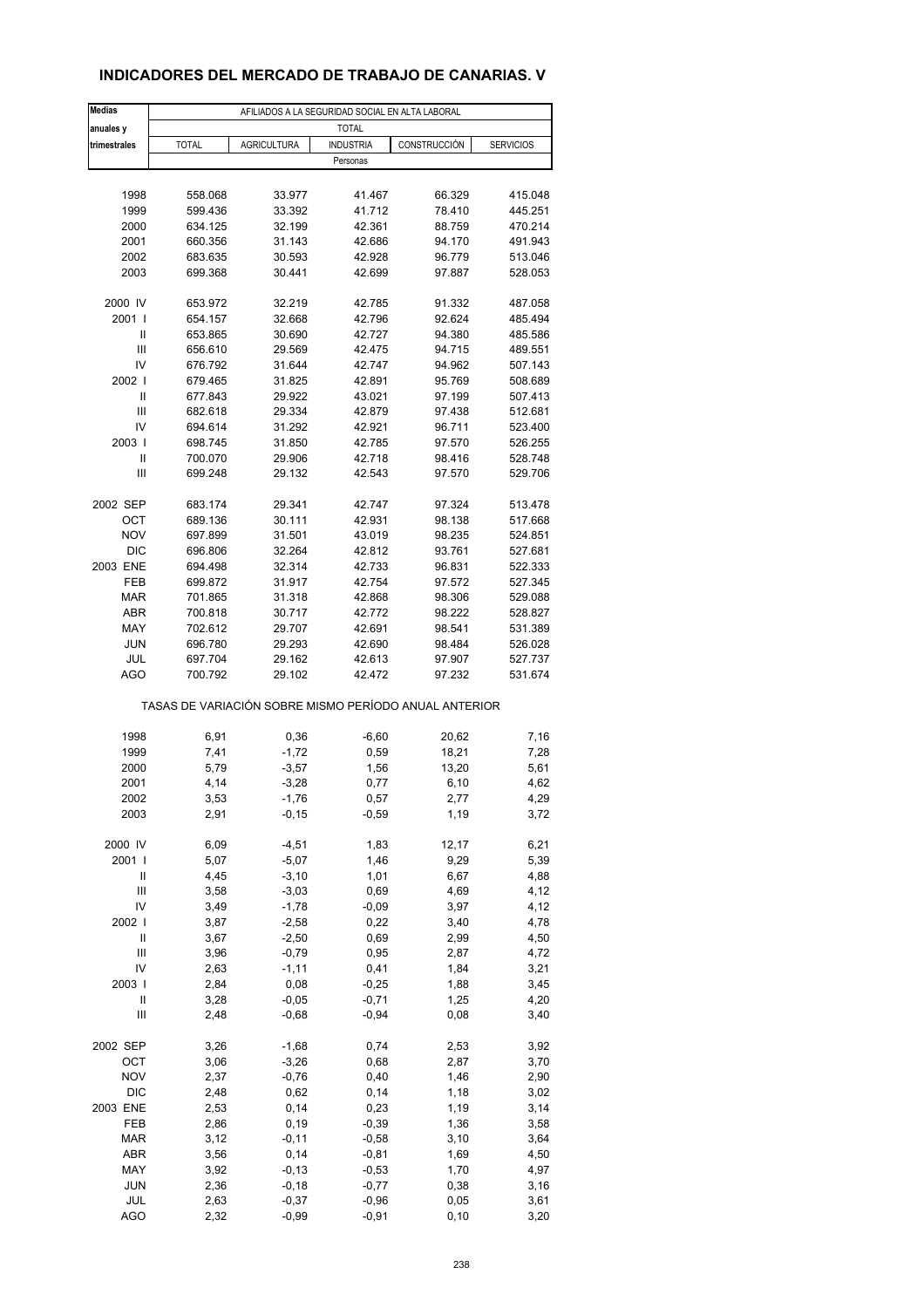### **INDICADORES DEL MERCADO DE TRABAJO DE CANARIAS. VI**

| <b>Medias</b>          | AFILIADOS A LA SEGURIDAD SOCIAL EN ALTA LABORAL |                    |                     |                                                       |                  |  |  |  |  |  |
|------------------------|-------------------------------------------------|--------------------|---------------------|-------------------------------------------------------|------------------|--|--|--|--|--|
| anuales y              |                                                 |                    | <b>CUENTA AJENA</b> |                                                       |                  |  |  |  |  |  |
| trimestrales           | <b>TOTAL</b>                                    | <b>AGRICULTURA</b> | <b>INDUSTRIA</b>    | CONSTRUCCIÓN                                          | <b>SERVICIOS</b> |  |  |  |  |  |
|                        |                                                 |                    | Personas            |                                                       |                  |  |  |  |  |  |
|                        |                                                 |                    |                     |                                                       |                  |  |  |  |  |  |
| 1998                   | 471.095                                         | 26.760             | 36.326              | 59.182                                                | 348.044          |  |  |  |  |  |
| 1999                   | 509.906                                         | 26.449             | 36.760              | 70.173                                                | 376.245          |  |  |  |  |  |
| 2000                   | 540.698                                         | 25.509             | 37.412              | 79.152                                                | 398.390          |  |  |  |  |  |
| 2001                   | 563.671                                         | 24.761             | 37.776              | 83.484                                                | 417.435          |  |  |  |  |  |
| 2002                   | 585.054                                         | 24.428             | 38.155              | 85.313                                                | 436.947          |  |  |  |  |  |
| 2003                   | 599.456                                         | 24.464             | 38.081              | 85.863                                                | 450.830          |  |  |  |  |  |
| 2000 IV                | 558.907                                         | 25.640             | 37.845              | 81.237                                                | 413.957          |  |  |  |  |  |
| 2001 l                 | 558.356                                         | 26.161             | 37.880              | 82.294                                                | 411.800          |  |  |  |  |  |
| Ш                      | 557.353                                         | 24.263             | 37.806              | 83.800                                                | 411.268          |  |  |  |  |  |
| Ш                      | 559.852                                         | 23.234             | 37.564              | 83.912                                                | 414.930          |  |  |  |  |  |
| IV                     | 579.122                                         | 25.386             | 37.853              | 83.932                                                | 431.741          |  |  |  |  |  |
| 2002                   | 581.312                                         | 25.605             | 38.041              | 84.574                                                | 432.885          |  |  |  |  |  |
| $\mathsf{I}$           | 579.045                                         | 23.720             | 38.210              | 85.775                                                | 431.133          |  |  |  |  |  |
| Ш                      | 584.411                                         | 23.177             | 38.149              | 85.916                                                | 436.955          |  |  |  |  |  |
| IV                     | 595.447                                         | 25.210             | 38.219              | 84.986                                                | 446.814          |  |  |  |  |  |
| 2003                   | 599.182                                         | 25.832             | 38.135              | 85.736                                                | 449.263          |  |  |  |  |  |
| Ш                      | 600.067                                         | 23.941             | 38.105              | 86.353                                                | 451.454          |  |  |  |  |  |
| Ш                      | 598.950                                         | 23.197             | 37.963              | 85.317                                                | 452.243          |  |  |  |  |  |
| 2002 SEP               | 584.955                                         | 23.207             | 38.036              | 85.769                                                | 437.731          |  |  |  |  |  |
| OCT                    | 590.383                                         | 24.011             | 38.227              | 86.478                                                | 441.451          |  |  |  |  |  |
| <b>NOV</b>             | 598.620                                         | 25.423             | 38.314              | 86.479                                                | 448.183          |  |  |  |  |  |
| <b>DIC</b>             | 597.339                                         | 26.197             | 38.116              | 82.002                                                | 450.808          |  |  |  |  |  |
| 2003 ENE               | 595.276                                         | 26.282             | 38.074              | 85.122                                                | 445.581          |  |  |  |  |  |
| FEB                    | 600.263                                         | 25.898             | 38.108              | 85.737                                                | 450.306          |  |  |  |  |  |
| <b>MAR</b>             | 602.008                                         | 25.317             | 38.223              | 86.350                                                | 451.903          |  |  |  |  |  |
| <b>ABR</b>             | 600.830                                         | 24.734             | 38.145              | 86.220                                                | 451.520          |  |  |  |  |  |
| MAY                    | 602.656                                         | 23.737             | 38.080              | 86.495                                                | 454.129          |  |  |  |  |  |
| <b>JUN</b>             | 596.716                                         | 23.353             | 38.090              | 86.343                                                | 448.714          |  |  |  |  |  |
| JUL                    | 597.550                                         | 23.231             | 38.031              | 85.702                                                | 450.369          |  |  |  |  |  |
| <b>AGO</b>             | 600.349                                         | 23.162             | 37.895              | 84.931                                                | 454.117          |  |  |  |  |  |
|                        |                                                 |                    |                     | TASAS DE VARIACIÓN SOBRE MISMO PERÍODO ANUAL ANTERIOR |                  |  |  |  |  |  |
| 1998                   | 7,63                                            | 1,56               | $-7,26$             | 21,57                                                 | 7,93             |  |  |  |  |  |
| 1999                   | 8,24                                            | $-1,16$            | 1,19                | 18,57                                                 | 8,10             |  |  |  |  |  |
| 2000                   | 6,04                                            | $-3,55$            | 1,78                | 12,80                                                 | 5,89             |  |  |  |  |  |
| 2001                   | 4,25                                            | $-2,93$            | 0,97                | 5,47                                                  | 4,78             |  |  |  |  |  |
| 2002                   | 3,79                                            | -1,34              | 1,00                | 2,19                                                  | 4,67             |  |  |  |  |  |
| 2003                   | 3,15                                            | 0,73               | $-0,17$             | 0,57                                                  | 4,08             |  |  |  |  |  |
|                        |                                                 |                    |                     |                                                       |                  |  |  |  |  |  |
| 2000 IV                | 6,35                                            | $-4,56$            | 2,18                | 11,76                                                 | 6,50             |  |  |  |  |  |
| 2001 l                 | 5,19                                            | $-5,20$            | 1,77                | 8,71                                                  | 5,58             |  |  |  |  |  |
| Ш                      | 4,57                                            | $-2,71$            | 1,24                | 6,08                                                  | 5,05             |  |  |  |  |  |
| Ш                      | 3,66                                            | $-2,62$            | 0,88                | 4,01                                                  | 4,23             |  |  |  |  |  |
| IV<br>2002             | 3,62                                            | $-0,99$            | 0,02                | 3,32                                                  | 4,30             |  |  |  |  |  |
| $\mathsf{II}$          | 4,11<br>3,89                                    | $-2,13$<br>$-2,24$ | 0,42<br>1,07        | 2,77<br>2,36                                          | 5,12<br>4,83     |  |  |  |  |  |
| Ш                      | 4,39                                            | $-0,24$            | 1,56                | 2,39                                                  | 5,31             |  |  |  |  |  |
| IV                     | 2,82                                            | $-0,69$            | 0,97                | 1,26                                                  | 3,49             |  |  |  |  |  |
| 2003                   | 3,07                                            | 0,89               | 0,25                | 1,37                                                  | 3,78             |  |  |  |  |  |
| Ш                      | 3,63                                            | 0,93               | $-0,28$             | 0,67                                                  | 4,71             |  |  |  |  |  |
| $\mathsf{III}$         | 2,54                                            | 0,15               | $-0,63$             | $-0,78$                                               | 3,59             |  |  |  |  |  |
|                        |                                                 |                    |                     |                                                       |                  |  |  |  |  |  |
| 2002 SEP               | 3,62                                            | $-1,38$            | 1,35                | 2,06                                                  | 4,41             |  |  |  |  |  |
| OCT                    | 3,35                                            | $-3,37$            | 1,27                | 2,43                                                  | 4,11             |  |  |  |  |  |
| <b>NOV</b>             | 2,51                                            | $-0,25$            | 0,95                | 0,83                                                  | 3,14             |  |  |  |  |  |
| <b>DIC</b><br>2003 ENE | 2,60<br>2,72                                    | 1,45<br>0,96       | 0,68<br>0,78        | 0,49                                                  | 3,23<br>3,40     |  |  |  |  |  |
| FEB                    | 3,10                                            | 0,99               | 0,12                | 0,65<br>0,81                                          | 3,93             |  |  |  |  |  |
| <b>MAR</b>             | 3,41                                            | 0,71               | $-0,14$             | 2,68                                                  | 4,02             |  |  |  |  |  |
| ABR                    | 3,96                                            | 1, 11              | $-0,38$             | 1,17                                                  | 5,07             |  |  |  |  |  |
| MAY                    | 4,41                                            | 0,82               | $-0,05$             | 1,21                                                  | 5,64             |  |  |  |  |  |
| <b>JUN</b>             | 2,53                                            | 0,86               | $-0,39$             | $-0,35$                                               | 3,45             |  |  |  |  |  |
| JUL                    | 2,80                                            | 0,60               | $-0,61$             | $-0,71$                                               | 3,92             |  |  |  |  |  |
| <b>AGO</b>             | 2,27                                            | $-0,31$            | $-0,66$             | $-0,85$                                               | 3,26             |  |  |  |  |  |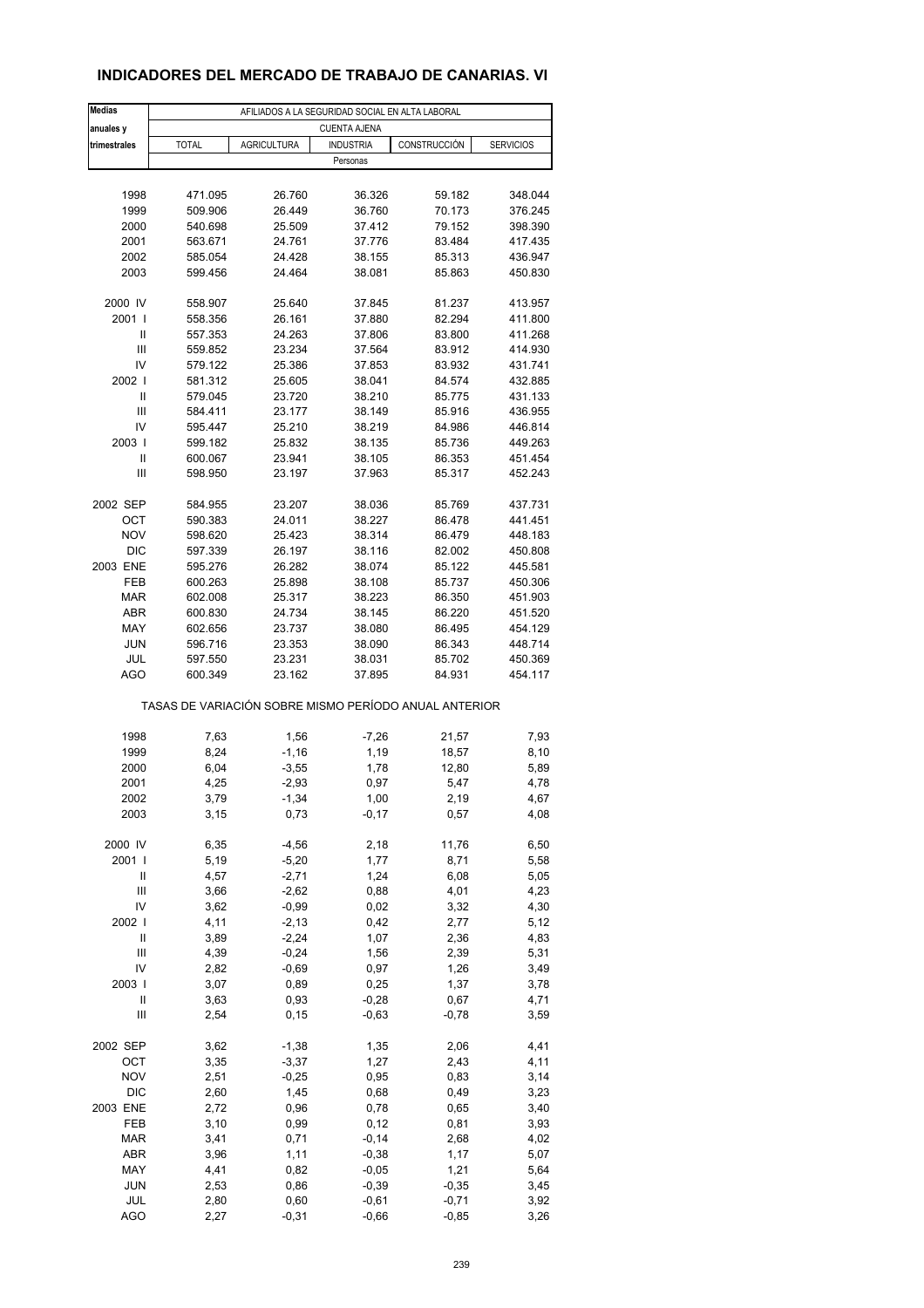### **INDICADORES DEL MERCADO DE TRABAJO DE CANARIAS. VII**

| <b>Medias</b><br>anuales y         | AFILIADOS A LA SEGURIDAD SOCIAL EN ALTA LABORAL<br><b>CUENTA PROPIA</b>                    |                                                       |                    |                |        |  |  |  |  |  |  |
|------------------------------------|--------------------------------------------------------------------------------------------|-------------------------------------------------------|--------------------|----------------|--------|--|--|--|--|--|--|
| trimestrales                       | <b>TOTAL</b><br><b>AGRICULTURA</b><br><b>INDUSTRIA</b><br>CONSTRUCCIÓN<br><b>SERVICIOS</b> |                                                       |                    |                |        |  |  |  |  |  |  |
|                                    |                                                                                            |                                                       | Personas           |                |        |  |  |  |  |  |  |
|                                    |                                                                                            |                                                       |                    |                |        |  |  |  |  |  |  |
| 1998                               | 86.973                                                                                     | 7.217                                                 | 5.141              | 7.147          | 67.004 |  |  |  |  |  |  |
| 1999                               | 89.529                                                                                     | 6.943                                                 | 4.952              | 8.238          | 69.006 |  |  |  |  |  |  |
| 2000                               | 93.428                                                                                     | 6.690                                                 | 4.949              | 9.607          | 71.824 |  |  |  |  |  |  |
| 2001                               | 96.685                                                                                     | 6.382                                                 | 4.911              | 10.686         | 74.509 |  |  |  |  |  |  |
| 2002                               | 98.581                                                                                     | 6.165                                                 | 4.773              | 11.467         | 76.099 |  |  |  |  |  |  |
| 2003                               | 99.912                                                                                     | 5.977                                                 | 4.618              | 12.024         | 77.223 |  |  |  |  |  |  |
| 2000 IV                            | 95.065                                                                                     | 6.578                                                 | 4.940              | 10.096         | 73.101 |  |  |  |  |  |  |
| 2001 l                             | 95.801                                                                                     | 6.506                                                 | 4.916              | 10.330         | 73.693 |  |  |  |  |  |  |
| Ш                                  | 96.512                                                                                     | 6.427                                                 | 4.921              | 10.579         | 74.318 |  |  |  |  |  |  |
| Ш                                  | 96.758                                                                                     | 6.335                                                 | 4.912              | 10.803         | 74.621 |  |  |  |  |  |  |
| IV                                 | 97.670                                                                                     | 6.258                                                 | 4.894              | 11.030         | 75.402 |  |  |  |  |  |  |
| 2002                               | 98.153                                                                                     | 6.220                                                 | 4.851              | 11.195         | 75.804 |  |  |  |  |  |  |
| Ш                                  | 98.798                                                                                     | 6.202                                                 | 4.811              | 11.424         | 76.280 |  |  |  |  |  |  |
| Ш                                  | 98.207                                                                                     | 6.157                                                 | 4.730              | 11.522         | 75.726 |  |  |  |  |  |  |
| IV                                 | 99.166                                                                                     | 6.082                                                 | 4.702              | 11.725         | 76.586 |  |  |  |  |  |  |
| 2003                               | 99.563                                                                                     | 6.017                                                 | 4.650              | 11.833         | 76.992 |  |  |  |  |  |  |
| Ш                                  | 100.003                                                                                    | 5.964                                                 | 4.613              | 12.063         | 77.294 |  |  |  |  |  |  |
| Ш                                  | 100.299                                                                                    | 5.936                                                 | 4.580              | 12.253         | 77.463 |  |  |  |  |  |  |
| 2002 SEP                           | 98.219                                                                                     | 6.134                                                 | 4.711              | 11.555         | 75.747 |  |  |  |  |  |  |
| ОСТ                                | 98.753                                                                                     | 6.100                                                 | 4.704              | 11.660         | 76.217 |  |  |  |  |  |  |
| <b>NOV</b>                         | 99.279                                                                                     | 6.078                                                 | 4.705              | 11.756         | 76.668 |  |  |  |  |  |  |
| <b>DIC</b>                         | 99.467                                                                                     | 6.067                                                 | 4.696              | 11.759         | 76.873 |  |  |  |  |  |  |
| 2003 ENE                           | 99.222                                                                                     | 6.032                                                 | 4.659              | 11.709         | 76.752 |  |  |  |  |  |  |
| FEB                                | 99.609                                                                                     | 6.019                                                 | 4.646              | 11.835         | 77.039 |  |  |  |  |  |  |
| <b>MAR</b>                         | 99.857                                                                                     | 6.001                                                 | 4.645              | 11.956         | 77.185 |  |  |  |  |  |  |
| <b>ABR</b>                         | 99.988                                                                                     | 5.983                                                 | 4.627              | 12.002         | 77.307 |  |  |  |  |  |  |
| MAY                                | 99.956                                                                                     | 5.970                                                 | 4.611              | 12.046         | 77.260 |  |  |  |  |  |  |
| <b>JUN</b>                         | 100.064                                                                                    | 5.940                                                 | 4.600              | 12.141         | 77.314 |  |  |  |  |  |  |
| JUL                                | 100.154                                                                                    | 5.931                                                 | 4.582              | 12.205         | 77.368 |  |  |  |  |  |  |
| <b>AGO</b>                         | 100.443                                                                                    | 5.940                                                 | 4.577              | 12.301         | 77.557 |  |  |  |  |  |  |
|                                    |                                                                                            | TASAS DE VARIACIÓN SOBRE MISMO PERÍODO ANUAL ANTERIOR |                    |                |        |  |  |  |  |  |  |
| 1998                               |                                                                                            | $-3,86$                                               |                    |                | 3,34   |  |  |  |  |  |  |
| 1999                               | 3,16<br>2,94                                                                               | $-3,80$                                               | $-1,65$<br>$-3,68$ | 13,29<br>15,26 | 2,99   |  |  |  |  |  |  |
| 2000                               | 4,35                                                                                       | $-3,65$                                               | $-0,06$            | 16,62          | 4,08   |  |  |  |  |  |  |
| 2001                               | 3,49                                                                                       | $-4,61$                                               | $-0,78$            | 11,23          | 3,74   |  |  |  |  |  |  |
| 2002                               | 1,96                                                                                       | $-3,39$                                               | $-2,80$            |                | 2,13   |  |  |  |  |  |  |
| 2003                               | 1,53                                                                                       | $-3,60$                                               | $-3,94$            | 7,31<br>5,86   | 1,66   |  |  |  |  |  |  |
|                                    |                                                                                            |                                                       |                    |                |        |  |  |  |  |  |  |
| 2000 IV                            | 4,59                                                                                       | $-4,34$                                               | $-0,78$            | 15,55          | 4,56   |  |  |  |  |  |  |
| 2001 l                             | 4,33                                                                                       | $-4,54$                                               | $-0,81$            | 14,11          | 4,33   |  |  |  |  |  |  |
| Ш                                  | 3,76                                                                                       | $-4,54$                                               | $-0,66$            | 11,54          | 3,96   |  |  |  |  |  |  |
| Ш                                  | 3,15                                                                                       | $-4,49$                                               | $-0,71$            | 10,30          | 3,53   |  |  |  |  |  |  |
| IV                                 | 2,74                                                                                       | $-4,87$                                               | $-0,92$            | 9,25           | 3,15   |  |  |  |  |  |  |
| 2002                               | 2,46                                                                                       | $-4,40$                                               | $-1,32$            | 8,37           | 2,86   |  |  |  |  |  |  |
| Ш                                  | 2,37                                                                                       | $-3,50$                                               | $-2,24$            | 7,98           | 2,64   |  |  |  |  |  |  |
| $\ensuremath{\mathsf{III}}\xspace$ | 1,50                                                                                       | $-2,82$                                               | $-3,71$            | 6,65           | 1,48   |  |  |  |  |  |  |
| IV                                 | 1,53                                                                                       | $-2,81$                                               | $-3,93$            | 6,30           | 1,57   |  |  |  |  |  |  |
| 2003                               | 1,44                                                                                       | $-3,26$                                               | $-4, 14$           | 5,70           | 1,57   |  |  |  |  |  |  |
| Ш                                  | 1,22                                                                                       | $-3,83$                                               | $-4, 12$           | 5,59           | 1,33   |  |  |  |  |  |  |
| $\ensuremath{\mathsf{III}}\xspace$ | 2,14                                                                                       | $-3,77$                                               | $-3,37$            | 6,50           | 2,31   |  |  |  |  |  |  |
| 2002 SEP                           | 1,21                                                                                       | $-2,79$                                               | $-3,90$            | 6,21           | 1,18   |  |  |  |  |  |  |
| OCT                                | 1,38                                                                                       | $-2,82$                                               | $-3,88$            | 6,31           | 1,37   |  |  |  |  |  |  |
| <b>NOV</b>                         | 1,51                                                                                       | $-2,83$                                               | $-3,86$            | 6,28           | 1,54   |  |  |  |  |  |  |
| DIC                                | 1,71                                                                                       | $-2,79$                                               | $-4,05$            | 6,31           | 1,80   |  |  |  |  |  |  |
| 2003 ENE                           | 1,45                                                                                       | $-3,27$                                               | $-4,02$            | 5,31           | 1,64   |  |  |  |  |  |  |
| FEB                                | 1,45                                                                                       | $-3, 11$                                              | $-4,36$            | 5,56           | 1,61   |  |  |  |  |  |  |
| <b>MAR</b>                         | 1,41                                                                                       | $-3,41$                                               | $-4,03$            | 6,24           | 1,46   |  |  |  |  |  |  |
| ABR                                | 1,19                                                                                       | $-3,66$                                               | $-4,20$            | 5,56           | 1,30   |  |  |  |  |  |  |
| MAY                                | 1,09                                                                                       | $-3,76$                                               | $-4,34$            | 5,35           | 1,20   |  |  |  |  |  |  |
| <b>JUN</b>                         | 1,38                                                                                       | $-4,09$                                               | $-3,83$            | 5,87           | 1,49   |  |  |  |  |  |  |
| JUL                                | 1,63                                                                                       | $-3,98$                                               | $-3,74$            | 5,75           | 1,81   |  |  |  |  |  |  |
| <b>AGO</b>                         | 2,65                                                                                       | $-3,56$                                               | $-2,99$            | 7,24           | 2,81   |  |  |  |  |  |  |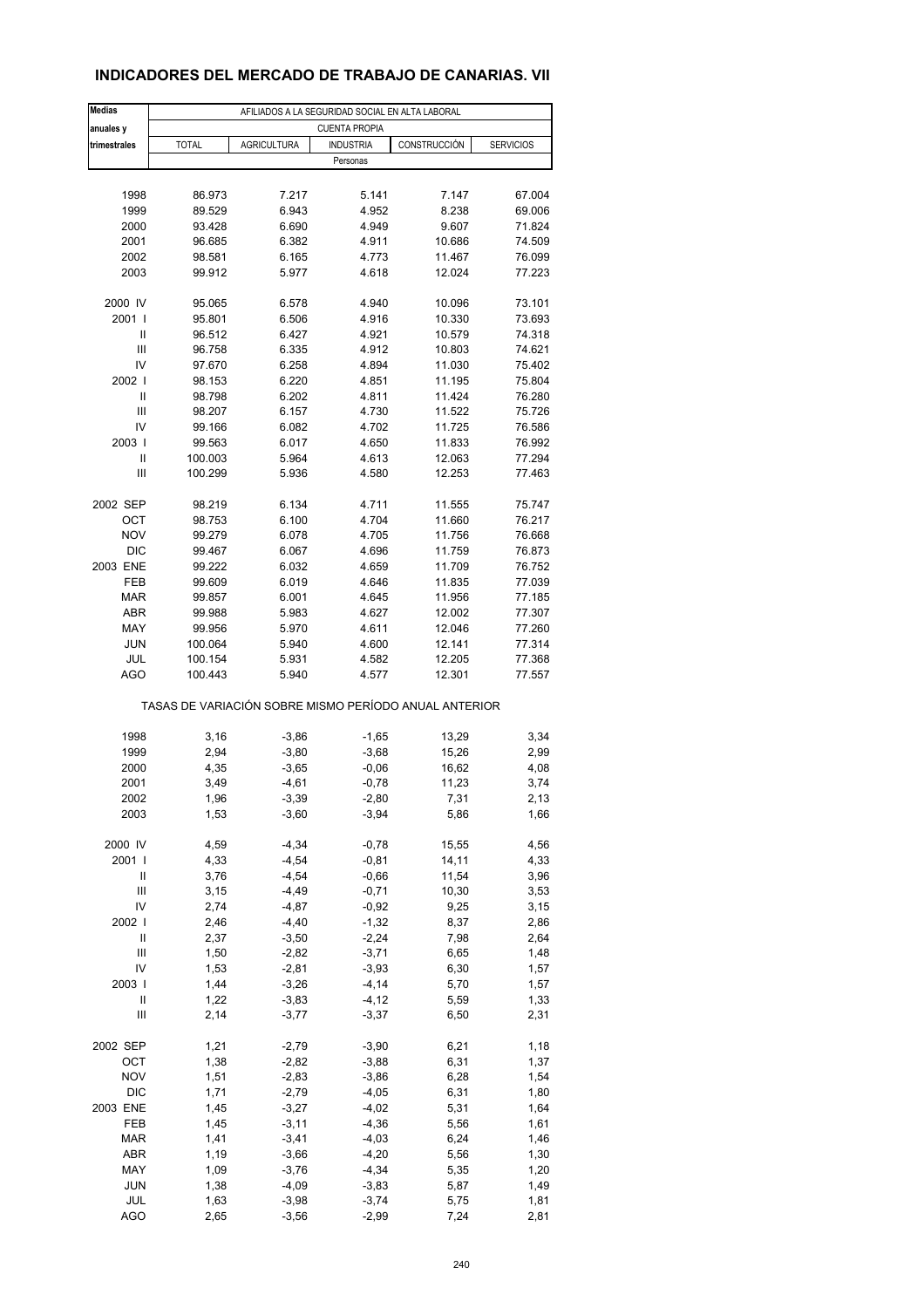| <b>Medias</b>                      | EFECTIVOS LABORALES |                  |                   |                                                       |                   |                 | JORNADA MEDIA POR TRABAJADOR Y TRIM. |                   |                |
|------------------------------------|---------------------|------------------|-------------------|-------------------------------------------------------|-------------------|-----------------|--------------------------------------|-------------------|----------------|
| anuales y                          | <b>TOTAL</b>        |                  | <b>SECTORES</b>   |                                                       | CONTRATO          | CONTRATO        | <b>TOTAL</b>                         | A TIEMPO          | A TIEMPO       |
|                                    |                     | <b>INDUSTRIA</b> | CONSTRUC.         | <b>SERVICIOS</b>                                      |                   |                 |                                      |                   | <b>PARCIAL</b> |
| trimestrales                       |                     |                  | Miles de personas |                                                       | <b>INDEFINIDO</b> | <b>TEMPORAL</b> |                                      | COMPLETO<br>Horas |                |
|                                    |                     |                  |                   |                                                       |                   |                 |                                      |                   |                |
|                                    |                     |                  |                   |                                                       |                   |                 |                                      |                   |                |
| 1998                               | 402,6               | 36,9             | 59,2              | 306,4                                                 | 221,1             | 181,5           | 428,6                                | 451,4             | 246,5          |
| 1999                               | 438,9               | 37,5             | 69,7              | 331,7                                                 | 236,3             | 202,6           | 429,9                                | 452,5             | 256,1          |
| 2000                               | 469,0               | 38,3             | 78,9              | 351,8                                                 | 258,4             | 210,6           | 431,9                                | 454,5             | 248,6          |
| 2001                               | 491,3               | 39,2             | 83,3              | 368,8                                                 | 273,1             | 218,3           | 425,9                                | 451,9             | 246,7          |
| 2002                               | 508,2               | 39,4             | 84,2              | 384,6                                                 | 294,0             | 214,2           | 426,0                                | 449,2             | 252,2          |
| 2003                               | 519,0               | 39,5             | 85,2              | 394,3                                                 | 301,4             | 217,6           | 434,5                                | 459,2             | 259,0          |
| 2000 III                           | 474,8               | 38,6             | 81,8              | 354,5                                                 | 266,4             | 208,4           | 403,5                                | 419,8             | 240,3          |
| IV                                 | 480,1               | 39,5             | 78,0              | 362,5                                                 | 263,7             | 216,4           | 438,9                                | 462,7             | 257,2          |
| 2001 l                             | 487,1               | 39,4             | 83,4              | 364,3                                                 | 262,3             | 224,8           | 440,9                                | 466,7             | 254,2          |
| $\ensuremath{\mathsf{II}}$         | 486,6               | 39,3             | 83,9              | 363,4                                                 | 266,3             | 220,3           | 435,8                                | 461,6             | 258,1          |
| Ш                                  | 492,8               | 38,6             | 83,8              | 370,4                                                 | 278,6             | 214,2           | 396,2                                | 421,0             | 227,5          |
| IV                                 | 498,8               | 39,6             | 82,1              | 377,0                                                 | 285,0             | 213,8           | 430,6                                | 458,3             | 246,8          |
|                                    |                     |                  |                   |                                                       |                   |                 |                                      |                   |                |
| 2002                               | 504,0               | 39,8             | 85,4              | 378,8                                                 | 279,6             | 224,4           | 439,6                                | 465,1             | 252,4          |
| Ш                                  | 505,5               | 39,6             | 84,3              | 381,6                                                 | 297,8             | 207,8           | 438,5                                | 461,5             | 257,1          |
| Ш                                  | 509,6               | 38,9             | 84,9              | 385,7                                                 | 297,5             | 212,1           | 394,0                                | 414,1             | 241,0          |
| IV                                 | 513,6               | 39,2             | 82,2              | 392,2                                                 | 301,2             | 212,5           | 431,7                                | 456,2             | 258,2          |
| 2003                               | 520,4               | 39,8             | 84,8              | 395,8                                                 | 302,7             | 217,7           | 438,0                                | 461,5             | 266,7          |
| $\mathbf{I}$                       | 517,5               | 39,2             | 85,6              | 392,7                                                 | 300,0             | 217,5           | 431,0                                | 456,9             | 251,3          |
| 2002 JUL                           |                     |                  |                   |                                                       |                   |                 |                                      |                   |                |
| <b>AGO</b>                         |                     |                  |                   |                                                       |                   |                 |                                      |                   |                |
| <b>SEP</b>                         |                     |                  |                   |                                                       |                   |                 |                                      |                   |                |
| OCT                                |                     |                  |                   |                                                       |                   |                 |                                      |                   |                |
| <b>NOV</b>                         |                     |                  |                   |                                                       |                   |                 |                                      |                   |                |
| <b>DIC</b>                         |                     |                  |                   |                                                       |                   |                 |                                      |                   |                |
|                                    |                     |                  |                   |                                                       |                   |                 |                                      |                   |                |
| 2003 ENE                           |                     |                  |                   |                                                       |                   |                 |                                      |                   |                |
| <b>FEB</b>                         |                     |                  |                   |                                                       |                   |                 |                                      |                   | $\overline{a}$ |
| <b>MAR</b>                         |                     |                  |                   |                                                       |                   |                 |                                      |                   |                |
| <b>ABR</b>                         |                     |                  |                   |                                                       |                   |                 |                                      |                   |                |
| MAY                                |                     |                  |                   |                                                       |                   |                 |                                      |                   |                |
| <b>JUN</b>                         |                     |                  |                   |                                                       |                   |                 |                                      |                   |                |
|                                    |                     |                  |                   | TASAS DE VARIACIÓN SOBRE MISMO PERÍODO ANUAL ANTERIOR |                   |                 |                                      |                   |                |
|                                    |                     |                  |                   |                                                       |                   |                 |                                      |                   |                |
| 1998                               | 8,46                | $-2,06$          | 18,69             | 8,05                                                  | 13,88             | 2,50            | 0,36                                 | $-0,04$           | 5,57           |
| 1999                               | 9,02                | 1,69             | 17,64             | 8,25                                                  | 6,90              | 11,63           | 0,32                                 | 0,25              | 3,89           |
| 2000                               | 6,85                | 1,93             | 13,28             | 6,05                                                  | 9,33              | 3,95            | 0,45                                 | 0,44              | $-2,94$        |
| 2001                               | 4,77                | 2,55             | 5,54              | 4,83                                                  | 5,68              | 3,66            | $-1,38$                              | $-0,57$           | $-0,76$        |
| 2002                               | 3,43                | 0,38             | 1,08              | 4,28                                                  | 7,68              | $-1,87$         | 0,02                                 | $-0,59$           | 2,24           |
| 2003                               | 2,81                | $-0,50$          | 0,41              | 3,70                                                  | 4,38              | 0,69            | $-1,04$                              | $-0,88$           | 1,67           |
| 2000 III                           | 7,20                | 1,85             | 13,14             | 6,55                                                  | 10,91             | 2,91            | 0,30                                 | 0,07              | $-5,62$        |
|                                    |                     |                  |                   |                                                       |                   |                 |                                      |                   |                |
| ${\sf IV}$                         | 5,38                | 7,34             | 10,80             | 4,05                                                  | 8,61              | 1,64            | $-0,70$                              | $-0,15$           | 2,76           |
| 2001                               | 5,75                | 5,35             | 8,74              | 5,14                                                  | 5,00              | 6,64            | $-0,77$                              | $-0,58$           | 0,79           |
| $\ensuremath{\mathsf{II}}$         | 5,71                | 4,80             | 5,93              | 5,76                                                  | 5,01              | 6,58            | $-1,11$                              | $-0,97$           | 5,56           |
| $\ensuremath{\mathsf{III}}\xspace$ | 3,79                | 0,00             | 2,44              | 4,49                                                  | 4,58              | 2,78            | $-1,81$                              | 0,29              | $-5,33$        |
| IV                                 | 3,90                | 0,25             | 5,26              | 4,00                                                  | 8,08              | $-1,20$         | $-1,89$                              | $-0,95$           | $-4,04$        |
| 2002 l                             | 3,47                | 1,02             | 2,40              | 3,98                                                  | 6,60              | $-0,18$         | $-0,29$                              | $-0,34$           | $-0,71$        |
| $\ensuremath{\mathsf{II}}$         | 3,88                | 0,76             | 0,48              | 5,01                                                  | 11,83             | $-5,67$         | 0,62                                 | $-0,02$           | $-0,39$        |
| $\ensuremath{\mathsf{III}}\xspace$ | 3,41                | 0,78             | 1,31              | 4,13                                                  | 6,78              | $-0,98$         | $-0,56$                              | $-1,64$           | 5,93           |
| IV                                 | 2,97                | $-1,01$          | 0,12              | 4,03                                                  | 5,68              | $-0,61$         | 0,26                                 | $-0,46$           | 4,62           |
| 2003 l                             | 3,25                | 0,00             | $-0,70$           | 4,49                                                  | 8,26              | $-2,99$         | $-0,36$                              | $-0,77$           | 5,67           |
| $\sf II$                           | 2,37                | $-1,01$          | 1,54              | 2,91                                                  | 0,74              | 4,67            | $-1,71$                              | $-1,00$           | $-2,26$        |
| 2002 JUL                           |                     |                  |                   |                                                       |                   |                 |                                      |                   |                |
| <b>AGO</b>                         |                     |                  |                   |                                                       |                   |                 |                                      |                   |                |
| <b>SEP</b>                         |                     |                  |                   |                                                       |                   |                 |                                      |                   |                |
| OCT                                |                     |                  |                   |                                                       |                   |                 |                                      |                   |                |
| <b>NOV</b>                         |                     |                  |                   |                                                       |                   |                 |                                      |                   |                |
|                                    |                     |                  |                   |                                                       |                   |                 |                                      |                   |                |
| <b>DIC</b>                         |                     |                  |                   |                                                       |                   |                 |                                      |                   |                |
| 2003 ENE                           |                     |                  |                   |                                                       |                   |                 |                                      |                   |                |
| FEB                                |                     |                  |                   |                                                       |                   |                 |                                      |                   |                |
| <b>MAR</b>                         |                     |                  |                   |                                                       |                   |                 |                                      |                   |                |
| ABR                                |                     |                  |                   |                                                       |                   |                 |                                      |                   |                |
| MAY                                |                     |                  |                   |                                                       |                   |                 |                                      |                   |                |

### **INDICADORES DEL MERCADO DE TRABAJO DE CANARIAS. VIII**

JUN - - - - - ----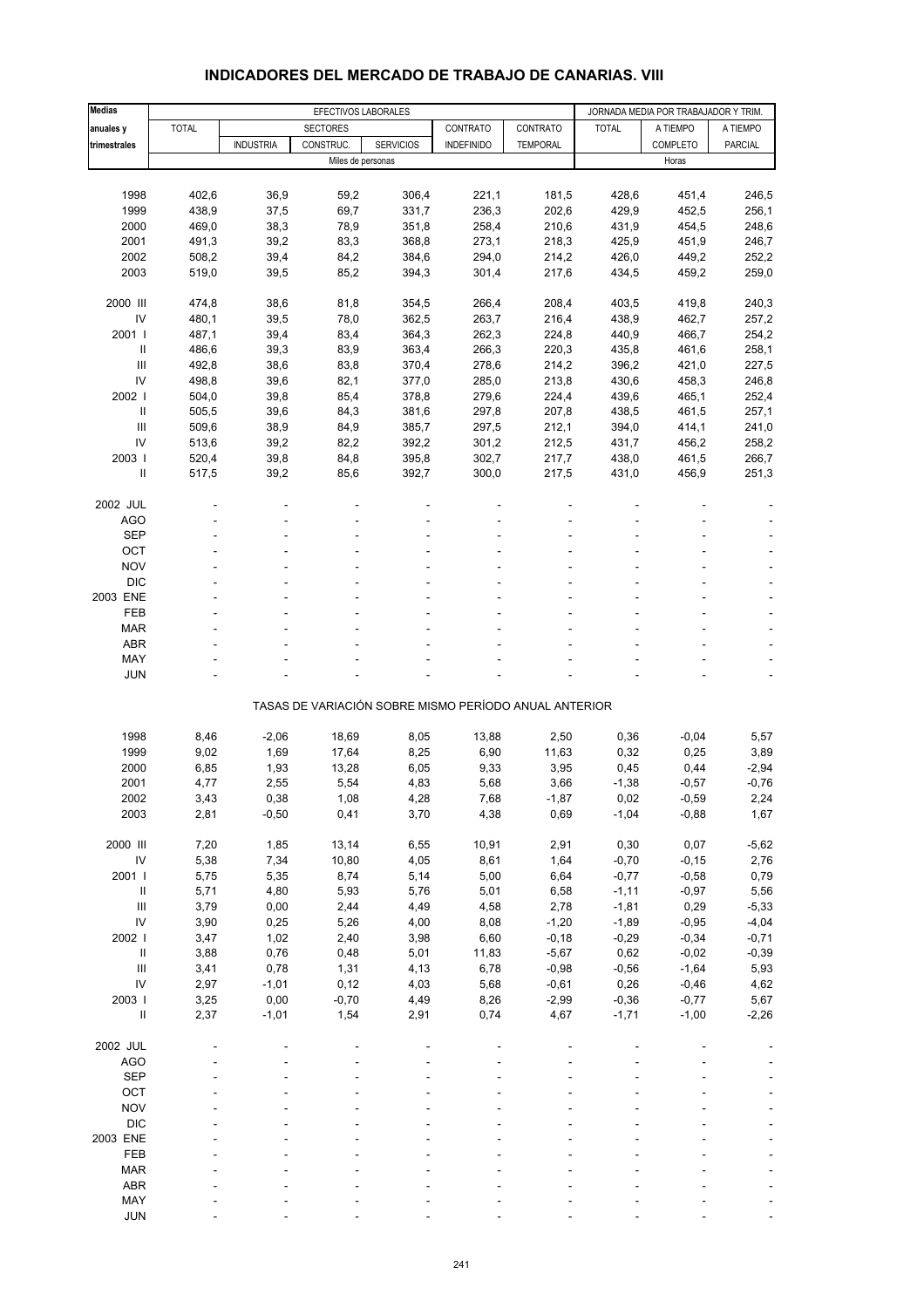### **INDICADORES DE PRECIOS DE CANARIAS. I**

| <b>Medias</b> |                                                       | INDICES DE PRECIOS DE CONSUMO (3) |              | DIFERENCIAL DE |
|---------------|-------------------------------------------------------|-----------------------------------|--------------|----------------|
| anuales y     | <b>GENERAL</b>                                        | ALIMENTACIÓN                      | SIN          | INFLACIÓN      |
| trimestrales  |                                                       | <b>AGREGADO</b>                   | ALIMENTACIÓN | RTO. ESPAÑA    |
|               |                                                       | <b>Base 2001</b>                  |              | P.Porcentuales |
|               |                                                       |                                   |              |                |
|               |                                                       |                                   |              |                |
| 1998          | 92,159                                                | 91,587                            | 92,198       | 0,61           |
| 1999          | 94,273                                                | 93,618                            | 94,342       | $-0,02$        |
| 2000          | 97,191                                                | 94,627                            | 98,085       | $-0,34$        |
| 2001          | 100,203                                               | 100,087                           | 100,252      | $-0,49$        |
| 2002          | 102,633                                               | 104,787                           | 101,903      | $-0,90$        |
| 2003          | 104,718                                               | 108,100                           | 103,581      | $-1,74$        |
| 2000 IV       | 98,257                                                | 95,392                            | 99,282       | $-0,44$        |
| 2001 l        | 98,790                                                | 97,646                            | 99,198       | $-0,53$        |
| Ш             | 100,344                                               | 100,081                           | 100,445      | $-0,63$        |
| Ш             | 101,051                                               | 101,156                           | 101,023      | $-0,42$        |
| IV            | 100,626                                               | 101,466                           | 100,343      | $-0,40$        |
| 2002 l        | 101,068                                               | 102,727                           | 100,506      | $-0,82$        |
| Ш             |                                                       |                                   |              |                |
|               | 102,995                                               | 104,899                           | 102,350      | $-1,06$        |
| Ш             | 102,713                                               | 105,633                           | 101,723      | $-0,90$        |
| IV            | 103,757                                               | 105,890                           | 103,035      | $-0,84$        |
| 2003          | 104,076                                               | 106,807                           | 103,155      | $-1,65$        |
| Ш             | 105,375                                               | 108,706                           | 104,254      | $-1,65$        |
| Ш             | 104,704                                               | 108,787                           | 103,334      | $-1,92$        |
| 2002 OCT      | 103,618                                               | 105,801                           | 102,879      | $-0,92$        |
| <b>NOV</b>    | 103,697                                               | 105,802                           | 102,983      | $-0,81$        |
| <b>DIC</b>    | 103,957                                               | 106,067                           | 103,242      | $-0,80$        |
| 2003 ENE      | 103,698                                               | 106,425                           | 102,779      | $-1,65$        |
| FEB           |                                                       |                                   |              |                |
|               | 103,878                                               | 106,653                           | 102,942      | $-1,76$        |
| MAR           | 104,652                                               | 107,343                           | 103,745      | $-1,53$        |
| ABR           | 105,404                                               | 108,606                           | 104,326      | $-1,58$        |
| MAY           | 105,420                                               | 108,864                           | 104,262      | $-1,63$        |
| <b>JUN</b>    | 105,301                                               | 108,648                           | 104,175      | $-1,73$        |
| JUL           | 104,466                                               | 108,743                           | 103,031      | $-1,87$        |
| AGO           | 104,593                                               | 108,618                           | 103,243      | $-2,11$        |
| SEP           | 105,053                                               | 108,999                           | 103,728      | $-1,78$        |
|               | TASAS DE VARIACIÓN SOBRE MISMO PERÍODO ANUAL ANTERIOR |                                   |              |                |
| 1998          | 2,45                                                  | 4,62                              | 1,54         |                |
| 1999          | 2,29                                                  | 2,22                              | 2,33         |                |
| 2000          | 3,10                                                  | 1,08                              | 3,97         |                |
| 2001          |                                                       | 5,77                              | 2,21         |                |
|               | 3,10                                                  |                                   |              |                |
| 2002          | 2,63                                                  | 4,79                              | 1,90         |                |
| 2003          | 2,41                                                  | 3,52                              | 2,02         |                |
| 2000 IV       | 3,56                                                  | 2,40                              | 4,06         |                |
| 2001 l        | 3,26                                                  | 4,30                              | 2,96         |                |
| Ш             | 3,51                                                  | 5,49                              | 2,89         |                |
| Ш             | 3,23                                                  | 6,90                              | 1,95         |                |
| IV            | 2,41                                                  | 6,37                              | 1,07         |                |
| 2002          | 2,28                                                  | 4,52                              | 1,53         |                |
| Ш             | 2,49                                                  | 5,09                              | 1,62         |                |
| Ш             | 2,62                                                  | 5,04                              | 1,80         |                |
| IV            | 3,13                                                  | 4,50                              | 2,66         |                |
| 2003          | 2,98                                                  | 3,97                              | 2,64         |                |
| Ш             | 2,31                                                  | 3,63                              | 1,86         |                |
| Ш             | 1,94                                                  | 2,99                              | 1,58         |                |
|               |                                                       |                                   |              |                |
| 2002 OCT      | 3,07                                                  | 4,78                              | 2,49         |                |
| <b>NOV</b>    | 3,12                                                  | 4,39                              | 2,68         |                |
| <b>DIC</b>    | 3,20                                                  | 4,34                              | 2,81         |                |
| 2003 ENE      | 2,87                                                  | 4,27                              | 2,39         |                |
| FEB           | 2,99                                                  | 3,91                              | 2,68         |                |
| <b>MAR</b>    | 3,07                                                  | 3,74                              | 2,84         |                |
| ABR           | 2,62                                                  | 3,90                              | 2,19         |                |
| MAY           | 2,26                                                  | 3,63                              | 1,79         |                |
| JUN           |                                                       |                                   |              |                |
| JUL           | 2,05                                                  | 3,36                              | 1,60         |                |
|               | 1,97                                                  | 3,10                              | 1,59         |                |
| <b>AGO</b>    | 1,86                                                  | 2,76                              | 1,56         |                |
| <b>SEP</b>    | 1,98                                                  | 3,09                              | 1,60         |                |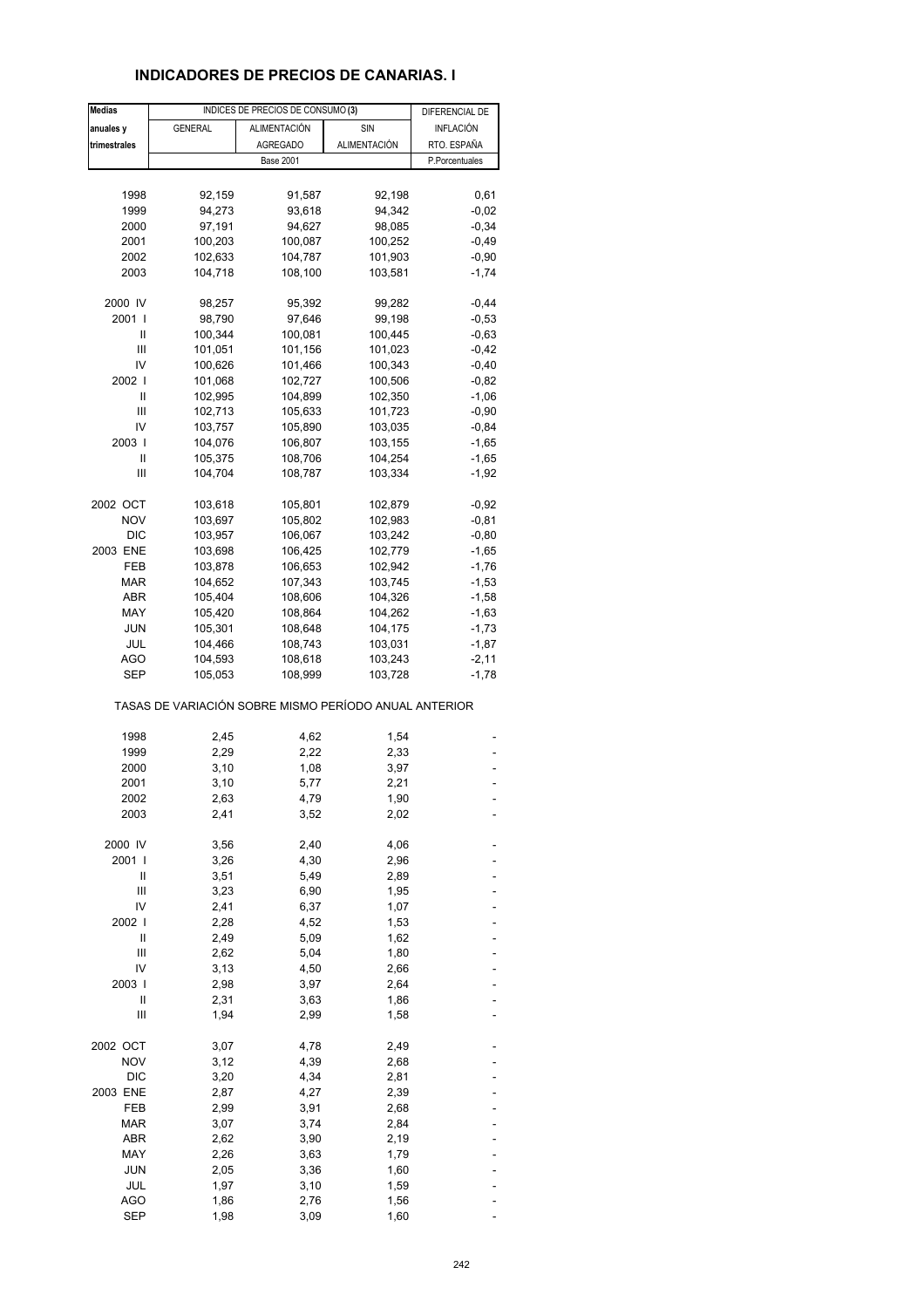# **INDICADORES DE PRECIOS DE CANARIAS. II**

| <b>Medias</b>              | INDICES DE PRECIOS DE CONSUMO (3) |                     |                                                       |                    |                    |                    |  |  |
|----------------------------|-----------------------------------|---------------------|-------------------------------------------------------|--------------------|--------------------|--------------------|--|--|
| anuales y                  | <b>ALIMENTOS Y</b>                | <b>BEBIDAS ALC.</b> | <b>VESTIDO Y</b>                                      | <b>VIVIENDA</b>    | <b>MENAJE</b>      | <b>MEDICINA</b>    |  |  |
| trimestrales               | BEB.NO ALCOH.                     | Y TABACO            | CALZADO                                               |                    |                    |                    |  |  |
|                            |                                   |                     | <b>Base 2001</b>                                      |                    |                    |                    |  |  |
|                            |                                   |                     |                                                       |                    |                    |                    |  |  |
| 1998                       | 91,504                            | 90,746              | 99,450                                                | 92,756             | 97,169             | 95,200             |  |  |
| 1999                       | 93,227                            | 95,551              | 100,424                                               | 94,832             | 97,771             | 96,845             |  |  |
| 2000                       | 94,209                            | 96,791              | 101,173                                               | 97,649             | 98,960             | 98,624             |  |  |
| 2001                       | 100,047                           | 100,030             | 102,394                                               | 100,100            | 100,092            | 99,950             |  |  |
| 2002                       | 105,053                           | 102,831             | 100,737                                               | 102,381            | 101,754            | 102,238            |  |  |
| 2003                       | 108,172                           | 107,569             | 100,696                                               | 104,557            | 102,769            | 103,681            |  |  |
|                            |                                   |                     |                                                       |                    |                    |                    |  |  |
| 2000 IV                    | 95,032                            | 97,012              | 101,429                                               | 99,249             | 99,450             | 99,684             |  |  |
| 2001 l                     | 97,154                            | 100,190             | 101,887                                               | 99,061             | 99,492             | 99,509             |  |  |
| Ш                          | 100,086                           | 99,760              | 102,252                                               | 99,984             | 99,643             | 99,756             |  |  |
| Ш                          | 101,325                           | 99,889              | 102,525                                               | 100,482            | 100,377            | 100,066            |  |  |
| IV                         | 101,621                           | 100,281             | 102,913                                               | 100,874            | 100,855            | 100,470            |  |  |
| 2002                       | 103,075                           | 100,162             | 98,366                                                | 101,653            | 101,236            | 101,744            |  |  |
| Ш                          | 105,066                           | 103,669             | 104,365                                               | 102,205            | 101,876            | 102,041            |  |  |
| Ш                          | 105,915                           | 103,558             | 95,881                                                | 102,604            | 101,331            | 102,379            |  |  |
| IV                         | 106,156                           | 103,934             | 104,336                                               | 103,062            | 102,573            | 102,789            |  |  |
| 2003  <br>Ш                | 106,992                           | 105,443<br>108,581  | 98,638                                                | 103,798            | 101,973            | 103,019            |  |  |
| Ш                          | 108,723<br>108,801                | 108,682             | 106,471<br>96,981                                     | 104,860<br>105,014 | 103,607<br>102,726 | 103,942<br>104,083 |  |  |
|                            |                                   |                     |                                                       |                    |                    |                    |  |  |
| 2002 OCT                   | 106,079                           | 103,760             | 101,972                                               | 102,966            | 102,231            | 102,707            |  |  |
| <b>NOV</b>                 | 106,068                           | 103,845             | 104,928                                               | 103,043            | 102,500            | 102,799            |  |  |
| <b>DIC</b>                 | 106,322                           | 104,197             | 106,107                                               | 103,178            | 102,988            | 102,860            |  |  |
| 2003 ENE                   | 106,662                           | 104,676             | 98,572                                                | 103,632            | 101,750            | 103,075            |  |  |
| FEB                        | 106,894                           | 104,881             | 97,120                                                | 103,704            | 101,869            | 102,893            |  |  |
| MAR                        | 107,421                           | 106,771             | 100,221                                               | 104,058            | 102,301            | 103,090            |  |  |
| ABR                        | 108,628                           | 108,443             | 105,571                                               | 104,746            | 103,185            | 103,791            |  |  |
| MAY                        | 108,901                           | 108,589             | 106,790                                               | 104,895            | 103,710            | 104,010            |  |  |
| <b>JUN</b>                 | 108,639                           | 108,711             | 107,051                                               | 104,940            | 103,925            | 104,025            |  |  |
| JUL                        | 108,764                           | 108,588             | 96,183                                                | 104,953            | 102,556            | 104,053            |  |  |
| <b>AGO</b>                 | 108,613                           | 108,653             | 95,427                                                | 105,016            | 102,670            | 104,092            |  |  |
| SEP                        | 109,025                           | 108,806             | 99,332                                                | 105,073            | 102,951            | 104,104            |  |  |
|                            |                                   |                     | TASAS DE VARIACIÓN SOBRE MISMO PERÍODO ANUAL ANTERIOR |                    |                    |                    |  |  |
| 1998                       | 3,37                              | 17,62               | 0,81                                                  | 2,60               | 0,73               | 4,38               |  |  |
| 1999                       | 1,88                              | 5,30                | 0,98                                                  | 2,24               | 0,62               | 1,73               |  |  |
| 2000                       | 1,05                              | 1,30                | 0,75                                                  | 2,97               | 1,22               | 1,84               |  |  |
| 2001                       | 6,20                              | 3,35                | 1,21                                                  | 2,51               | 1,14               | 1,34               |  |  |
| 2002                       | 5,05                              | 2,83                | 0,74                                                  | 2,38               | 1,75               | 2,24               |  |  |
| 2003                       | 3,33                              | 4,98                | 1,16                                                  | 2,35               | 1,27               | 1,59               |  |  |
|                            |                                   |                     |                                                       |                    |                    |                    |  |  |
| 2000 IV                    | 2,61                              | 0,57                | 0,64                                                  | 3,65               | 1,93               | 3,09               |  |  |
| 2001 l                     | 4,32                              | 3,94                | 0,94                                                  | 2,70               | 1,31               | 2,30               |  |  |
| Ш                          | 5,97                              | 2,80                | 1,07                                                  | 2,86               | 0,72               | 1,57               |  |  |
| $\mathsf{III}$             | 7,55                              | 3,28                | 1,35                                                  | 2,86               | 1,13               | 0,75               |  |  |
| IV<br>2002                 | 6,93                              | 3,37                | 1,46                                                  | 1,64               | 1,41               | 0,79               |  |  |
| $\sf II$                   | 5,11<br>5,25                      | 0,23                | 1,12                                                  | 2,65<br>2,28       | 2,27               | 2,41               |  |  |
| $\mathsf{III}$             | 5,22                              | 3,85<br>3,70        | 0,46<br>$-0,45$                                       | 2,32               | 1,69<br>1,12       | 2,18<br>2,15       |  |  |
| IV                         | 4,63                              | 3,54                | 1,78                                                  | 2,28               | 1,94               | 2,22               |  |  |
| 2003                       | 3,80                              | 5,27                | 0,28                                                  | 2,11               | 0,73               | 1,25               |  |  |
| $\ensuremath{\mathsf{II}}$ | 3,48                              | 4,74                | 2,02                                                  | 2,60               | 1,70               | 1,86               |  |  |
| Ш                          | 2,72                              | 4,95                | 1,15                                                  | 2,35               | 1,38               | 1,66               |  |  |
|                            |                                   |                     |                                                       |                    |                    |                    |  |  |
| 2002 OCT                   | 4,96                              | 3,43                | 0,31                                                  | 2,38               | 1,89               | 2,19               |  |  |
| <b>NOV</b>                 | 4,54                              | 3,31                | 2,13                                                  | 2,30               | 1,86               | 2,28               |  |  |
| <b>DIC</b>                 | 4,40                              | 3,89                | 2,87                                                  | 2,16               | 2,07               | 2,17               |  |  |
| 2003 ENE                   | 4,20                              | 4,76                | $-0,83$                                               | 2,09               | 0,57               | 1,83               |  |  |
| FEB                        | 3,78                              | 4,89                | $-0,03$                                               | 1,99               | 0,49               | 1,04               |  |  |
| <b>MAR</b>                 | 3,42                              | 6,16                | 1,70                                                  | 2,25               | 1,12               | 0,90               |  |  |
| <b>ABR</b>                 | 3,74                              | 5,05                | 2,08                                                  | 2,59               | 1,77               | 1,21               |  |  |
| MAY                        | 3,51                              | 4,53                | 1,86                                                  | 2,62               | 1,79               | 2,27               |  |  |
| <b>JUN</b><br>JUL          | 3,19                              | 4,64<br>4,90        | 2,11                                                  | 2,59               | 1,54               | 2,11<br>1,65       |  |  |
| <b>AGO</b>                 | 2,86<br>2,47                      | 4,95                | 0,57<br>0,50                                          | 2,53<br>2,36       | 1,30<br>1,37       | 1,69               |  |  |
| SEP                        | 2,84                              | 4,99                | 2,35                                                  | 2,16               | 1,46               | 1,66               |  |  |
|                            |                                   |                     |                                                       |                    |                    |                    |  |  |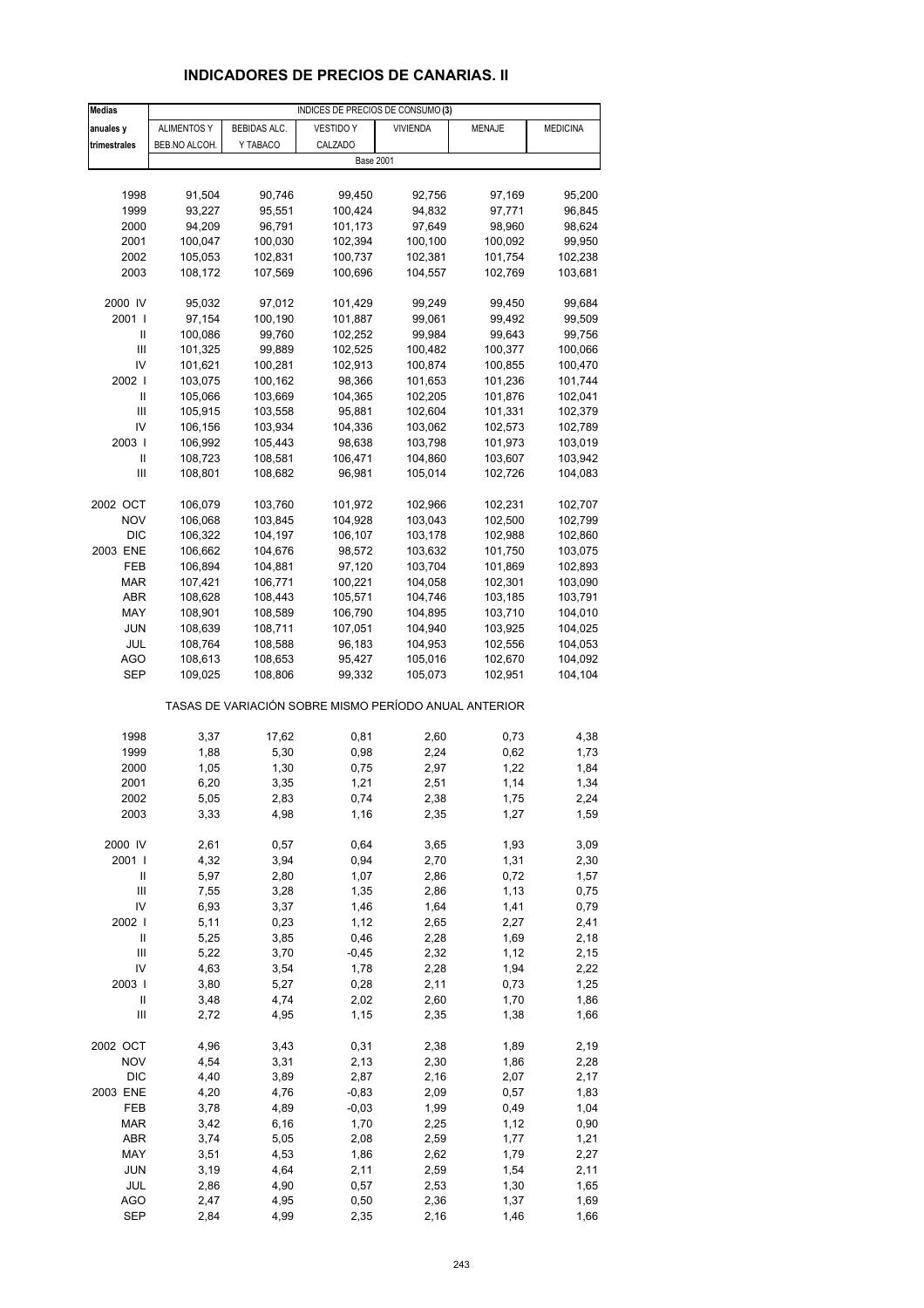# **INDICADORES DE PRECIOS DE CANARIAS. III**

| <b>Medias</b>  |                    |                  | INDICES DE PRECIOS DE CONSUMO (3)                     |                    |                    |                    |
|----------------|--------------------|------------------|-------------------------------------------------------|--------------------|--------------------|--------------------|
| anuales y      | <b>TRANSPORTE</b>  | COMUNICA -       | OCIO <sub>Y</sub>                                     | ENSEÑANZA          | HOTELES,           | <b>OTROS</b>       |
| trimestrales   |                    | <b>CIONES</b>    | <b>CULTURA</b>                                        |                    | CAFÉS Y REST.      |                    |
|                |                    |                  | <b>Base 2001</b>                                      |                    |                    |                    |
|                |                    |                  |                                                       |                    |                    |                    |
| 1998           | 88,883             | 103,621          | 92,196                                                | 87,447             | 87,112             | 91,974             |
| 1999           | 91,134             | 105,556          | 93,179                                                | 92,891             | 90,992             | 94,357             |
| 2000           | 100,500            | 100,270          | 95,596                                                | 95,298             | 94,651             | 96,417             |
| 2001           | 100,534            | 100,219          | 98,395                                                | 99,839             | 99,837             | 100,098            |
| 2002           | 100,842            | 97,009           | 101,519                                               | 103,230            | 104,378            | 103,333            |
| 2003           | 102,875            | 94,617           | 102,094                                               | 107,160            | 107,555            | 105,874            |
|                |                    |                  |                                                       |                    |                    |                    |
| 2000 IV        | 102,580            | 100,537          | 95,957                                                | 97,029             | 95,994             | 97,368             |
| 2001 l         | 99,809             | 100,972          | 95,987                                                | 99,023             | 97,965             | 99,137             |
| Ш              | 102,599            | 100,351          | 97,607                                                | 99,127             | 99,243             | 99,771             |
| Ш              | 101,163            | 100,184          | 100,736                                               | 99,560             | 101,530            | 100,639            |
| IV             | 98,566             | 99,369           | 99,251                                                | 101,645            | 100,610            | 100,844            |
| 2002           | 98,559             | 98,718           | 100,489                                               | 102,182            | 102,073            | 102,773            |
| Ш<br>Ш         | 101,395            | 97,344           | 101,503                                               | 102,159            | 104,014            | 103,449            |
| IV             | 101,394            | 97,032<br>94,941 | 102,554<br>101,531                                    | 102,183<br>106,394 | 105,474<br>105,952 | 103,419<br>103,691 |
| 2003           | 102,021<br>103,766 | 95,025           | 101,293                                               | 107,162            | 106,939            | 105,400            |
| Ш              | 102,428            | 94,551           | 102,241                                               | 107,060            | 107,517            | 105,976            |
| Ш              | 102,431            | 94,277           | 102,750                                               | 107,259            | 108,209            | 106,245            |
|                |                    |                  |                                                       |                    |                    |                    |
| 2002 OCT       | 102,550            | 97,188           | 101,485                                               | 106,059            | 105,861            | 103,548            |
| <b>NOV</b>     | 101,780            | 93,899           | 101,492                                               | 106,140            | 105,897            | 103,679            |
| <b>DIC</b>     | 101,732            | 93,735           | 101,616                                               | 106,983            | 106,099            | 103,845            |
| 2003 ENE       | 103,019            | 95,008           | 100,855                                               | 107,014            | 106,490            | 104,830            |
| FEB            | 103,578            | 95,119           | 101,236                                               | 107,013            | 107,082            | 105,494            |
| <b>MAR</b>     | 104,701            | 94,947           | 101,787                                               | 107,460            | 107,244            | 105,876            |
| ABR            | 103,217            | 94,706           | 102,866                                               | 107,060            | 107,368            | 106,008            |
| MAY            | 102,464            | 94,515           | 101,833                                               | 107,060            | 107,510            | 105,896            |
| JUN            | 101,604            | 94,431           | 102,023                                               | 107,060            | 107,674            | 106,025            |
| JUL            | 101,931            | 94,318           | 102,377                                               | 107,041            | 108,036            | 106,108            |
| AGO            | 102,418            | 94,250           | 103,278                                               | 107,041            | 108,627            | 105,996            |
| SEP            | 102,945            | 94,262           | 102,594                                               | 107,695            | 107,965            | 106,631            |
|                |                    |                  | TASAS DE VARIACIÓN SOBRE MISMO PERÍODO ANUAL ANTERIOR |                    |                    |                    |
| 1998           | $-0,38$            | 4,62             | 2,21                                                  | 2,17               | 2,10               | 2,59               |
| 1999           | 2,53               | 1,87             | 1,07                                                  | 6,23               | 4,45               | 2,59               |
| 2000           | 10,28              | $-5,01$          | 2,59                                                  | 2,59               | 4,02               | 2,18               |
| 2001           | 0,03               | $-0,05$          | 2,93                                                  | 4,76               | 5,48               | 3,82               |
| 2002           | 0,84               | -2,99            | 1,52                                                  | 3,23               | 4,38               | 3,33               |
| 2003           | 2,41               | $-3,15$          | 0,57                                                  | 4,88               | 3,56               | 2,58               |
|                |                    |                  |                                                       |                    |                    |                    |
| 2000 IV        | 9,15               | $-3,24$          | 3,60                                                  | 2,78               | 3,39               | 2,82               |
| 2001 l<br>Ш    | 2,88<br>2,37       | 0,20<br>0,80     | 3,85<br>3,83                                          | 4,76<br>4,65       | 5,04<br>5,40       | 3,68<br>4,07       |
| $\mathsf{III}$ | $-1,01$            | $-0,03$          | 0,75                                                  | 4,88               | 6,66               | 3,95               |
| IV             | $-3,91$            | $-1,16$          | 3,43                                                  | 4,76               | 4,81               | 3,57               |
| 2002           | $-0,92$            | $-1,96$          | 1,60                                                  | 2,96               | 3,27               | 3,51               |
| $\sf II$       | $-0,24$            | $-2,60$          | 1,80                                                  | 2,82               | 4,23               | 3,52               |
| $\mathsf{III}$ | 0,91               | $-2,99$          | 1,61                                                  | 2,48               | 4,89               | 3,43               |
| IV             | 3,67               | $-4,44$          | 1,07                                                  | 4,63               | 5,10               | 2,88               |
| 2003           | 5,28               | $-3,74$          | 0,80                                                  | 4,87               | 4,77               | 2,56               |
| $\sf II$       | 1,02               | $-2,87$          | 0,73                                                  | 4,80               | 3,37               | 2,44               |
| Ш              | 1,02               | $-2,84$          | 0, 19                                                 | 4,97               | 2,59               | 2,73               |
| 2002 OCT       |                    | $-2,99$          |                                                       | 4,43               |                    | 2,96               |
| <b>NOV</b>     | 3,17<br>3,76       | $-5,09$          | 1,45<br>1,09                                          | 4,49               | 5,14<br>5,06       | 2,78               |
| <b>DIC</b>     | 4,10               | $-5,26$          | 0,68                                                  | 4,97               | 5,10               | 2,89               |
| 2003 ENE       | 5,01               | $-5,11$          | 0,76                                                  | 4,78               | 5,00               | 2,08               |
| FEB            | 5,38               | $-3,55$          | 1,19                                                  | 4,72               | 5,04               | 2,72               |
| <b>MAR</b>     | 5,46               | $-2,52$          | 0,46                                                  | 5,12               | 4,26               | 2,87               |
| ABR            | 2,06               | $-2,77$          | 1,52                                                  | 4,80               | 3,48               | 2,57               |
| MAY            | 0,79               | $-2,96$          | 0,49                                                  | 4,80               | 3,45               | 2,36               |
| <b>JUN</b>     | 0,21               | $-2,88$          | 0,18                                                  | 4,80               | 3,18               | 2,40               |
| JUL            | 0,86               | $-2,66$          | 0,31                                                  | 5,53               | 3,01               | 2,62               |
| <b>AGO</b>     | 1,10               | $-2,74$          | 0, 16                                                 | 5,33               | 2,72               | 2,63               |
| <b>SEP</b>     | 1,11               | $-3, 11$         | 0, 10                                                 | 4,07               | 2,05               | 2,94               |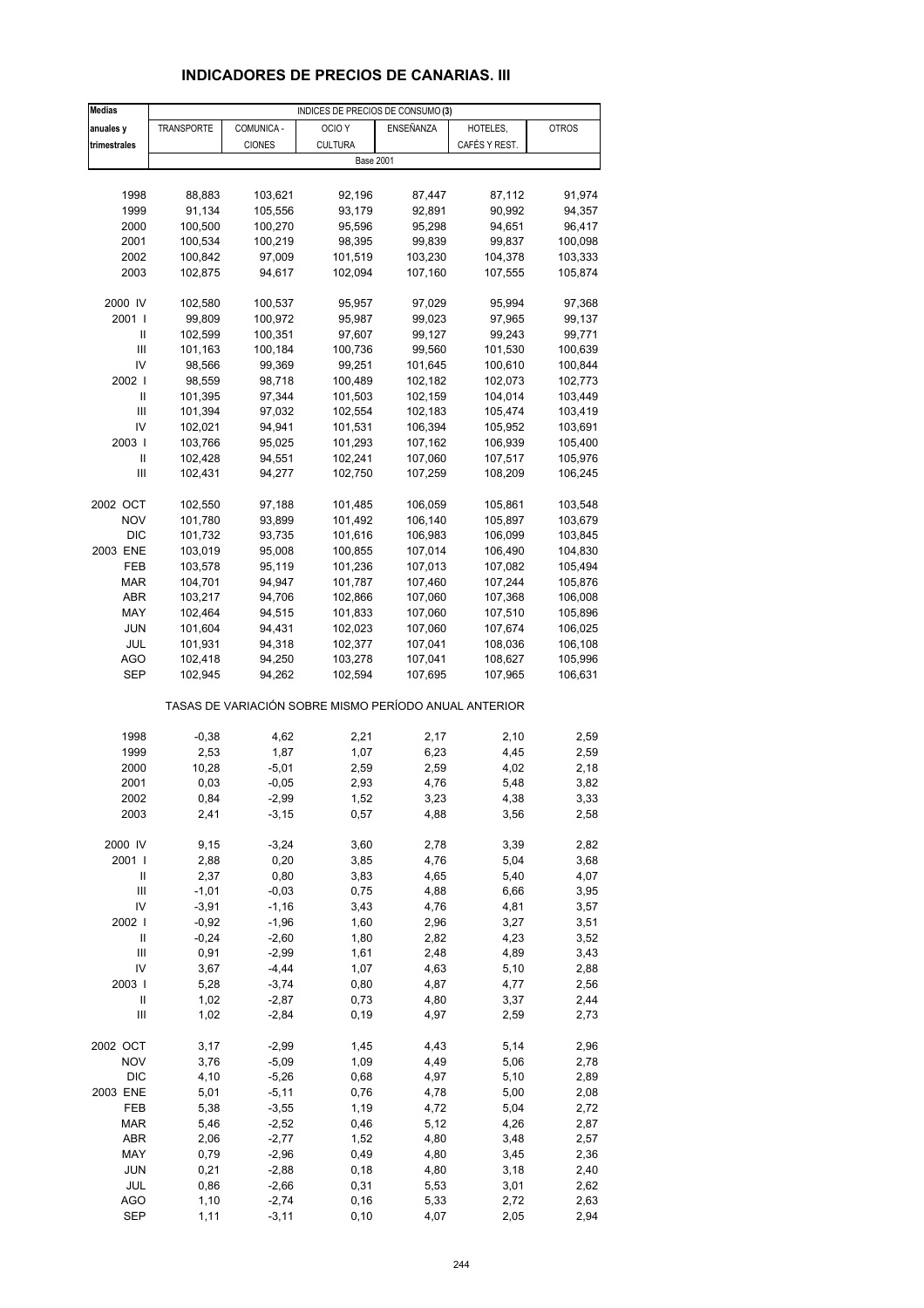| <b>Medias</b>                      |                      | <b>COSTE SALARIAL</b> |                                                       |                  | <b>SALARIOS</b> |                                             |              |              |              |
|------------------------------------|----------------------|-----------------------|-------------------------------------------------------|------------------|-----------------|---------------------------------------------|--------------|--------------|--------------|
| anuales y                          | POR TRABAJADOR Y MES |                       | POR HORA EFECTIVA DE TRABAJO                          |                  |                 | INCREMENTO SALARIAL PACTADO EN CONVENIO (4) |              |              |              |
| trimestrales                       | <b>TOTAL</b>         | <b>ORDINARIO</b>      | <b>TOTAL</b>                                          | <b>ORDINARIO</b> | <b>TOTAL</b>    | AGRIC.                                      | CONST.       | INDUST.      | SERV.        |
|                                    |                      | €                     |                                                       |                  |                 |                                             | $\%$         |              |              |
|                                    |                      |                       |                                                       |                  |                 |                                             |              |              |              |
| 1998                               | 1.072,08             | 963,23                | 7,48                                                  | 6,72             | 2,49            | 2,08                                        | 2,30         | 2,35         | 2,56         |
| 1999                               | 1.097,88             | 996,05                | 7,69                                                  | 6,99             | 2,57            | 2,37                                        | 2,86         | 2,57         | 2,45         |
| 2000                               | 1.132,79             | 1.021,16              | 7,94                                                  | 7,16             | 3,68            | 2,33                                        | 3,03         | 3,39         | 3,97         |
| 2001                               | 1.140,08             | 1.031,21              | 8,02                                                  | 7,25             | 3,62            | 2,28                                        | 3,33         | 3,78         | 3,73         |
| 2002                               | 1.193,99             | 1.078,14              | 8,40                                                  | 7,58             | 3,94            | 3,46                                        | 4,40         | 4,13         | 3,75         |
| 2003                               | 1.186,45             | 1.090,20              | 8,21                                                  | 7,55             | 3,85            | 3,47                                        | 0,00         | 4,27         | 3,83         |
| 2000 IV                            | 1.210,65             | 1.027,48              | 8,47                                                  | 7,19             | 3,29            | 2,02                                        | 3,03         | 2,51         | 3,58         |
| 2001                               | 1.083,56             | 1.002,80              | 7,22                                                  | 6,68             | 3,57            | 2,00                                        | 2,40         | 2,69         | 4,00         |
| Ш                                  | 1.134,73             | 1.026,61              | 7,99                                                  | 7,23             | 3,67            | 2,05                                        | 3,33         | 2,88         | 3,99         |
| Ш                                  | 1.127,04             | 1.035,86              | 8,26                                                  | 7,59             | 3,67            | 2,13                                        | 3,33         | 2,96         | 3,97         |
| IV                                 | 1.214,99             | 1.059,55              | 8,61                                                  | 7,51             | 3,47            | 2,13                                        | 3,33         | 3,24         | 3,57         |
| 2002                               | 1.134,50             | 1.048,22              | 7,85                                                  | 7,25             | 2,85            | 0,00                                        | 0,00         | 2,77         | 2,85         |
| Ш                                  | 1.188,41             | 1.083,70              | 8,11                                                  | 7,39             | 2,84            | 0,00                                        | 0,00         | 2,78         | 2,84         |
| Ш                                  | 1.191,37             | 1.086,58              | 8,68                                                  | 7,92             | 3,03            | 3,50                                        | 3,50         | 3,19         | 2,85         |
| IV                                 | 1.261,68             | 1.094,05              | 8,95                                                  | 7,76             | 3,13            | 3,42                                        | 3,50         | 3,17         | 2,89         |
| 2003                               | 1.166,65             | 1.078,10              | 7,98                                                  | 7,38             | 3,87            | 3,50                                        | 0,00         | 3,94         | 3,87         |
| $\mathbf{II}$                      | 1.206,24             | 1.102,29              | 8,44                                                  | 7,71             | 3,84            | 3,47                                        | 0,00         | 3,90         | 3,84         |
| III                                |                      |                       |                                                       |                  | 3,85            | 3,47                                        | 0,00         | 4,27         | 3,83         |
| 2002 SEP                           |                      |                       |                                                       | ÷,               | 3,03            | 3,50                                        | 3,50         | 3,19         | 2,85         |
| OCT                                |                      |                       |                                                       |                  | 3,11            | 3,50                                        | 3,50         | 3,19         | 2,85         |
| <b>NOV</b>                         |                      |                       | ÷.                                                    | $\overline{a}$   | 3,11            | 3,42                                        | 3,50         | 3,18         | 2,86         |
| <b>DIC</b>                         |                      |                       |                                                       | ÷                | 3,13            | 3,42                                        | 3,50         | 3,17         | 2,89         |
| 2003 ENE                           |                      |                       |                                                       |                  | 3,32            | 3,50                                        | 0,00         | 3,98         | 3,26         |
| FEB                                |                      |                       | ä,                                                    | $\overline{a}$   | 3,88            | 3,50                                        | 0,00         | 3,96         | 3,87         |
| <b>MAR</b>                         |                      |                       |                                                       | ä,               | 3,87            | 3,50                                        | 0,00         | 3,94         | 3,87         |
| ABR                                |                      |                       |                                                       |                  | 3,86            | 3,50                                        | 0,00         | 3,94         | 3,86         |
| MAY                                |                      |                       | ä,                                                    | ÷,               | 3,85            | 3,50                                        | 0,00         | 3,95         | 3,85         |
|                                    |                      |                       |                                                       | ä,               |                 |                                             |              |              |              |
| JUN<br>JUL                         |                      |                       |                                                       | ٠                | 3,84<br>3,85    | 3,47                                        | 0,00<br>0,00 | 3,90<br>4,27 | 3,84<br>3,83 |
| AGO                                |                      |                       |                                                       | ÷,               | 3,85            | 3,47<br>3,47                                | 0,00         | 4,27         | 3,83         |
|                                    |                      |                       |                                                       |                  |                 |                                             |              |              |              |
|                                    |                      |                       | TASAS DE VARIACIÓN SOBRE MISMO PERÍODO ANUAL ANTERIOR |                  |                 |                                             |              |              |              |
| 1998                               | 2,46                 | 2,68                  | 2,71                                                  | 2,95             |                 |                                             |              |              |              |
| 1999                               | 2,41                 | 3,41                  | 2,88                                                  | 4,02             |                 |                                             |              |              |              |
| 2000                               | 3,18                 | 2,52                  | 3,18                                                  | 2,47             |                 |                                             |              |              |              |
| 2001                               | 0,64                 | 0,98                  | 1,04                                                  | 1,33             |                 |                                             |              |              |              |
| 2002                               | 4,73                 | 4,55                  | 4,71                                                  | 4,52             |                 |                                             |              |              |              |
| 2003                               | 2,15                 | 2,27                  | 2,88                                                  | 3,07             |                 |                                             |              |              |              |
| 2000 IV                            | 3,28                 | 3,00                  | 3,93                                                  | 3,60             |                 |                                             |              |              |              |
| 2001 l                             | $-0,45$              | $-0,97$               | $-1,23$                                               | $-1,76$          |                 |                                             |              |              |              |
| $\sf II$                           | 1,15                 | 1,47                  | 1,65                                                  | 1,97             |                 |                                             |              |              |              |
| $\ensuremath{\mathsf{III}}\xspace$ | 1,51                 | 0,30                  | 1,85                                                  | 0,53             |                 |                                             |              |              |              |
| IV                                 | 0,36                 | 3,12                  | 1,65                                                  | 4,45             |                 |                                             |              |              |              |
| 2002                               | 4,70                 | 4,53                  | 8,73                                                  | 8,53             |                 |                                             |              |              |              |
| Ш                                  | 4,73                 | 5,56                  | 1,50                                                  | 2,21             |                 |                                             |              |              |              |
| $\ensuremath{\mathsf{III}}\xspace$ | 5,71                 | 4,90                  | 5,08                                                  | 4,35             |                 |                                             |              |              |              |
| ${\sf IV}$                         | 3,84                 | 3,26                  | 3,95                                                  | 3,33             |                 |                                             |              |              |              |
| 2003                               | 2,83                 | 2,85                  | 1,66                                                  | 1,79             |                 |                                             |              |              |              |
| Ш                                  | 1,50                 | 1,72                  | 4,07                                                  | 4,33             |                 |                                             |              |              |              |
| $\ensuremath{\mathsf{III}}\xspace$ |                      |                       |                                                       |                  |                 |                                             |              |              |              |
| 2002 SEP                           |                      |                       |                                                       |                  |                 |                                             |              |              |              |
| OCT                                |                      |                       |                                                       |                  |                 |                                             |              |              |              |
| <b>NOV</b>                         |                      |                       |                                                       |                  |                 |                                             |              |              |              |
| <b>DIC</b>                         |                      |                       |                                                       |                  |                 |                                             |              |              |              |
| 2003 ENE                           |                      |                       |                                                       |                  |                 |                                             |              |              |              |
| FEB                                |                      |                       |                                                       |                  |                 |                                             |              |              |              |
| <b>MAR</b>                         |                      |                       |                                                       |                  |                 |                                             |              |              |              |
| ABR                                |                      |                       |                                                       |                  |                 |                                             |              |              |              |
| MAY                                |                      |                       |                                                       |                  |                 |                                             |              |              |              |
| <b>JUN</b>                         |                      |                       |                                                       |                  |                 |                                             |              |              |              |
| <b>JUL</b>                         |                      |                       |                                                       |                  |                 |                                             |              |              |              |

#### **INDICADORES DE SALARIOS DE CANARIAS**

AGO - - - - - - ---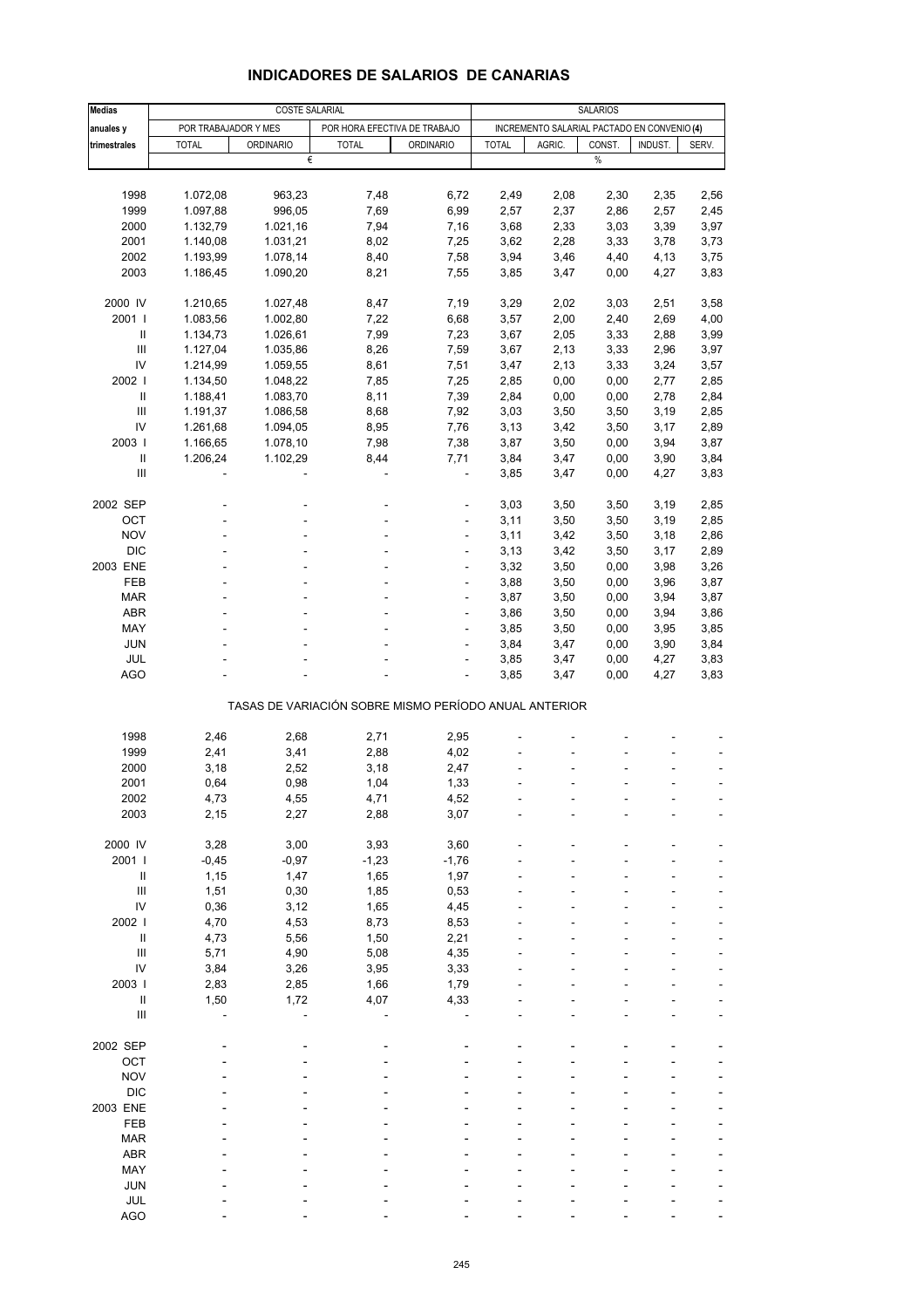# **INDICADORES MONETARIOS DE CANARIAS**

| <b>Medias</b>  |                 | CRÉDITOS Y DEPÓSITOS DEL SISTEMA BANCARIO |                                                       | HIPOTECAS INMOBILIARIAS |                   |                           |
|----------------|-----------------|-------------------------------------------|-------------------------------------------------------|-------------------------|-------------------|---------------------------|
| anuales y      | <b>CRÉDITOS</b> |                                           | <b>DEPÓSITOS</b>                                      |                         |                   | FINCAS RÚSTICAS Y URBANAS |
| trimestrales   | S.PRIVADO       | S.PÚBLICO                                 | S.PRIVADO                                             | S.PÚBLICO               | NÚMERO            | <b>IMPORTE</b>            |
|                |                 |                                           | Millones de €                                         |                         | Unidades          | Miles de €                |
|                |                 |                                           |                                                       |                         |                   |                           |
| 1998           | 10.031,96       | 1.219,75                                  | 8.843,24                                              | 864,36                  | 2.145             | 132.457                   |
| 1999           | 12.477,27       | 1.189,71                                  | 9.987,89                                              | 1.056,01                | 2.414             | 154.325                   |
| 2000           | 15.475,97       | 1.096,27                                  | 11.596,02                                             | 1.273,73                | 2.314             | 180.751                   |
| 2001           | 17.818,32       | 1.092,10                                  | 12.761,01                                             | 1.392,70                | 2.250             | 205.144                   |
| 2002           | 20.370,90       | 1.086,46                                  | 13.887,64                                             | 1.499,08                | 2.336             | 232.799                   |
| 2003           | 22.775,95       | 1.046,90                                  | 14.665,89                                             | 1.299,03                | 3.039             | 315.629                   |
|                |                 |                                           |                                                       |                         |                   |                           |
| 2000 III       | 15.969,52       | 1.025,78                                  | 11.890,14                                             | 1.203,53                | 2.226             | 187.038                   |
| IV             | 16.645,70       | 1.118,96                                  | 12.121,49                                             | 1.500,77                | 2.037             | 165.386                   |
| 2001 l         | 17.004,62       | 1.049,68                                  | 12.182,37                                             | 1.395,30                | 2.094             | 187.065                   |
| Ш              | 17.802,74       | 1.041,92                                  | 12.650,94                                             | 1.354,69                | 2.764             | 217.353                   |
| Ш              | 17.659,86       | 1.012,72                                  | 12.891,17                                             | 1.369,90                | 2.054             | 212.148                   |
| IV             | 18.806,04       | 1.264,10                                  | 13.319,55                                             | 1.450,90                | 2.089             | 204.010                   |
| 2002           | 19.129,34       | 1.074,81                                  | 13.532,55                                             | 1.423,65                | 2.382             | 217.318                   |
| Ш              | 20.057,72       | 1.110,17                                  | 14.016,70                                             | 1.475,72                | 2.757             | 306.327                   |
| Ш              | 20.768,70       | 1.013,10                                  | 13.845,39                                             | 1.391,81                | 2.213             | 214.566                   |
| IV             | 21.527,83       | 1.147,75                                  | 14.155,93                                             | 1.705,12                | 1.991             | 192.987                   |
| 2003           | 22.120,99       | 1.012,44                                  | 14.478,12                                             | 1.325,25                | 2.912             | 294.928                   |
| Ш              | 23.430,91       | 1.081,35                                  | 14.853,65                                             | 1.272,81                | 3.166             | 336.329                   |
| 2002 JUL       |                 |                                           |                                                       |                         | 2.207             | 198.713                   |
| AGO            | L,              | L,                                        | L,                                                    |                         | 2.039             | 206.892                   |
| SEP            |                 |                                           |                                                       |                         | 2.393             | 238.093                   |
| OCT            | ÷               | ä,                                        | $\overline{\phantom{a}}$                              | ٠                       | 2.454             | 273.102                   |
| <b>NOV</b>     |                 | L,                                        |                                                       | ä,                      | 1.576             | 124.566                   |
| <b>DIC</b>     |                 |                                           |                                                       |                         | 1.943             | 181.292                   |
| 2003 ENE       | ÷               | ä,                                        | $\overline{\phantom{a}}$                              | ÷,                      | 2.824             | 257.127                   |
| FEB            |                 | L,                                        |                                                       | ä,                      | 3.234             | 312.512                   |
| <b>MAR</b>     |                 |                                           |                                                       |                         | 2.678             | 315.146                   |
| ABR            |                 | ä,                                        | ÷                                                     | ÷,                      | 3.099             | 310.757                   |
| MAY            |                 |                                           |                                                       |                         | 3.533             | 396.128                   |
| <b>JUN</b>     |                 |                                           |                                                       |                         | 2.867             | 302.101                   |
|                |                 |                                           | TASAS DE VARIACIÓN SOBRE MISMO PERÍODO ANUAL ANTERIOR |                         |                   |                           |
|                |                 |                                           |                                                       |                         |                   |                           |
| 1998           | 18,76           | $-3,69$                                   | 8,45                                                  | 50,73                   | 12,21             | 31,81                     |
| 1999           | 24,38           | $-2,46$                                   | 12,94                                                 | 22,17                   | 12,54             | 16,51                     |
| 2000           | 24,03           | $-7,85$                                   | 16,10                                                 | 20,62                   | $-4, 11$          | 17,12                     |
| 2001           | 15,14           | $-0,38$                                   | 10,05                                                 | 9,34                    | $-2,77$           | 13,50                     |
| 2002           | 14,33           | -0,52                                     | 8,83                                                  | 7,64                    | 3,81              | 13,48                     |
| 2003           | 16,24           | $-4, 17$                                  | 6,47                                                  | $-10,39$                | 18,27             | 20,55                     |
|                |                 |                                           |                                                       |                         |                   |                           |
| 2000 III       | 24,80           | $-2,04$                                   | 18,12                                                 | 29,82                   | 10,04             | 39,33                     |
| IV             | 23,37           | $-7,62$                                   | 14,85                                                 | 13,37                   | $-11,07$          | 7,32                      |
| 2001 l<br>Ш    | 20,04           | $-13,41$                                  | 11,54                                                 | 14,27                   | $-25,21$<br>25,96 | $-3,00$                   |
| Ш              | 17,72<br>10,58  | 1,34<br>$-1,27$                           | 10,48<br>8,42                                         | 15,83<br>13,82          | $-7,73$           | 22,30<br>13,43            |
| IV             | 12,98           | 12,97                                     | 9,88                                                  | $-3,32$                 | 2,55              | 23,35                     |
| 2002 l         | 12,49           | 2,39                                      | 11,08                                                 | 2,03                    | 13,75             | 16,17                     |
| $\sf II$       | 12,67           | 6,55                                      | 10,80                                                 | 8,93                    | $-0,24$           | 40,93                     |
| $\mathsf{III}$ | 17,60           | 0,04                                      | 7,40                                                  | 1,60                    | 7,76              | 1,14                      |
| IV             | 14,47           | $-9,20$                                   | 6,28                                                  | 17,52                   | $-4,69$           | $-5,40$                   |
| 2003           | 15,64           | $-5,80$                                   | 6,99                                                  | $-6,91$                 | 22,23             | 35,71                     |
| Ш              | 16,82           | $-2,60$                                   | 5,97                                                  | $-13,75$                | 14,85             | 9,79                      |
|                |                 |                                           |                                                       |                         |                   |                           |
| 2002 JUL       |                 |                                           |                                                       |                         | 9,75              | 20,46                     |
| <b>AGO</b>     |                 |                                           |                                                       |                         | 5,05              | 2,87                      |
| <b>SEP</b>     |                 |                                           |                                                       |                         | 8,33              | $-11,94$                  |
| ост            |                 |                                           |                                                       |                         | $-8,60$           | 13,97                     |
| <b>NOV</b>     |                 |                                           |                                                       |                         | $-12,00$          | $-27,52$                  |
| <b>DIC</b>     |                 |                                           |                                                       |                         | 8,49              | $-9,59$                   |
| 2003 ENE       |                 |                                           |                                                       |                         | 27,09             | 35,57                     |
| FEB            |                 |                                           |                                                       |                         | 26,72             | 46,86                     |
| <b>MAR</b>     |                 |                                           |                                                       |                         | 12,85             | 26,32                     |
| ABR            |                 |                                           |                                                       |                         | $-5,17$           | $-2,04$                   |
| MAY            |                 |                                           |                                                       |                         | 43,50             | 44,58                     |
| <b>JUN</b>     |                 |                                           |                                                       |                         | 12,83             | $-7,83$                   |